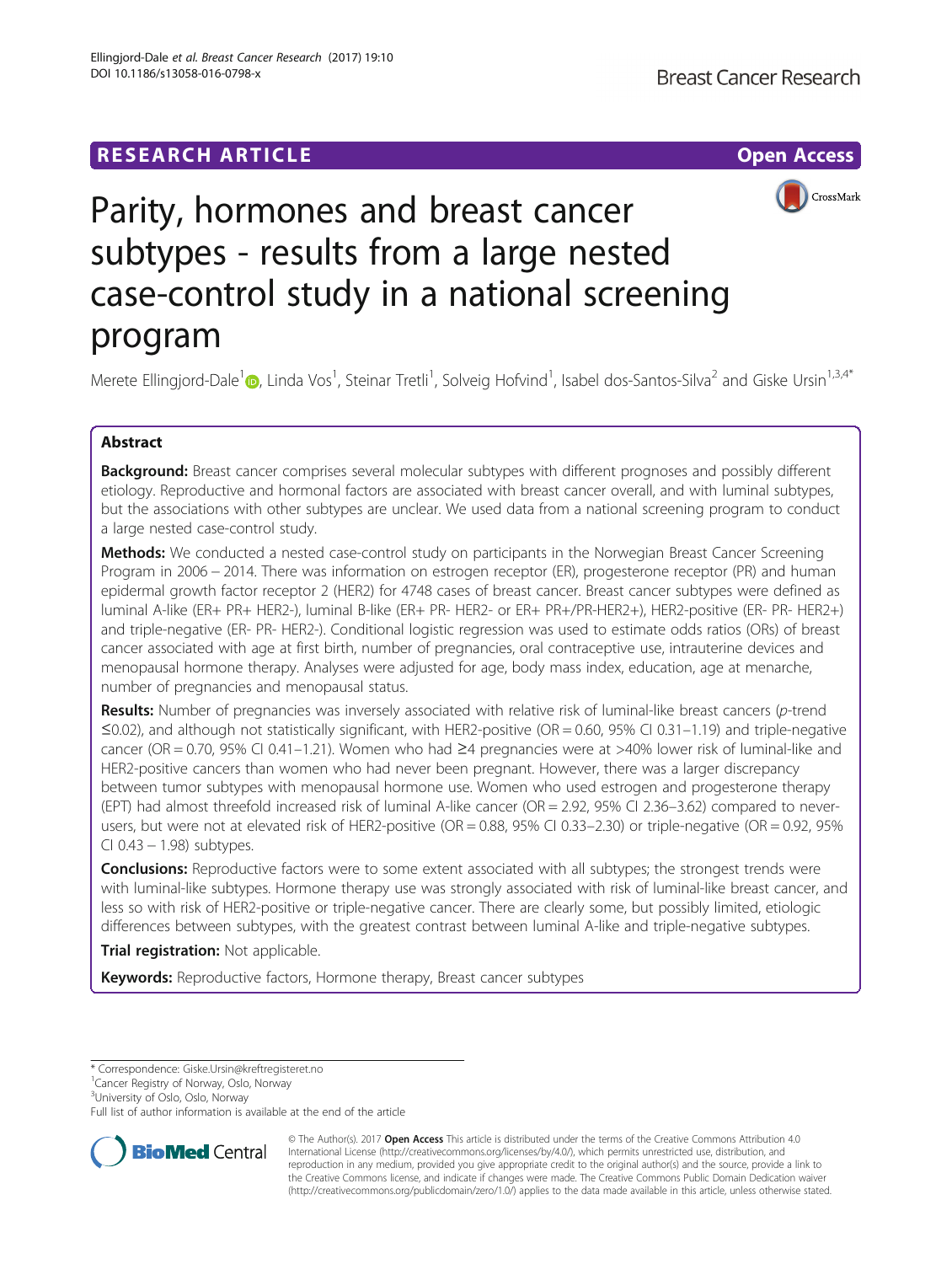# <span id="page-1-0"></span>Background

There is substantial evidence for a role of female hormones in the etiology of breast cancer. Reproductive factors, such as early age at menarche, nulliparity, and late age at first birth [[1](#page-18-0)–[3\]](#page-18-0) are all believed to be associated with breast cancer risk through hormonal mechanisms. Current use of oral contraceptives is associated with some increased risk of breast cancer [[4](#page-18-0)–[6\]](#page-18-0). Likewise, combined postmenopausal hormone therapy (estrogen and progesterone), increases the risk of breast cancer [\[7](#page-18-0)–[16](#page-18-0)]. However, breast cancer consists of several molecular subtypes that have very different prognoses [[17](#page-18-0)–[23\]](#page-18-0). It is less clear whether these various subtypes have different etiologies. There have been two main challenges in previous literature: the various definitions used to define breast cancer subtypes, and the lack of power to examine the effect on all subtypes.

In earlier studies, subtypes were defined by immunohistochemical analysis (IHC) of the two hormone receptors only, i.e. the estrogen receptor (ER) and the progesterone receptor (PR) [[24](#page-18-0)–[31](#page-19-0)]. It is only in recent years that studies have been conducted incorporating data on human epidermal growth factor receptor 2 (HER2) status [[32](#page-19-0)–[38](#page-19-0)], with a few having included other additional molecular markers [\[3](#page-18-0), [34](#page-19-0), [39](#page-19-0)–[44](#page-19-0)]. However, most studies so far have not been able to run molecular expression studies on a large scale. This may not be necessary however, because there is a large degree of overlap between the immunohistochemical subtypes defined by ER, PR, and HER2 status and those identified by molecular expression studies [\[18](#page-18-0)–[21,](#page-18-0) [45\]](#page-19-0). However, a challenge has been that investigators have used various definitions and specific markers to define breast cancer subtypes, such as luminal B tumors. Further, using the molecular terms luminal A, B, or basal gives the impression that they are defined using molecular expression markers, whereas they are based on IHC. Investigators at the St. Gallen meeting in 2013 therefore suggested that the term "like" should be added to the molecularly derived "luminal" subtype names (e.g. "luminal A-like", "luminal B-like") to indicate that IHC was used to define these subtypes [\[46\]](#page-19-0) and hence, that they are proxies of the molecular subtypes.

Another challenge has been that many studies have not had adequate power to assess the effect of risk factors on all subtypes, which makes it difficult to determine the effect of risk factors on the less common subtypes. The overall published evidence [\[7](#page-18-0), [8, 10,](#page-18-0) [47](#page-19-0)–[50\]](#page-19-0) seems to be consistent with luminal A-like cancers having a hormonal etiology, but the association between hormonal factors and other subtypes, in particular luminal B-like disease, HER2-positive disease, and triple-negative cancer, is less clear. Specifically, reproductive factors such as parity and early age at first birth have been associated with reduced risk of luminal A-like disease. There is less evidence of a protective effect of parity on luminal B-like and HER2-positive cancers and parity has consistently been found not to protect against triple-negative disease [[7,](#page-18-0) [47](#page-19-0)–[50\]](#page-19-0). There is some, albeit inconsistent, evidence that older age at menarche and breastfeeding may protect against all subtypes [[7, 8,](#page-18-0) [47, 49](#page-19-0)–[52](#page-19-0)] suggesting that these protective effects may work through non-hormonal mechanisms. The use of menopausal hormone therapy has been consistently associated with an increased risk of luminal A-like breast cancer, but the evidence is less clear for risk of luminal B-like, HER2-positive and triple-negative breast cancer [\[10](#page-18-0), [47](#page-19-0), [49\]](#page-19-0).

We decided to take advantage of a national screening program in Norway to examine potential associations between reproductive and hormonal factors and the various breast cancer subtypes - specifically, luminal A-like, luminal B-like HER2-negative, luminal B-like HER2-positive, HER2-positive, and triple-negative disease - in a large study. We therefore conducted a large nested case-control study within the Norwegian Breast Cancer Screening Program.

# **Methods**

## Study population

The Cancer Registry of Norway (CRN) is responsible for the administration of the Norwegian Breast Cancer Screening Program [\[53](#page-19-0)]. Women aged 50–69 years are invited to undergo two-view mammography screening every 2 years. From August 2006, women, who underwent mammographic screening in the national program were asked to complete a questionnaire on a number of standard breast cancer risk factors, and another questionnaire on current exposure variables at subsequent screenings. For the current study cohort, women who had participated in the Norwegian Breast Cancer Screening Program during 2006 to 2014 and had completed these questionnaires were eligible for inclusion. The study cohort comprised a total of 344,348 eligible women. Information on cancer cases was obtained through linkage to the population-based CRN records using the unique 11-digit personal identification number assigned to all residents at time of birth. This linkage also included information on vital status, including date and cause of death/date of emigration if applicable. Reporting of cancer to the CRN is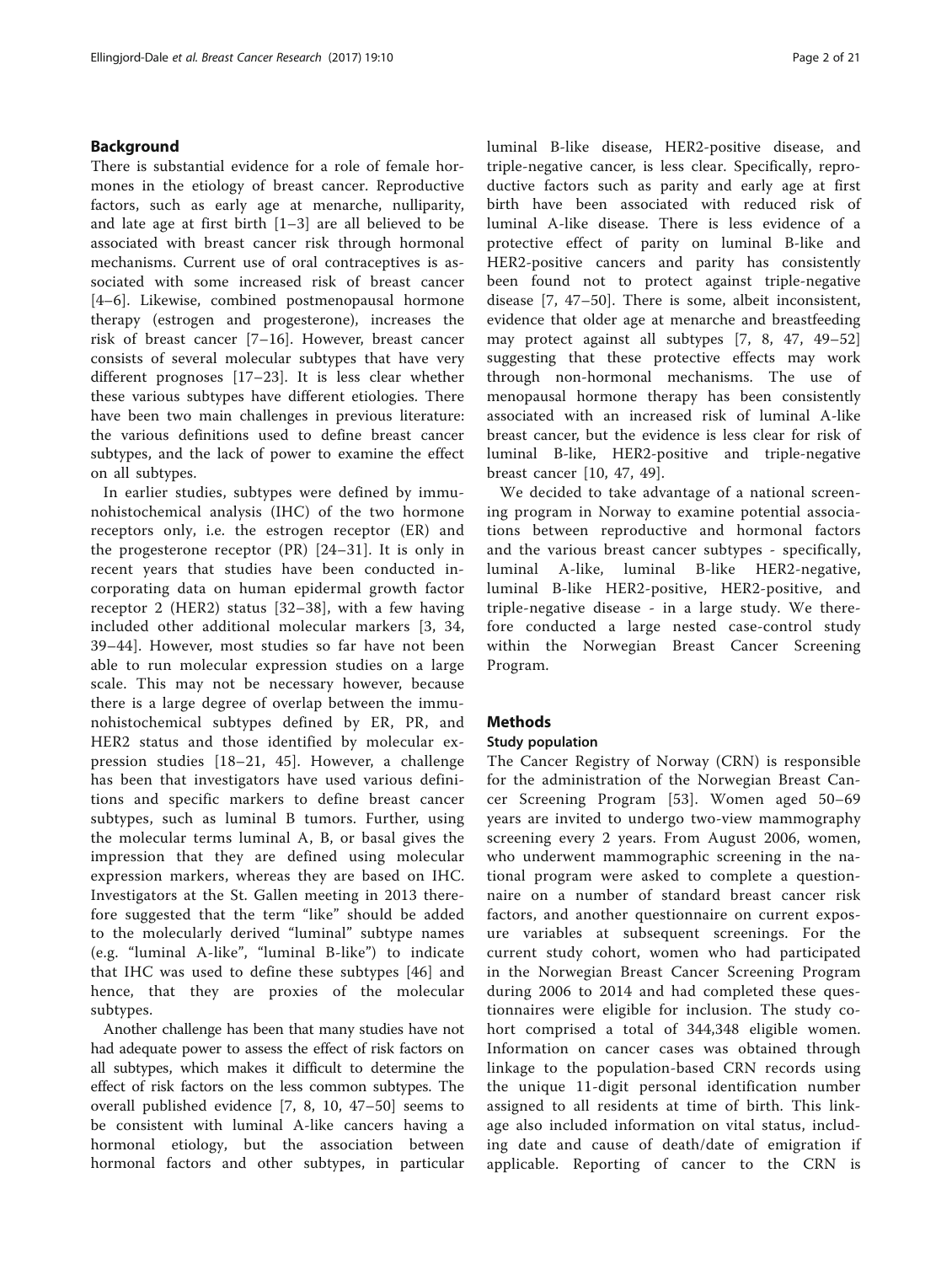mandatory by law, and the registry is considered to be 98.8% complete [\[54\]](#page-19-0).

All women aged 50–69 years who are included in the National Population Registry are invited to undergo screening as part of the Norwegian Breast Cancer Screening Program every 2 years. The average attendance rate in each round is about 76%.

We conducted a nested case-control study within the study cohort. Only women with no history of ductal carcinoma in situ prior to the study start (1 January 2006) and no history of diagnosis of another invasive cancer (except non-melanoma skin cancer) were eligible for the study. The cases were women diagnosed with a first occurrence of invasive breast cancer (ICD10: C50) during the study period, with information on ER, PR, and HER2 status (see subsequent text). For each woman with breast cancer, we randomly selected five controls individually matched to cases by year of birth  $(+/- 3$  years) and year of last screening before breast cancer diagnosis (+/- 3 years). Controls had to be alive and resident in the country at the time of the diagnosis of breast cancer in the matching case. We ended up with 6471 patients with breast cancer (cases) and 32,355 controls. The study was approved by the Regional Committee for Medical and Health Research Ethics in the South-East Health Region of Norway.

## Tumor receptor status ascertainment

Information on ER, PR and HER2 status was assessed by IHC and extracted from pathology reports submitted to the CRN. From 2006 to January 2012, tumors were classified as ER-negative if there was <10% reactivity. From February 2012 onwards, the threshold for ER-negative tumors was changed to <1% reactivity as a result of change in the treatment protocols for patients attending clinics in Norway. We used these official thresholds. PR-negative tumors were defined as those with reactivity of <10%, and PRpositive tumors as those with reactivity ≥10%. HER2 expression status was determined at each laboratory with IHC and/or in situ hybridization. Cases with no (0) or weak  $(1+)$  immunostaining were defined as HER2-negative, while cases with moderate (2+) or strong immunostaining (3+) were defined as HER2 positive. In situ hybridization (fluorescence (FISH), chromogenic (CISH), or silver (SISH) in situ hybridization methods) was usually used to confirm HER2 status if IHC yielded 2+ results. If IHC was 2+ and FISH, CISH, or SISH were missing, or if IHC was missing but FISH, CISH, or SISH were positive, the tumor was classified as HER2-positive. If IHC was 2+ and FISH, CISH, and SISH were negative, the

## Risk factors

analysis.

Our primary exposures of interest were hormonal risk factors including reproductive factors (age at first birth, number of pregnancies, breastfeeding, menopausal status), and other hormonal factors (use of oral contraceptives, intrauterine devices (IUD) and menopausal hormone therapy use). Menopausal hormone therapy use included use of estrogen alone (estrogen therapy, ET), or use of combined estrogen and progestin therapy (EPT). For current exposures we chose the questionnaire at the last screening before breast cancer diagnosis for the cases and the corresponding time for the controls. If the questionnaire or any values were missing, information was used from the previous screening questionnaire. Menopausal status was defined according to whether or not women were still menstruating, or whether they menstruated irregularly. Menopausal age was defined as the age when menstruation ended.

#### Confounders and missing values

We considered age at screening (50–54, 55–59, 60– 64, or 65–70 years), body mass index (BMI) at screening  $(≤22, 23-25, 26-28, or >28)$ , education (no education/primary school, high school, or bachelor's/ master's degree), age at menarche (9–12, 13, 14, or 15–18 years), number of pregnancies lasting at least six months (never pregnant, 1, 2, 3, or  $\geq 4$ ) and menopausal status (premenopausal, perimenopausal, or postmenopausal) as potential confounders and adjusted for these when appropriate. We tried to control more tightly for age at screening using a continuous variable, but the results remained largely the same, and we therefore retained the 5-year categories.

Women with missing values for an exposure variable were excluded from the analyses of that variable, while women with missing information on the potential confounding variables listed previously were excluded from all analyses. Of the 6471 patients with breast cancer, we excluded women due to missing information on the following variables: BMI  $(n = 532 \text{ patients})$ , age at menarche  $(n = 298 \text{ patients})$ , education ( $n = 66$  patients), number of pregnancies  $(n = 164 \text{ patients})$ , and menopausal status  $(n = 59 \text{ pa} - \text{ inches})$ tients). This left us with 5352 women with breast cancer (cases) for analysis. Of the 32,355 controls, we excluded controls based on missing information on the following: BMI  $(n = 3296 \text{ controls})$ , age at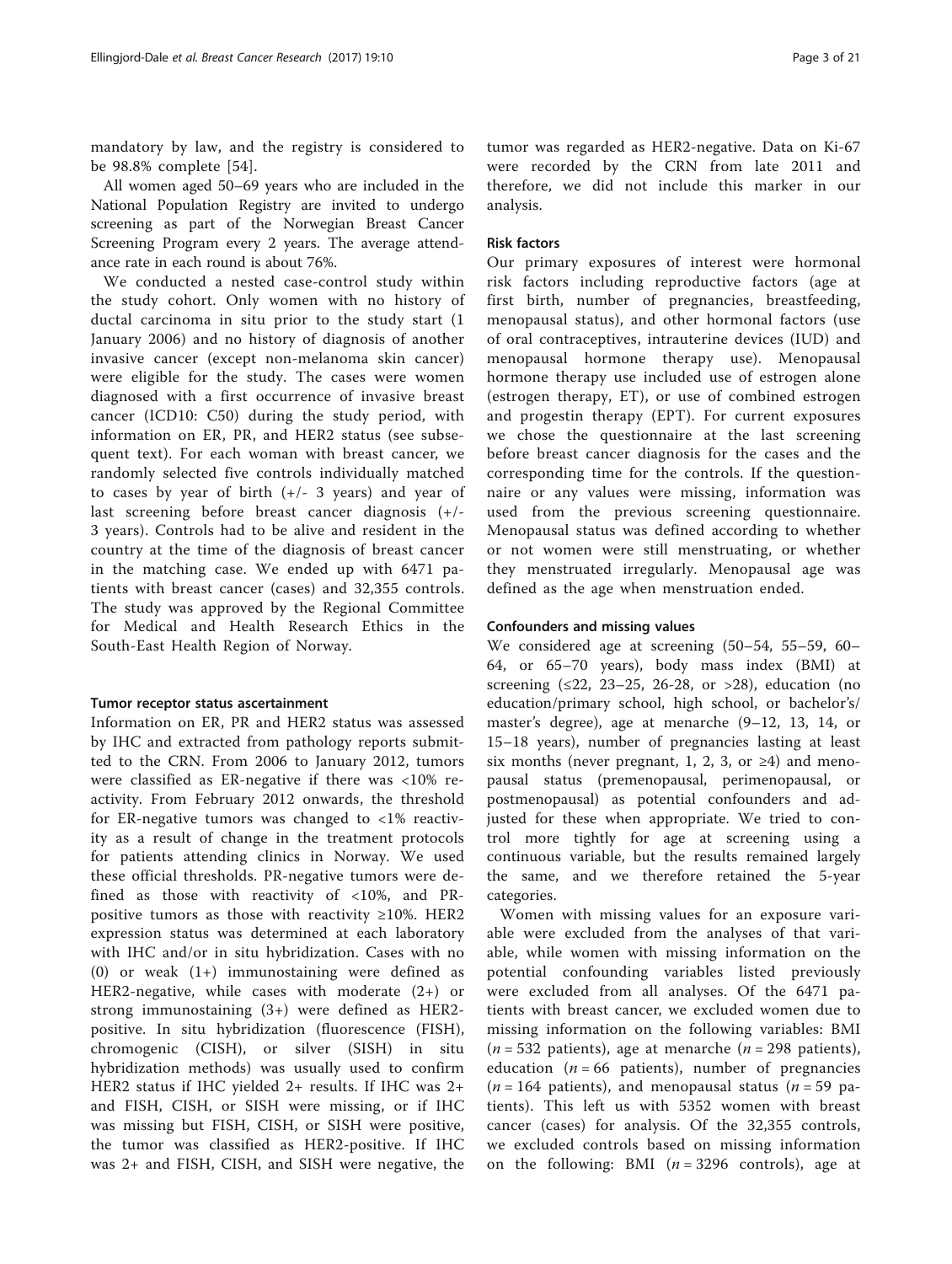menarche ( $n = 1641$  controls), education ( $n = 371$ controls), number of pregnancies  $(n = 779 \text{ controls})$ , and menopausal status ( $n = 336$  controls). This left us with 25,932 controls for analysis.

The cases were categorized by breast cancer subtype using a modified version of the classification of clinically defined subtypes proposed at the St. Gallen meeting in 2013 [[46](#page-19-0)]. Of the 5352 cases of breast cancer, 604 had unknown hormone receptor (i.e. ER and/or PR) and HER2 status or could not be classified into the breast cancer subtypes. There were 4748 women with breast cancer classified into the following subtypes: 2985 women with luminal A-like breast cancer (ER+ PR+ HER2-), 758 women with luminal B-like HER2-negative breast cancer (ER+ PR- HER2-), 396 women with luminal B-like HER2 positive breast cancer (ER+ PR+/PR- HER2+), 223 women with HER2-positive breast cancer (ER- PR-HER2+) and 386 women with triple-negative breast cancer (ER- PR- HER2-). As we did not have Ki-67 results, we conducted sensitivity analysis where we added grade to the luminal subtype definitions in an attempt to better separate out these subtypes, using the definitions from the St. Gallen 2013 meeting [[46](#page-19-0)]. In this analysis luminal A-like subtype was defined as ER+ PR+ HER2-, low or medium grade, luminal B-like HER2-negative as ER+ PR- HER2-, high grade, and luminal B-like HER2-positive as ER+ PR-/ PR+ HER2+, any grade.

## Statistical analyses

We used conditional logistic regression to estimate odds ratios (with 95% confidence intervals (CI)) as a measure of relative risk associated with various exposures. Trend tests were performed by fitting ordinal values corresponding to exposure categories and testing whether the slope coefficient differed from zero. To test for heterogeneity between breast cancer subtypes we ran case–case analyses, comparing each subtype to the luminal-A-like subtype. We used likelihood ratio tests comparing the likelihood ratio of the case–case model with confounders only to that of the adjusted case–case model with the exposure variable. We considered a two-sided  $p$  value <0.05 as statistically significant.

Because we used conditional logistic regression we included all women in the risk estimates (e.g. women who were never pregnant were included in analysis of age at first birth, women who never used oral contraceptives (OC) were included in analysis of age at the start of OC, and premenopausal women were included in analysis of age at menopause), but they were not included in the trend test (dummy variables were added into the analysis).

# Results

BMI, age at first birth, education, age at menopause, duration of use of oral contraceptives and intrauterine devices, and menopausal hormone therapy use were positively associated with overall breast cancer risk (i.e. all subtypes combined) whereas age at menarche, number of pregnancies and postmenopausal status were associated with a decreased risk (Table [1](#page-4-0)).

Number of pregnancies was inversely associated with risk of breast cancer overall and risk of several breast cancer subtypes (Table [2](#page-7-0)). Compared to women who had never been pregnant, those with ≥4 pregnancies had about 40% or lower risk of developing luminal-like breast cancer, and all three tests for trend were statistically significant (Table [2\)](#page-7-0). There were similar, but non-significant protective associations also with HER2-positive and triple-negative tumors, but neither the point estimate for the top category ( $\geq 4$  pregnancies: OR = 0.60, 95% CI 0.31-1.19 and OR = 0.70, 95% CI 0.41–1.21, respectively), nor the trend for number of pregnancies was statistically significant. The test for heterogeneity comparing triple-negative cancer to luminal A-like cancer was statistically significant.

Later age at first birth was associated with an increased risk of breast cancer overall and with several breast cancer subtypes (Table [2\)](#page-7-0). Compared to those with an early first birth ( $\leq 20$  years), women with a later age at first birth (>30 years) were at slightly increased risk of luminal A-like (OR = 1.19, 95% CI 0.99–1.43) and luminal B-like HER2-negative breast cancer (OR = 1.60, 95% CI 1.10–2.32, p-trend =  $0.07$ and 0.01, respectively). The ORs associated with the oldest age at first birth (>30 years) were also similarly elevated, but not significantly so, for HER2-positive (OR = 1.67, 95% CI 0.89–3.12) and triple-negative  $(OR = 1.47, 95\% \text{ CI} 0.88 - 2.47) \text{ subtypes } (p\text{-trend} =$ 0.49 and 0.16, respectively). However, the test for heterogeneity comparing each subtype to luminal Alike breast cancer was not statistically significant for age at first birth.

Duration of breastfeeding was not statistically significantly associated with breast cancer overall (ptrend =  $0.14$ ) (Table [1](#page-4-0)) or with any of the subtypes (Table [2\)](#page-7-0). Postmenopausal status was associated with a statistically significantly reduced risk of breast cancer overall (Table [1](#page-4-0)) and of luminal A-like breast cancer compared to being premenopausal  $(OR = 0.51,$ 95% CI 0.43–0.60), while no association was observed for any of the other subtypes, and all tests for heterogeneity were statistically significant. Age at menopause, comparing women >52 to women <47 years old was positively associated with risk of luminal Blike HER2-positive (OR = 1.70, 95% CI 1.13–2.55, p-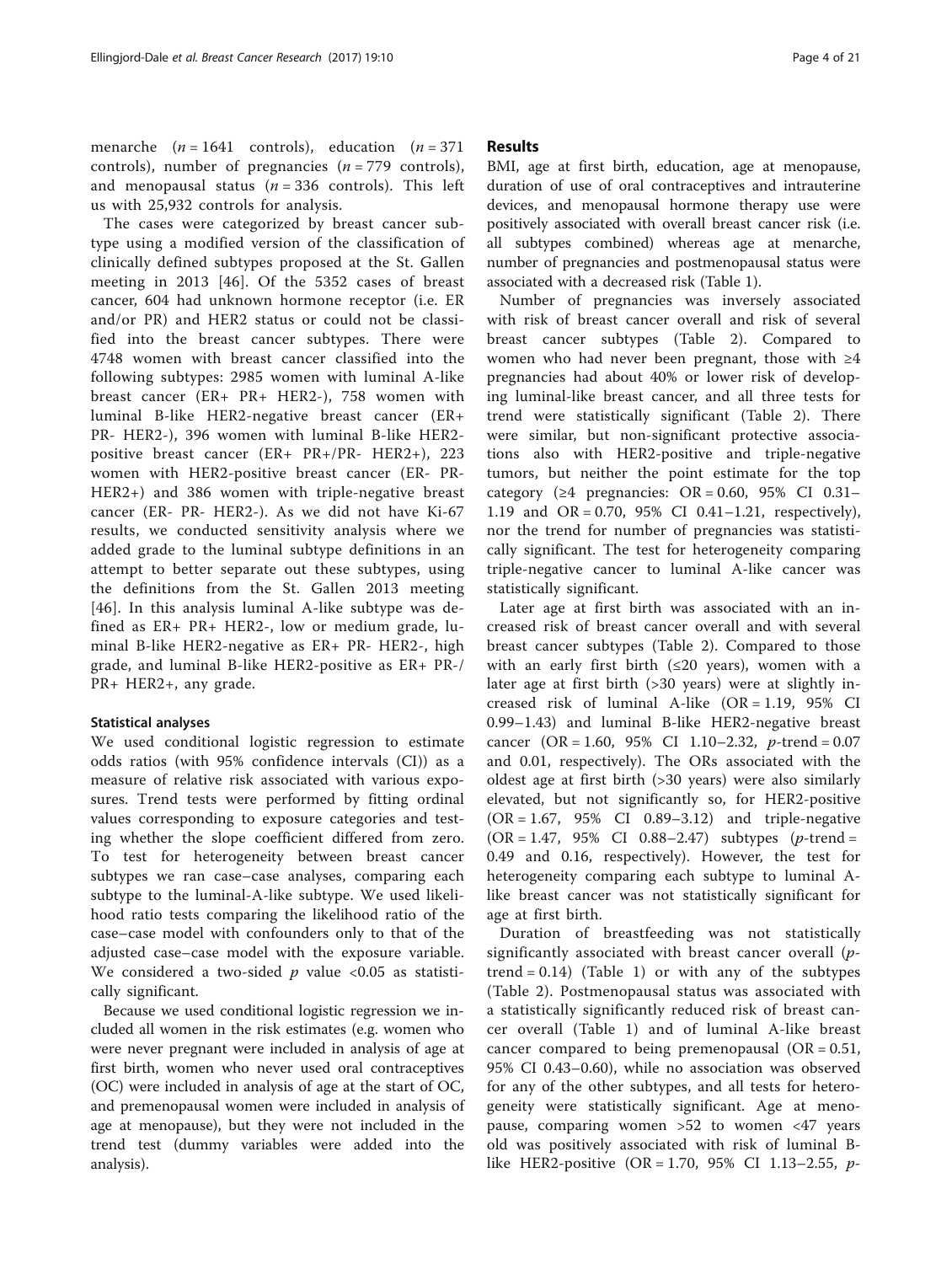| Characteristics                         | Overall     |              |           |                |              |
|-----------------------------------------|-------------|--------------|-----------|----------------|--------------|
|                                         | Total $(n)$ | Controls (n) | Cases (n) | OR*            | 95% CI       |
| Education                               |             |              |           |                |              |
| No education/primary school             | 8584        | 7192         | 1392      | $\mathbf{1}$   | Ref          |
| High school                             | 12,781      | 10,582       | 2199      | 1.07           | (0.99, 1.15) |
| University Bachelor's degree            | 6179        | 5081         | 1098      | 1.11           | (1.01, 1.22) |
| University Master's degree              | 3740        | 3077         | 663       | 1.10           | (0.98, 1.22) |
| $p$ -trend*                             |             |              |           | 0.03           |              |
| BMI (kg/m <sup>2</sup> )                |             |              |           |                |              |
| $\leq$ = 22                             | 5141        | 4333         | 808       | $\mathbf{1}$   | Reference    |
| $23 - 25$                               | 9655        | 8075         | 1580      | 1.07           | (0.98, 1.18) |
| $26 - 28$                               | 8131        | 6694         | 1437      | 1.19           | (1.08, 1.32) |
| $>\!\!28$                               | 8357        | 6830         | 1527      | 1.23           | (1.12, 1.36) |
| $p$ -trend                              |             |              |           | < 0.0001       |              |
| Age at menarche (years)                 |             |              |           |                |              |
| $9 - 12$                                | 9296        | 7615         | 1681      | $\mathbf{1}$   | Reference    |
| 13                                      | 8628        | 7157         | 1471      | 0.93           | (0.86, 1.01) |
| 14                                      | 7704        | 6439         | 1265      | 0.89           | (0.82, 0.97) |
| $15 - 18$                               | 5656        | 4721         | 935       | 0.90           | (0.82, 0.98) |
| $p$ -trend                              |             |              |           | 0.01           |              |
| Age at first birth (years)              |             |              |           |                |              |
| $13 - 20$                               | 8413        | 7085         | 1328      | $\mathbf{1}$   | Reference    |
| $21 - 22$                               | 4994        | 4170         | 824       | 1.04           | (0.94, 1.15) |
| $23 - 25$                               | 6673        | 5580         | 1093      | 1.02           | (0.93, 1.12) |
| $26 - 30$                               | 5440        | 4497         | 943       | 1.09           | (0.98, 1.20) |
| $31 - 50$                               | 2070        | 1641         | 429       | 1.29           | (1.12, 1.48) |
| Never given birth (nulliparous)         | 2730        | 2144         | 586       | 1.73           | (1.49, 2.01) |
| $p$ -trend <sup>a</sup>                 |             |              |           | 0.003          |              |
| Number of pregnancies lasting 6+ months |             |              |           |                |              |
| $\mathbf 0$                             | 2730        | 2144         | 586       | $\mathbf{1}$   | Reference    |
| 1                                       | 3584        | 2911         | 673       | 0.83           | (0.73, 0.94) |
| 2                                       | 13499       | 11000        | 2301      | 0.76           | (0.68, 0.84) |
| 3                                       | 8307        | 6956         | 1351      | 0.71           | (0.63, 0.79) |
| >4                                      | 3164        | 2723         | 441       | 0.59           | (0.51, 0.68) |
| $p$ -trend                              |             |              |           | < 0.0001       |              |
| Parous women only                       |             |              |           |                |              |
| Duration of breastfeeding (months)      |             |              |           |                |              |
| Parous no breastfeeding                 | 2201        | 1840         | 361       | $\overline{1}$ | Reference    |
| $1 - 6$                                 | 6872        | 5775         | 1097      | 0.97           | (0.84, 1.11) |
| $7 - 12$                                | 6662        | 5452         | 1210      | 1.16           | (1.01, 1.34) |
| $13 - 20$                               | 5466        | 4544         | 922       | 1.08           | (0.93, 1.25) |
| $21 - 30$                               | 3620        | 3043         | 577       | 1.04           | (0.88, 1.22) |
| $>\!\!30$                               | 2067        | 1736         | 331       | 1.10           | (0.91, 1.33) |
| $p$ -trend                              |             |              |           | 0.14           |              |

<span id="page-4-0"></span>Table 1 Adjusted odds ratios (ORs) and 95% confidence intervals (CI) for association between breast cancer overall and education and reproductive and hormonal risk factors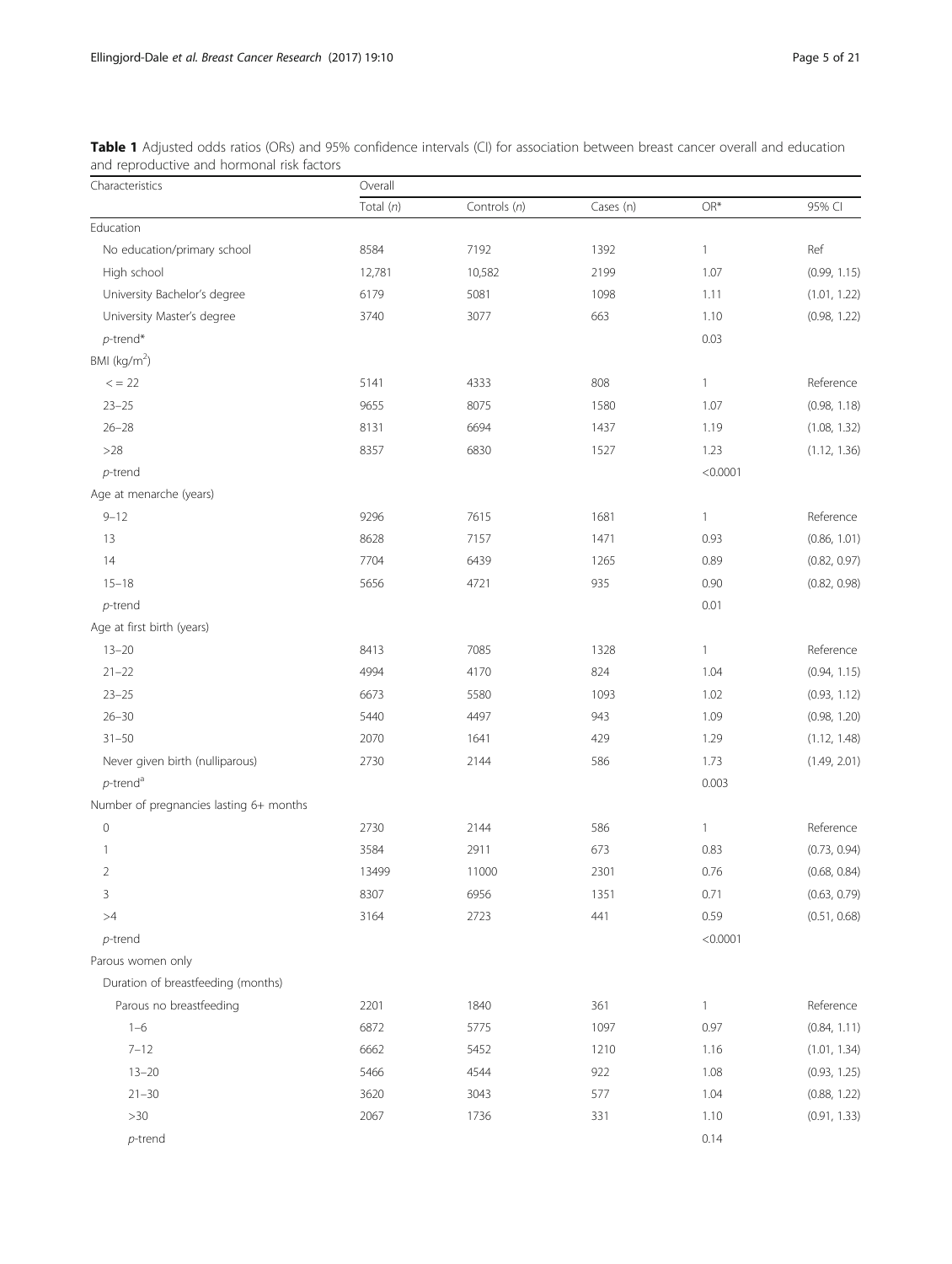| <b>Table 1</b> Adjusted odds ratios (ORs) and 95% confidence intervals (CI) for association between breast cancer overall and education |  |  |
|-----------------------------------------------------------------------------------------------------------------------------------------|--|--|
| and reproductive and hormonal risk factors (Continued)                                                                                  |  |  |

| Menopausal status                           |       |       |      |              |              |
|---------------------------------------------|-------|-------|------|--------------|--------------|
| Premenopausal                               | 2568  | 2035  | 533  | $\mathbf{1}$ | Reference    |
| Perimenopausal                              | 2279  | 1876  | 403  | 0.73         | (0.63, 0.86) |
| Postmenopausal                              | 26437 | 22000 | 4416 | 0.66         | (0.59, 0.75) |
| $p$ -trend                                  |       |       |      | < 0.0001     |              |
| Age at menopause (years)                    |       |       |      |              |              |
| $<$ 47                                      | 5412  | 4595  | 817  | $\mathbf{1}$ | Reference    |
| $47 - 49$                                   | 5151  | 4324  | 827  | 1.10         | (0.99, 1.22) |
| $50 - 52$                                   | 9831  | 8218  | 1613 | 1.13         | (1.03, 1.24) |
| $>52$                                       | 6663  | 5508  | 1155 | 1.15         | (1.04, 1.28) |
| Premenopausal                               | 2568  | 2035  | 533  | 1.81         | (1.57, 2.10) |
| $p$ -trend $b$                              |       |       |      | 0.01         |              |
| Age at start of oral contraceptives (years) |       |       |      |              |              |
| $14 - 18$                                   | 3097  | 2577  | 520  | $\mathbf{1}$ | Reference    |
| $19 - 20$                                   | 3356  | 2686  | 670  | 1.19         | (1.02, 1.38) |
| $21 - 24$                                   | 4190  | 3490  | 700  | 0.95         | (0.82, 1.11) |
| $25 - 50$                                   | 4307  | 3590  | 717  | 0.91         | (0.77, 1.07) |
| Never used                                  | 14532 | 12000 | 2443 | 0.95         | (0.85, 1.07) |
| $p$ -trend <sup>a</sup>                     |       |       |      | 0.06         |              |
| Duration of oral contraceptives (years)     |       |       |      |              |              |
| Never used                                  | 14532 | 12000 | 2443 | $\mathbf{1}$ | Reference    |
| $<$ 2                                       | 4019  | 3405  | 614  | 0.89         | (0.81, 0.99) |
| $2 - 5$                                     | 3758  | 3120  | 638  | 1.02         | (0.92, 1.13) |
| $6 - 10$                                    | 3453  | 2834  | 619  | 1.10         | (0.99, 1.22) |
| $>10$                                       | 2718  | 2203  | 515  | 1.11         | (1.00, 1.25) |
| p-trend                                     |       |       |      | 0.01         |              |
| Age at start of intrauterine device (years) |       |       |      |              |              |
| $14 - 28$                                   | 1340  | 1120  | 220  | $\mathbf{1}$ | Reference    |
| $29 - 35$                                   | 1422  | 1174  | 248  | 1.03         | (0.84, 1.27) |
| $36 - 42$                                   | 1193  | 965   | 228  | 1.18         | (0.95, 1.46) |
| $43 - 50$                                   | 1052  | 859   | 193  | 1.06         | (0.85, 1.33) |
| Never used                                  | 21734 | 18000 | 3693 | 0.99         | (0.84, 1.16) |
| $p$ -trend <sup>a</sup>                     |       |       |      | 0.27         |              |
| Duration of intrauterine device (years)     |       |       |      |              |              |
| Never used                                  | 21734 | 18000 | 3693 | $\mathbf{1}$ | Reference    |
| $<$ 2                                       | 729   | 612   | 117  | 0.92         | (0.75, 1.14) |
| $2 - 5$                                     | 969   | 791   | 178  | 1.07         | (0.90, 1.28) |
| $6 - 10$                                    | 1403  | 1158  | 245  | 1.10         | (0.95, 1.28) |
| $>10$                                       | 1753  | 1432  | 321  | 1.14         | (0.99, 1.30) |
| $p$ -trend                                  |       |       |      | 0.03         |              |
| Hormone therapy use                         |       |       |      |              |              |
| Never                                       | 15688 | 13000 | 2487 | $\mathbf{1}$ | Reference    |
| Past                                        | 10548 | 8656  | 1892 | 1.16         | (1.08, 1.25) |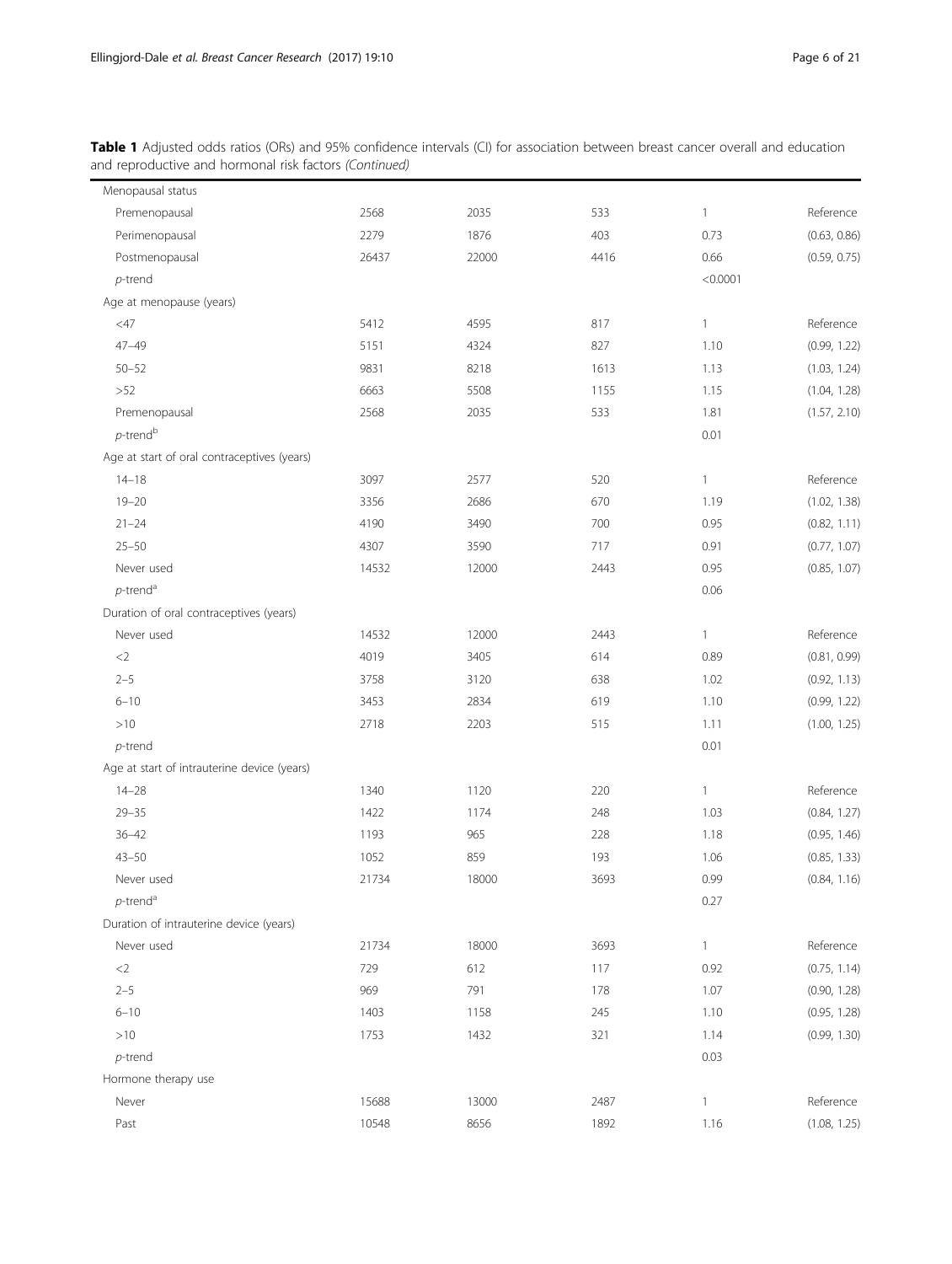| Estrogen current                                      | 1468  | 1219  | 249  | 1.03     | (0.88, 1.20) |
|-------------------------------------------------------|-------|-------|------|----------|--------------|
| Estrogen and progesterone current                     | 953   | 661   | 292  | 2.32     | (1.97, 2.72) |
| p-trend                                               |       |       |      | < 0.0001 |              |
| Duration of hormone therapy (years)                   |       |       |      |          |              |
| Never used                                            | 15688 | 13000 | 2487 |          | Reference    |
| $\leq$ = 3                                            | 3636  | 3066  | 570  | 1.00     | (0.90, 1.10) |
| $4 - 8$                                               | 2449  | 2013  | 436  | 1.17     | (1.03, 1.30) |
| >8                                                    | 4060  | 3151  | 909  | 1.58     | (1.42, 1.70) |
| p-trend                                               |       |       |      | < 0.0001 |              |
| Duration of estrogen and progesterone therapy (years) |       |       |      |          |              |
| Never used                                            | 15688 | 13000 | 2487 |          | Reference    |
| $\leq$ =5                                             | 4288  | 3552  | 736  | 1.13     | (1.02, 1.25) |
| >5                                                    | 4189  | 3238  | 951  | 1.61     | (1.46, 1.78) |
| p-trend                                               |       |       |      | < 0.0001 |              |

Table 1 Adjusted odds ratios (ORs) and 95% confidence intervals (CI) for association between breast cancer overall and education and reproductive and hormonal risk factors (Continued)

<sup>a</sup>The category Never used was not included in the analysis of p-trend. bThe category Premenopausal was not included in the analysis of p-trend. \*p for trend and OR mutually adjusted for age (50–54, 55–59, 60–64, 65–70 years at screening), body mass index (BMI) (≤22, 23–25, 26–28, >28 at screening), education (no education/primary school, high school, bachelor's or master's degree), age at menarche (9-12, 13, 14, 15-18 years), number of pregnancies (0, 1, 2, 3, ≥4), menopausal status (premenopausal, perimenopausal, postmenopausal)

trend =  $0.01$ ) and HER2-positive (OR =  $2.36$ ,  $95\%$  CI 1.33–4.21, p-trend = 0.004) subtypes (Table [2](#page-7-0)).

Duration of oral contraceptive use and use of an IUD, were associated with a slight increased risk of breast cancer overall (Table [1\)](#page-4-0), with 10% elevated ORs among women with the longest duration of use. The effect estimates for long duration of oral contraceptive use were similar, but not statistically significant, for luminal A-like  $(OR = 1.11, 95\% \text{ CI } 0.96-$ 1.29) and luminal B-like HER2-negative  $(OR = 1.12,$ 95% CI 0.81–1.54) subtypes. Women who had used an IUD for more than 10 years had an increased risk of luminal A-like breast cancer compared to never users (OR = 1.35, 95% CI 1.14–1.61) (Table [3\)](#page-9-0). We observed no evidence of any clear associations for the other subtypes, and in fact a reduced OR for the luminal B-like HER2-positive (OR = 0.51, 95% CI 0.27–0.96) subtype (p-heterogeneity with luminal Alike breast cancer =  $0.009$ ) (Table [3\)](#page-9-0).

Compared to women who had never used EPT, current use of EPT was associated with an increased risk (OR = 2.32, 95% CI 1.97–2.72) of breast cancer overall (Table [1](#page-4-0)) and an increased risk of luminal Alike breast cancer (OR = 2.92, 95% CI 2.36–3.62) (Table [3\)](#page-9-0). The ORs for both luminal B-like subtypes were about 1.7, but this was only statistically significant for the luminal B-like HER2-negative subtype. There was no increased risk of triple-negative breast cancer with the use of EPT (*p*-heterogeneity =  $0.006$ ). Previous studies have suggested that the effect of menopausal hormone therapy may be modified by

BMI, with stronger risk estimates in lean than in obese women. We therefore examined the effect of duration of EPT in different BMI strata. For breast cancer overall, the ORs associated with longer duration of EPT was significantly higher in lean (BMI  $\langle 25 \rangle$  than in obese (BMI ≥25) women (p for interaction = 0.001) (Table [4](#page-11-0)). We observed similar effect modifications by BMI in luminal A-like and luminal B-like HER2-negative breast cancer. There was no evidence that BMI modified the associations between duration of EPT and risk of any of the other subtypes (Table [4](#page-11-0)).

When we added grade to the luminal A-like and both luminal B-like definitions, the results changed slightly, but were largely the same (Appendix). The largest difference was a slightly stronger effect of current EPT on the luminal A-like subtype  $(OR = 3.03$  when grade was included in the definition versus  $OR = 2.90$  when it was not).

Among the patients (cases),  $38\%$  ( $n = 1813$ ) were diagnosed within a month of completing the questionnaire. Because these women could have been symptomatic when they completed their questionnaire, we ran a sensitivity analysis excluding these women. However, this did not affect the results (results not shown).

# **Discussion**

In this population-based study within a national screening program, we had information on 4748 patients with breast cancer, which makes it one of the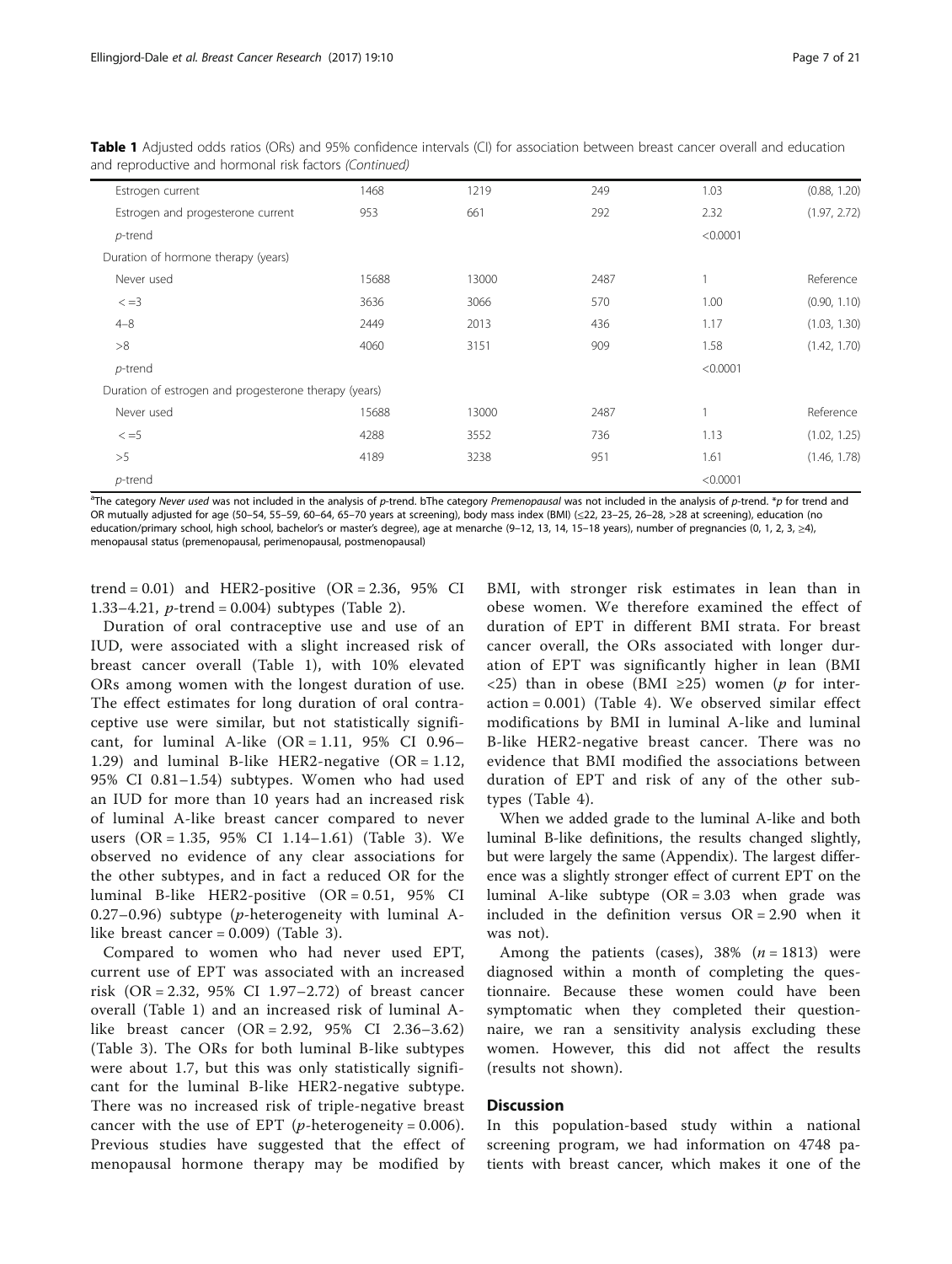|                                         | Luminal A-like<br>ER+ PR+ HER2- |              |                |               | ER+ PR- HER2-   |              | Luminal B-like HER2-negative |              | Luminal B-like HER2-positive<br>ER+ PR+/PR- HER2+ |              |                |               | HER2-positive<br>ER- PR- HER2+ |              |                |              | Triple-negative<br>ER- PR- HER2- |              |                |              |
|-----------------------------------------|---------------------------------|--------------|----------------|---------------|-----------------|--------------|------------------------------|--------------|---------------------------------------------------|--------------|----------------|---------------|--------------------------------|--------------|----------------|--------------|----------------------------------|--------------|----------------|--------------|
|                                         | Controls<br>(n)                 | Cases<br>(n) | $OR*$          | 95% CI        | Controls<br>(n) | Cases<br>(n) | <b>OR</b>                    | 95% CI       | Controls<br>(n)                                   | Cases<br>(n) | OR             | 95% CI        | Controls $(n)$                 | Cases<br>(n) | OR             | 95% CI       | Controls<br>(n)                  | Cases<br>(n) | OR             | 95% CI       |
| Age at first birth (years)              |                                 |              |                |               |                 |              |                              |              |                                                   |              |                |               |                                |              |                |              |                                  |              |                |              |
| $13 - 20$                               | 3951                            | 746          | 1              | Reference     | 1001            | 169          |                              | Reference    | 553                                               | 96           | 1              | Reference     | 279                            | 54           | $\overline{1}$ | Reference    | 495                              | 95           | $\overline{1}$ | Reference    |
| $21 - 22$                               | 2277                            | 460          | 1.04           | (0.91, 1.18)  | 620             | 120          | 1.22                         | (0.93, 1.59) | 305                                               | 51           | 0.97           | (0.65, 1.43)  | 170                            | 32           | 0.97           | (0.58, 1.62) | 326                              | 65           | 1.10           | (0.77, 1.57) |
| $23 - 25$                               | 3152                            | 591          | 0.97           | (0.85, 1.10)  | 759             | 157          | 1.29                         | (1.00, 1.67) | 437                                               | 92           | 1.27           | (0.90, 1.78)  | 222                            | 36           | 0.75           | (0.46, 1.22) | 393                              | 86           | 1.27           | (0.89, 1.81) |
| $26 - 30$                               | 2473                            | 547          | 1.12           | (0.98, 1.28)  | 647             | 141          | 1.30                         | (0.99, 1.71) | 343                                               | 62           | 1.21           | (0.82, 1.78)  | 216                            | 41           | 0.97           | (0.59, 1.58) | 318                              | 63           | 1.16           | (0.79, 1.70) |
| $31 - 50$                               | 937                             | 238          | 1.19           | (0.99, 1.43)  | 223             | 60           | 1.60                         | (1.10, 2.32) | 127                                               | 32           | 1.64           | (0.98, 2.74)  | 63                             | 23           | 1.67           | (0.89, 3.12) | 120                              | 29           | 1.47           | (0.88, 2.47) |
| Never (nulliparous)                     | 1199                            | 328          | 1.76           | (1.44, 2.15)  | 303             | 89           | 1.96                         | (1.31, 2.91) | 164                                               | 49           | 2.74           | (1.57, 4.78)  | - 84                           | 27           | 1.82           | (0.85, 3.88) | 144                              | 34           | 1.58           | (0.89, 2.81) |
| $p$ -trend <sup>a</sup>                 |                                 |              | 0.07           |               |                 |              | 0.01                         |              |                                                   |              | 0.06           |               |                                |              | 0.49           |              |                                  |              | 0.16           |              |
| $p$ -heterogeneity#                     |                                 |              |                |               |                 |              | 0.19                         |              |                                                   |              | 0.19           |               |                                |              | 0.31           |              |                                  |              | 0.68           |              |
| Number of pregnancies lasting 6+ months |                                 |              |                |               |                 |              |                              |              |                                                   |              |                |               |                                |              |                |              |                                  |              |                |              |
| $\circ$                                 | 1199                            | 328          | $\overline{1}$ | Reference     | 303             | 89           | $\mathbf{1}$                 | Reference    | 164                                               | 49           | $\overline{1}$ | Reference 84  |                                | 27           | $\overline{1}$ | Reference    | - 144                            | 34           | $\mathbf{1}$   | Reference    |
| $\mathbf{1}$                            | 1596                            | 397          | 0.91           | (0.77, 1.08)  | 426             | 84           | 0.68                         | (0.48, 0.96) | 229                                               | 42           | 0.53           | (0.33, 0.86)  | 128                            | 20           | 0.50           | (0.26, 0.96) | 224                              | 41           | 0.70           | (0.42, 1.16) |
| 2                                       | 6266                            | 1302         | 0.76           | (0.66, 0.88)  | 1602            | 323          | 0.68                         | (0.52, 0.90) | 842                                               | 185          | 0.71           | (0.49, 1.04)  | 426                            | 97           | 0.78           | (0.47, 1.29) | 813                              | 158          | 0.77           | (0.50, 1.18) |
| 3                                       | 3883                            | 721          | 0.66           | (0.57, 0.77)  | 950             | 197          | 0.69                         | (0.52, 0.93) | 528                                               | 89           | 0.54           | (0.36, 0.82)  | 319                            | 60           | 0.61           | (0.36, 1.03) | 477                              | 117          | 0.98           | (0.63, 1.53) |
| >4                                      | 1518                            | 237          | 0.56           | (0.46, 0.68)  | 383             | 65           | 0.58                         | (0.40, 0.84) | 225                                               | 31           | 0.42           | (0.25, 0.70)  | 98                             | 19           | 0.60           | (0.31, 1.19) | 196                              | 36           | 0.70           | (0.41, 1.21) |
| p-trend                                 |                                 |              | < 0.0001       |               |                 |              | 0.02                         |              |                                                   |              | 0.002          |               |                                |              | 0.19           |              |                                  |              | 0.88           |              |
| p-heterogeneity                         |                                 |              |                |               |                 |              | 0.31                         |              |                                                   |              | 0.42           |               |                                |              | 0.34           |              |                                  |              | 0.03           |              |
| Parous women only                       |                                 |              |                |               |                 |              |                              |              |                                                   |              |                |               |                                |              |                |              |                                  |              |                |              |
| Duration breastfeeding (months)         |                                 |              |                |               |                 |              |                              |              |                                                   |              |                |               |                                |              |                |              |                                  |              |                |              |
| No breastfeeding                        | 997                             | 204          | $\mathbf{1}$   | Reference     | 260             | 51           | $\overline{1}$               | Reference    | 146                                               | 33           | $\overline{1}$ | Reference 78  |                                | 10           | $\overline{1}$ | Reference    | 135                              | 24           | $\mathbf{1}$   | Reference    |
| $1 - 6$                                 | 3145                            | 607          | 0.95           | (0.79, 1.15)  | 831             | 170          | 1.01                         | (0.70, 1.45) | 449                                               | 74           | 0.66           | (0.40, 1.07)  | 243                            | 37           | 1.42           | (0.63, 3.18) | 467                              | 80           | 1.01           | (0.60, 1.71) |
| $7 - 12$                                | 3108                            | 663          | 1.09           | (0.91, 1.31)  | 763             | 158          | 1.05                         | (0.73, 1.51) | 427                                               | 98           | 0.83           | (0.51, 1.33)  | 215                            | 52           | 2.25           | (1.02, 4.99) | 359                              | 95           | 1.65           | (0.98, 2.78) |
| $13 - 20$                               | 2583                            | 496          | 1.02           | (0.83, 1.24)  | 654             | 130          | 0.98                         | (0.67, 1.44) | 343                                               | 77           | 0.90           | (0.54, 1.49)  | 156                            | 48           | 2.51           | (1.11, 5.68) | 308                              | 69           | 1.29           | (0.74, 2.23) |
| $21 - 30$                               | 1700                            | 319          | 1.03           | (0.83, 1.28)  | 399             | 79           | 0.97                         | (0.64, 1.46) | 240                                               | 37           | 0.60           | (0.33, 1.10)  | 147                            | 28           | 1.78           | (0.74, 4.28) | 222                              | 44           | 1.18           | (0.65, 2.15) |
| >30                                     | 966                             | 195          | 1.15           | (0.89, 1.48)  | 250             | 48           | 1.03                         | (0.63, 1.69) | 121                                               | 16           | 0.69           | (0.33, 1.47)  | 70                             | 13           | 1.82           | (0.67, 4.97) | 123                              | 24           | 1.19           | (0.58, 2.44) |
| p-trend                                 |                                 |              | 0.22           |               |                 |              | 0.90                         |              |                                                   |              | 0.63           |               |                                |              | 0.12           |              |                                  |              | 0.52           |              |
| p-heterogeneity                         |                                 |              |                |               |                 |              | 0.85                         |              |                                                   |              | 0.25           |               |                                |              | 0.56           |              |                                  |              | 0.84           |              |
| Menopausal status                       |                                 |              |                |               |                 |              |                              |              |                                                   |              |                |               |                                |              |                |              |                                  |              |                |              |
| Premenopausal                           | 1171                            | 351          | $\mathbf{1}$   | Reference 208 |                 | 47           |                              | Reference    | - 173                                             | 32           | $\overline{1}$ | Reference 100 |                                | 18           | $\overline{1}$ | Reference    | 130                              | 29           | $\mathbf{1}$   | Reference    |
| Perimenopausal                          | 1055                            | 229          | 0.61           | (0.50, 0.74)  | 225             | 50           | 0.95                         | (0.60, 1.51) | 152                                               | 26           | 0.86           | (0.47, 1.54)  | 79                             | 20           | 1.41           | (0.67, 2.94) | 143                              | 37           | 1.13           | (0.64, 1.99) |
| Postmenopausal                          | 12000                           | 2405         | 0.51           | (0.43, 0.60)  | 3231            | 661          | 0.84                         | (0.58, 1.23) | 1663                                              | 338          | 1.11           | (0.69, 1.78)  | 876                            | 185          | 1.21           | (0.66, 2.23) | 1581                             | 320          | 0.82           | (0.50, 1.33) |
| p-trend                                 |                                 |              | < 0.0001       |               |                 |              | 0.30                         |              |                                                   |              | 0.46           |               |                                |              | 0.71           |              |                                  |              | 0.21           |              |
| p-heterogeneity                         |                                 |              |                |               |                 |              | < 0.0001                     |              |                                                   |              | 0.01           |               |                                |              | 0.001          |              |                                  |              | 0.003          |              |

<span id="page-7-0"></span>Table 2 Adjusted odds ratios (OR) and 95% confidence intervals (CI) for association between breast cancer subtypes associated and reproductive factors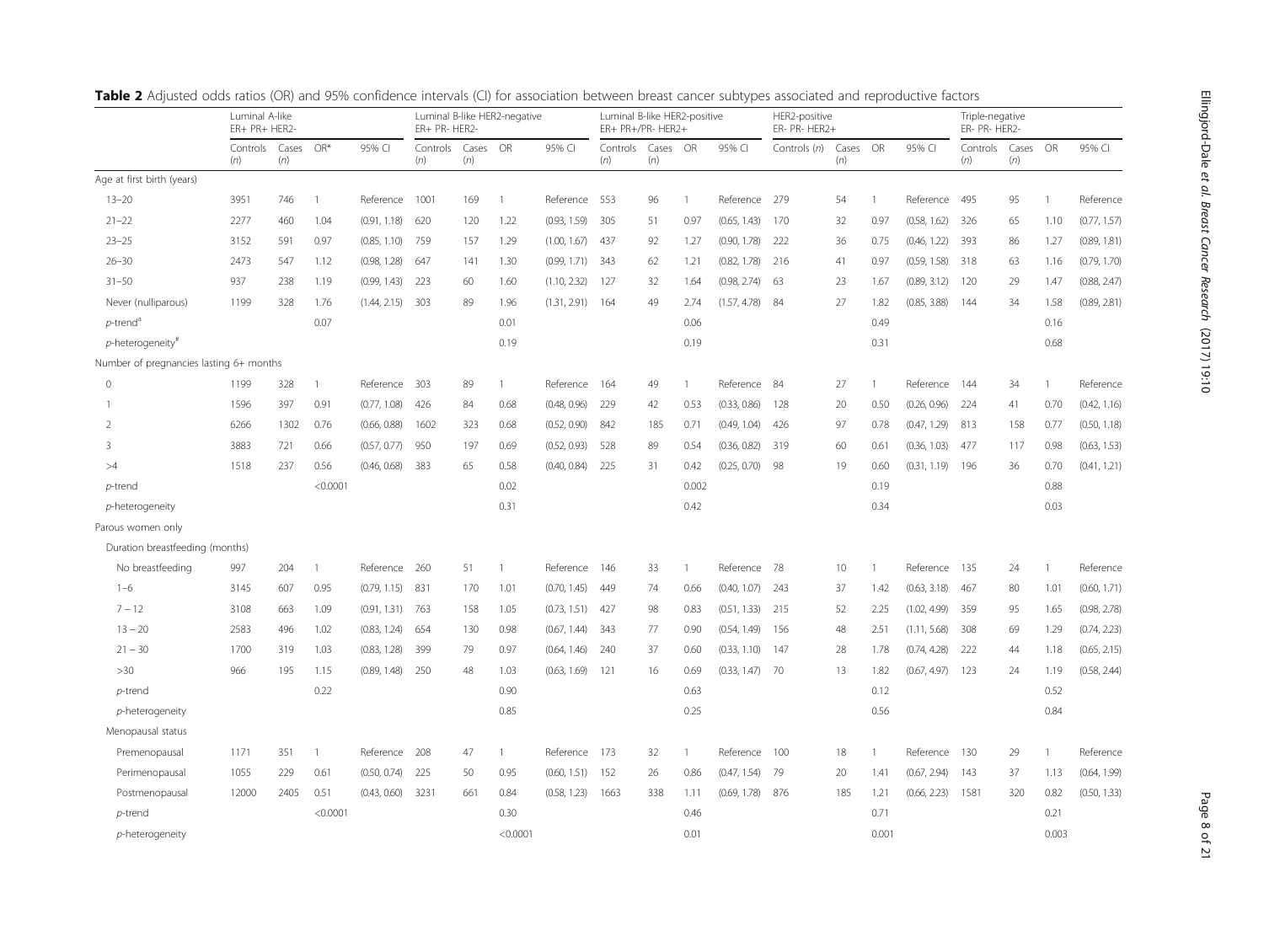Table 2 Adjusted odds ratios (OR) and 95% confidence intervals (CI) for association between breast cancer subtypes associated and reproductive factors (Continued)

| Age at menopause (years) |      |     |      |               |      |     |      |                    |     |     |      |                    |       |    |       |                    |       |     |      |              |
|--------------------------|------|-----|------|---------------|------|-----|------|--------------------|-----|-----|------|--------------------|-------|----|-------|--------------------|-------|-----|------|--------------|
| $<$ 47                   | 2558 | 450 |      | Reference 638 |      | 136 |      | Reference 333      |     | 47  |      | Reference 203      |       | 22 |       | Reference 336      |       | 61  |      | Reference    |
| $47 - 49$                | 2393 | 449 | 1.09 | (0.94, 1.26)  | 637  | 128 | 0.98 | $(0.74, 1.29)$ 321 |     | 60  | 1.48 | (0.96, 2.27)       | - 180 | 39 | 2.05  | (1.14, 3.70)       | - 291 | 72  | 1.50 | (1.01, 2.24) |
| $50 - 52$                | 4571 | 870 | 1.11 | (0.98, 1.26)  | 1162 | 241 | 0.98 | $(0.77, 1.24)$ 644 |     | 131 | 1.59 | $(1.09, 2.32)$ 324 |       | 76 | 2.21  | $(1.31, 3.75)$ 611 |       | 102 | 1.04 | (0.72, 1.49) |
| >52                      | 3051 | 633 | 1.12 | (0.97, 1.28)  | 840  | 164 | 0.95 | $(0.73, 1.24)$ 415 |     | 94  | 1.70 | (1.13, 2.55)       | 202   | 48 | 2.36  | (1.33, 4.21)       | 395   | 88  | 1.38 | (0.94, 2.01) |
| Never (premenopausal)    | 1171 | 351 | 2.34 | (1.93, 2.85)  | 208  | 47  | 1.17 | (0.76, 1.80)       | 173 | 32  | 1.50 | (0.86, 2.61)       | 100   | 18 | 1.76  | (0.81, 3.80)       | 130   | 29  | 1.55 | (0.88, 2.72) |
| $p$ -trend <sup>a</sup>  |      |     | 0.12 |               |      |     | 0.72 |                    |     |     | 0.01 |                    |       |    | 0.004 |                    |       |     | 0.38 |              |
| p-heterogeneity          |      |     |      |               |      |     | 0.70 |                    |     |     | 0.09 |                    |       |    | 0.08  |                    |       |     | 0.28 |              |

<sup>a</sup>The category Never was not included in the analysis of p-trend. \*p for trend and OR mutually adjusted for age (50–54, 55–59, 60–64, 65–70 years at screening), body mass index (BMI) (≤22, 23–25, 26–28, >28 at screening), education (no education/primary school, high school, bachelor or master's degree), age at menarche (9-12, 13, 14, 15-18 years), number of pregnancies (0, 1, 2, 3, ≥4), menopausal status (premenopausal, perimenopausal, postmenopausal). <sup>#</sup>p for heterogeneity across subtypes was determined in a case – case model (see "[Methods](#page-1-0)"). ER estrogen receptor, PR progesterone receptor, HER2 human epidermal growth factor receptor 2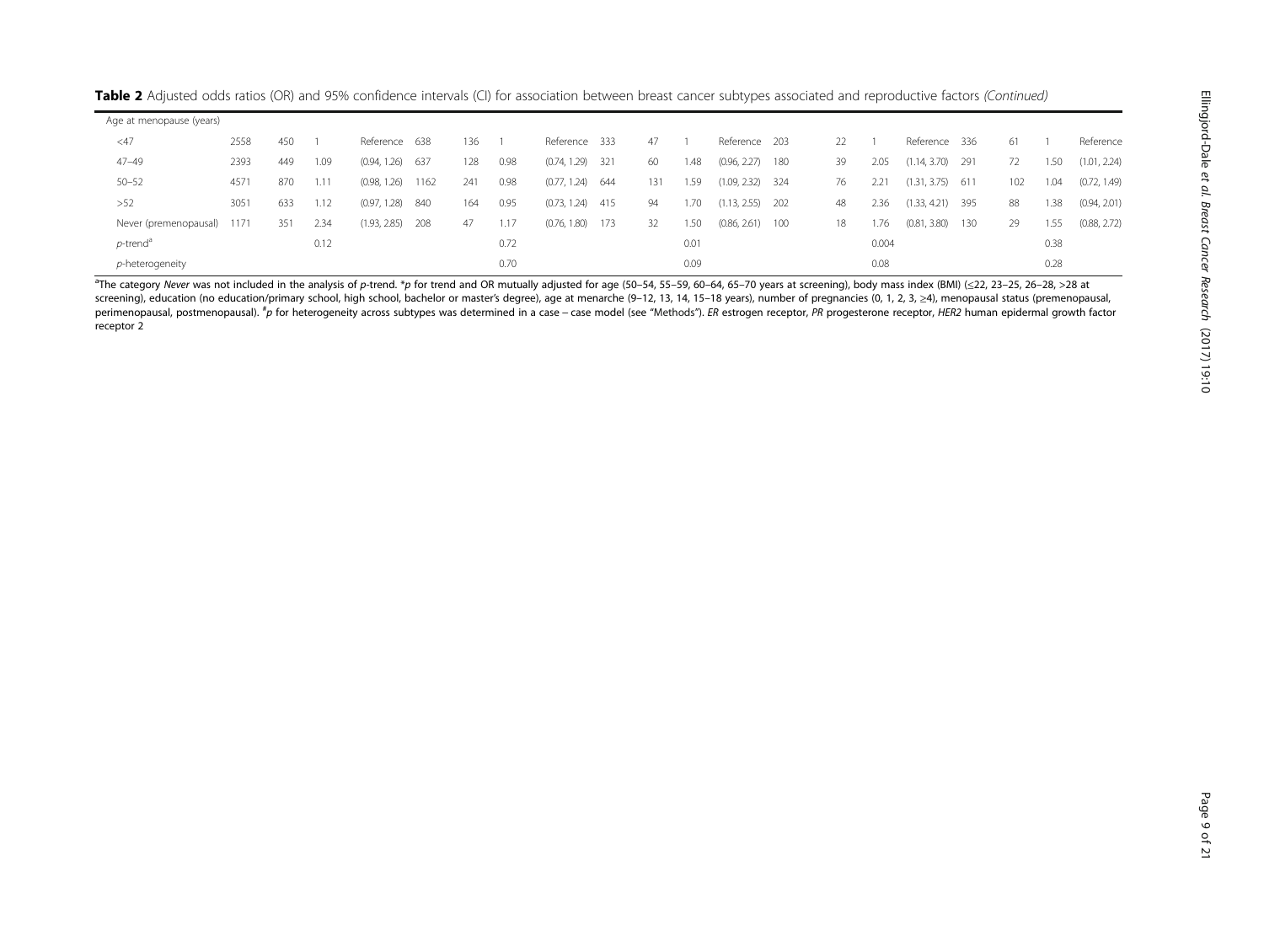|                                             | Luminal A-like<br>ER+ PR+ HER2- |              |                |                     | Luminal B-like HER2-negative<br>ER+ PR- HER2- |                 |                |                   | Luminal B-like HER2-positive<br>ER+ PR+/PR- HER2+ |                 |      |                   | HER2-positive<br>ER- PR- HER2+ |                |                |                   | Triple-negative<br>ER- PR- HER2- |                 |              |                       |
|---------------------------------------------|---------------------------------|--------------|----------------|---------------------|-----------------------------------------------|-----------------|----------------|-------------------|---------------------------------------------------|-----------------|------|-------------------|--------------------------------|----------------|----------------|-------------------|----------------------------------|-----------------|--------------|-----------------------|
|                                             | Controls<br>(n)                 | Cases<br>(n) | $OR*$          | 95% CI              | Controls<br>(n)                               | Cases OR<br>(n) |                | 95% CI            | Controls<br>(n)                                   | Cases OR<br>(n) |      | 95% CI            | Controls<br>(n)                | Cases<br>(n)   | <b>OR</b>      | 95% CI            | Controls<br>(n)                  | Cases OR<br>(n) |              | 95% CI                |
| Age at start of oral contraceptives (years) |                                 |              |                |                     |                                               |                 |                |                   |                                                   |                 |      |                   |                                |                |                |                   |                                  |                 |              |                       |
| $14 - 18$                                   | 1476                            | 285          | $\mathbf{1}$   | Reference 334       |                                               | 65              | $\mathbf{1}$   | Reference         | 187                                               | 45              |      | Reference         | 128                            | 17             | $\mathbf{1}$   | Reference         | 180                              | 55              | $\mathbf{1}$ | Reference             |
| $19 - 20$                                   | 1462                            | 387          | 1.33           | $(1.11, 1.59)$ 367  |                                               | 87              | 1.20           | (0.82, 1.75)      | 230                                               | 49              | 0.90 | (0.55, 1.45)      | 133                            | 27             | 1.52           | (0.75, 3.10)      | 206                              | 46              | 0.67         | (0.42, 1.07)          |
| $21 - 24$                                   | 1959                            | 405          | 1.05           | $(0.87, 1.25)$ 458  |                                               | 92              | 1.04           | (0.71, 1.53)      | 295                                               | 45              | 0.62 | (0.37, 1.02)      | 130                            | 24             | 1.45           | (0.69, 3.04)      | 253                              | 41              |              | $0.44$ $(0.27, 0.74)$ |
| $25 - 50$                                   | 1993                            | 397          | 0.99           | $(0.83, 1.20)$ 536  |                                               | 102             | 0.97           | (0.66, 1.43)      | 296                                               | 58              | 0.80 | (0.49, 1.32)      | 114                            | 27             | 2.23           | (1.06, 4.71)      | 258                              | 58              | 0.63         | (0.39, 1.03)          |
| Never used                                  | 6715                            | 1344         | 1.01           | (0.86, 1.19)        | 1758                                          | 363             | 0.99           | (0.71, 1.38)      | 876                                               | 180             | 0.82 | (0.53, 1.27)      | 501                            | 115            | 2.05           | (1.08, 3.89)      | 860                              | 165             | 0.54         | (0.36, 0.81)          |
| $p$ -trend <sup>a</sup>                     |                                 |              | 0.09           |                     |                                               |                 | 0.43           |                   |                                                   |                 | 0.71 |                   |                                |                | 0.02           |                   |                                  |                 | 0.03         |                       |
| p-heterogeneity#                            |                                 |              |                |                     |                                               |                 | 0.60           |                   |                                                   |                 | 0.52 |                   |                                |                | 0.07           |                   |                                  |                 | 0.02         |                       |
| Duration of oral contraceptives (years)     |                                 |              |                |                     |                                               |                 |                |                   |                                                   |                 |      |                   |                                |                |                |                   |                                  |                 |              |                       |
| Never used                                  | 6715                            | 1344         | $\mathbf{1}$   | Reference 1758      |                                               | 363             | $\overline{1}$ | Reference 876     |                                                   | 180             |      | Reference 501     |                                | 115            | $\overline{1}$ | Reference         | 860                              | 165             | $\mathbf{1}$ | Reference             |
| $<$ 2                                       | 1839                            | 364          | 0.97           | $(0.85, 1.11)$ 482  |                                               | 80              | 0.82           | (0.62, 1.08)      | 275                                               | 34              | 0.64 | (0.42, 0.97)      | 151                            | 18             | 0.47           | (0.27, 0.81)      | 263                              | 43              | 0.85         | (0.58, 1.26)          |
| $2 - 5$                                     | 1753                            | 361          | 1.03           | $(0.90, 1.18)$ 435  |                                               | 88              | 1.01           | (0.77, 1.33)      | 233                                               | 48              | 0.94 | (0.64, 1.37)      | 113                            | 17             | 0.61           | (0.34, 1.09)      | 228                              | 56              | 1.32         | (0.92, 1.89)          |
| $6 - 10$                                    | 1568                            | 332          | 1.06           | $(0.92, 1.23)$ 388  |                                               | 80              | 1.03           | (0.77, 1.37)      | 240                                               | 56              | 1.23 | (0.85, 1.76)      | 121                            | 35             | 1.07           | (0.66, 1.73)      | 203                              | 47              | 1.20         | (0.82, 1.76)          |
| >10                                         | 1266                            | 298          | 1.11           | $(0.96, 1.29)$ 271  |                                               | 62              | 1.12           | (0.81, 1.54)      | 204                                               | 45              | 0.95 | $(0.64, 1.42)$ 82 |                                | 19             | 1.02           | (0.56, 1.86)      | 149                              | 38              | 1.25         | (0.82, 1.90)          |
| $p$ -trend*                                 |                                 |              | 0.13           |                     |                                               |                 | 0.51           |                   |                                                   |                 | 0.57 |                   |                                |                | 0.91           |                   |                                  |                 | 0.11         |                       |
| $p$ -heterogeneity#                         |                                 |              |                |                     |                                               |                 | 0.61           |                   |                                                   |                 | 0.10 |                   |                                |                | 0.003          |                   |                                  |                 | 0.56         |                       |
| Age at start of intrauterine device (years) |                                 |              |                |                     |                                               |                 |                |                   |                                                   |                 |      |                   |                                |                |                |                   |                                  |                 |              |                       |
| $14 - 28$                                   | 612                             | 125          | $\mathbf{1}$   | Reference 152       |                                               | 28              | $\overline{1}$ | Reference 82      |                                                   | 14              |      | Reference 55      |                                | 12             |                | Reference         | - 88                             | 19              | $\mathbf{1}$ | Reference             |
| $29 - 35$                                   | 681                             | 143          | 0.97           | (0.73, 1.28)        | 152                                           | 39              | 1.31           | $(0.75, 2.30)$ 93 |                                                   | 10              | 0.76 | (0.30, 1.90)      | - 46                           | $\overline{7}$ | 0.74           | (0.24, 2.25)      | -78                              | 25              | 1.42         | (0.70, 2.88)          |
| $36 - 42$                                   | 532                             | 147          | 1.33           | $(1.00, 1.77)$ 114  |                                               | 21              | 0.83           | (0.43, 1.58)      | -89                                               | 19              | 1.34 | $(0.60, 3.01)$ 43 |                                | $\overline{7}$ | 0.75           | (0.26, 2.16)      | 78                               | 12              | 0.70         | (0.31, 1.58)          |
| $43 - 50$                                   | 456                             | 121          | 1.16           | (0.86, 1.56)        | 136                                           | 25              | 0.86           | $(0.46, 1.59)$ 70 |                                                   | 11              | 1.06 | (0.42, 2.70)      | - 39                           | $\overline{7}$ | 0.94           | (0.32, 2.78)      | 70                               | 14              | 0.94         | (0.42, 2.12)          |
| Never used                                  | 10000                           | 2025         | 0.93           | $(0.75, 1.15)$ 2600 |                                               | 529             | 0.94           | (0.61, 1.45)      | 1368                                              | 284             | 1.36 | (0.72, 2.56)      | 729                            | 153            | 1.10           | (0.56, 2.16)      | 1279                             | 267             | 0.94         | (0.55, 1.61)          |
| $p$ -trend <sup>a</sup>                     |                                 |              | 0.07           |                     |                                               |                 | 0.34           |                   |                                                   |                 | 0.10 |                   |                                |                | 0.40           |                   |                                  |                 | 0.45         |                       |
| $p$ -heterogeneity#                         |                                 |              |                |                     |                                               |                 | 0.22           |                   |                                                   |                 | 0.12 |                   |                                |                | 0.20           |                   |                                  |                 | 0.38         |                       |
| Duration of intrauterine device (years)     |                                 |              |                |                     |                                               |                 |                |                   |                                                   |                 |      |                   |                                |                |                |                   |                                  |                 |              |                       |
| Never used                                  | 10000                           | 2025         | $\overline{1}$ | Reference 2600      |                                               | 529             | $\overline{1}$ | Reference         | 1368                                              | 284             |      | Reference 729     |                                | 153            | $\overline{1}$ | Reference         | 1279                             | 267             | $\mathbf{1}$ | Reference             |
| $<$ 2                                       | 341                             | 64           | 0.91           | $(0.69, 1.21)$ 83   |                                               | 16              | 0.86           | $(0.49, 1.52)$ 56 |                                                   | 13              | 1.23 | (0.62, 2.43)      | 33                             | 5              | 0.84           | $(0.31, 2.32)$ 37 |                                  | 7               | 0.90         | (0.38, 2.13)          |
| $2 - 5$                                     | 432                             | 104          | 1.17           | $(0.93, 1.48)$ 112  |                                               | 21              | 0.95           | $(0.58, 1.56)$ 62 |                                                   | 11              | 0.96 | $(0.47, 1.94)$ 36 |                                | 7              | 0.81           | $(0.34, 1.91)$ 57 |                                  | 21              | 1.79         | (1.01, 3.16)          |
| $6 - 10$                                    | 615                             | 140          | 1.16           | $(0.95, 1.42)$ 153  |                                               | 40              | 1.37           | $(0.94, 2.01)$ 89 |                                                   | 15              | 0.86 | $(0.46, 1.59)$ 53 |                                | $\,8\,$        | 0.62           | $(0.27, 1.43)$ 99 |                                  | 20              | 1.23         | (0.72, 2.11)          |
| >10                                         | 820                             | 212          | 1.35           | $(1.14, 1.61)$ 176  |                                               | 31              | 0.96           | (0.63, 1.46)      | - 111                                             | 12              | 0.51 | $(0.27, 0.96)$ 63 |                                | 12             | 0.73           | (0.37, 1.47)      | 120                              | 20              |              | 0.75 (0.44, 1.28)     |
| p-trend                                     |                                 |              | < 0.0001       |                     |                                               |                 | 0.52           |                   |                                                   |                 | 0.06 |                   |                                |                | 0.18           |                   |                                  |                 | 0.98         |                       |
| p-heterogeneity#                            |                                 |              |                |                     |                                               |                 | 0.08           |                   |                                                   |                 | 0.01 |                   |                                |                | 0.65           |                   |                                  |                 | 0.22         |                       |

<span id="page-9-0"></span>Table 3 Adjusted odds ratios (OR) and 95% confidence intervals (CI) for association between breast cancer subtypes and oral contraceptives and hormone therapy<br>
University and the subsective subsective subsective subsective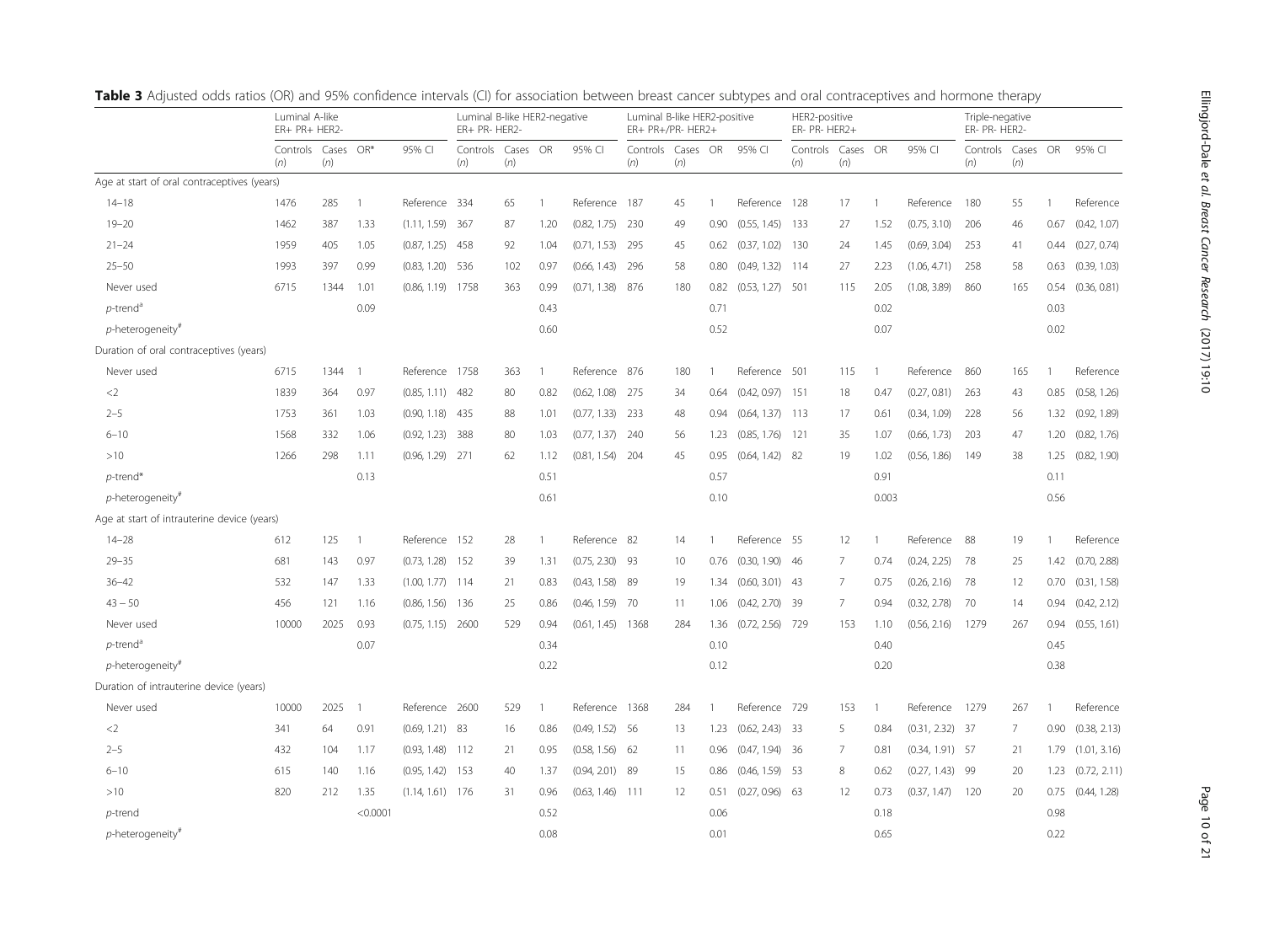| Hormone therapy use<br>Reference<br>7411<br>1356<br>1762<br>Reference<br>1010<br>195<br>Reference<br>573<br>113<br>991<br>196<br>Never<br>Reference<br>356<br>Past<br>4809<br>1086<br>1.27<br>(1.15, 1.40)<br>1361<br>(0.81, 1.18)<br>(0.81, 1.42)<br>65<br>0.88<br>(0.60, 1.30)<br>575<br>1.04<br>276<br>0.98<br>688<br>142<br>1.07<br>319<br>126<br>655<br>1.06<br>(0.86, 1.31)<br>(0.53, 1.23)<br>$(0.65, 1.99)$ 51<br>(0.54, 2.35)<br>0.79<br>131<br>162<br>31<br>0.81<br>19<br>12<br>1.12<br>93<br>Estrogen current<br>- 85<br>1.14<br>16<br>$(2.36, 3.62)$ 89<br>345<br>2.92<br>33<br>1.74<br>(1.10, 2.74)<br>18<br>$(0.89, 3.14)$ 32<br>6<br>0.88<br>(0.33, 2.30)<br>0.92<br>Estrogen and progesterone current<br>184<br>48<br>1.67<br>49<br>10<br>< 0.0001<br>0.34<br>0.15<br>0.77<br>0.72<br>p-trend<br>$p$ -heterogeneity <sup>#</sup><br>0.05<br>0.34<br>0.01<br>0.03<br>Duration of hormone therapy (years)<br>Reference<br>Reference<br>1010<br>Reference 573<br>991<br>Never<br>7411<br>1356<br>Reference<br>1762<br>356<br>195<br>113<br>196<br>$\leq -3$<br>1625<br>(0.94, 1.26)<br>(0.76, 1.30)<br>(0.38, 1.16)<br>306<br>1.09<br>473<br>96<br>0.99<br>43<br>(0.61, 1.34)<br>20<br>0.66<br>234<br>41<br>0.77<br>237<br>0.90<br>134<br>$4 - 8$<br>1130<br>240<br>(1.03, 1.43)<br>(0.77, 1.46)<br>(0.76, 1.87)<br>(0.65, 2.13)<br>0.99<br>1.21<br>289<br>64<br>1.06<br>35<br>1.19<br>19<br>1.18<br>25<br>155<br>76<br>119<br>>8<br>1756<br>555<br>23<br>1.84<br>$(1.61, 2.11)$ 485<br>112<br>1.24<br>(0.95, 1.61)<br>253<br>63<br>(0.91, 1.98)<br>0.93<br>(0.52, 1.65)<br>222<br>47<br>1.04<br>1.34<br>108<br>< 0.0001<br>0.15<br>0.14<br>0.94<br>1.00<br>p-trend<br>0.02<br>$p$ -heterogeneity#<br>0.001<br>0.48<br>0.11<br>Duration of estrogen and progesterone therapy (years)<br>Reference<br>Never<br>7411<br>1356<br>1762<br>Reference<br>1010<br>195<br>Reference 573<br>113<br>991<br>196<br>Reference<br>356<br>$\lt$ =5<br>1908<br>$(1.09, 1.43)$ 545<br>(0.79, 1.32)<br>(0.53, 1.17)<br>0.92<br>(0.56, 1.53)<br>230<br>1.19<br>412<br>1.25<br>114<br>1.02<br>276<br>45<br>0.79<br>153<br>30<br>54<br>> 5<br>1796<br>561<br>1.80<br>(1.58, 2.06)<br>1.18<br>(0.90, 1.54)<br>71<br>1.47<br>(1.00, 2.16)<br>29<br>1.04<br>(0.62, 1.74)<br>211<br>1.34<br>496<br>116<br>256<br>105<br>52<br>0.31<br>0.27<br>0.98<br>0.13<br>< 0.0001<br>p-trend |                              |  |  |  |       |  |      |  |      |  | $\sim$ |      |              |
|------------------------------------------------------------------------------------------------------------------------------------------------------------------------------------------------------------------------------------------------------------------------------------------------------------------------------------------------------------------------------------------------------------------------------------------------------------------------------------------------------------------------------------------------------------------------------------------------------------------------------------------------------------------------------------------------------------------------------------------------------------------------------------------------------------------------------------------------------------------------------------------------------------------------------------------------------------------------------------------------------------------------------------------------------------------------------------------------------------------------------------------------------------------------------------------------------------------------------------------------------------------------------------------------------------------------------------------------------------------------------------------------------------------------------------------------------------------------------------------------------------------------------------------------------------------------------------------------------------------------------------------------------------------------------------------------------------------------------------------------------------------------------------------------------------------------------------------------------------------------------------------------------------------------------------------------------------------------------------------------------------------------------------------------------------------------------------------------------------------------------------------------------------------------------------------------------------------------------------------------------------------------------------------------------------------------------------------------------------------------|------------------------------|--|--|--|-------|--|------|--|------|--|--------|------|--------------|
|                                                                                                                                                                                                                                                                                                                                                                                                                                                                                                                                                                                                                                                                                                                                                                                                                                                                                                                                                                                                                                                                                                                                                                                                                                                                                                                                                                                                                                                                                                                                                                                                                                                                                                                                                                                                                                                                                                                                                                                                                                                                                                                                                                                                                                                                                                                                                                        |                              |  |  |  |       |  |      |  |      |  |        |      |              |
|                                                                                                                                                                                                                                                                                                                                                                                                                                                                                                                                                                                                                                                                                                                                                                                                                                                                                                                                                                                                                                                                                                                                                                                                                                                                                                                                                                                                                                                                                                                                                                                                                                                                                                                                                                                                                                                                                                                                                                                                                                                                                                                                                                                                                                                                                                                                                                        |                              |  |  |  |       |  |      |  |      |  |        |      | Reference    |
|                                                                                                                                                                                                                                                                                                                                                                                                                                                                                                                                                                                                                                                                                                                                                                                                                                                                                                                                                                                                                                                                                                                                                                                                                                                                                                                                                                                                                                                                                                                                                                                                                                                                                                                                                                                                                                                                                                                                                                                                                                                                                                                                                                                                                                                                                                                                                                        |                              |  |  |  |       |  |      |  |      |  |        |      | (0.79, 1.38) |
|                                                                                                                                                                                                                                                                                                                                                                                                                                                                                                                                                                                                                                                                                                                                                                                                                                                                                                                                                                                                                                                                                                                                                                                                                                                                                                                                                                                                                                                                                                                                                                                                                                                                                                                                                                                                                                                                                                                                                                                                                                                                                                                                                                                                                                                                                                                                                                        |                              |  |  |  |       |  |      |  |      |  |        |      | (0.43, 1.46) |
|                                                                                                                                                                                                                                                                                                                                                                                                                                                                                                                                                                                                                                                                                                                                                                                                                                                                                                                                                                                                                                                                                                                                                                                                                                                                                                                                                                                                                                                                                                                                                                                                                                                                                                                                                                                                                                                                                                                                                                                                                                                                                                                                                                                                                                                                                                                                                                        |                              |  |  |  |       |  |      |  |      |  |        |      | (0.43, 1.98) |
|                                                                                                                                                                                                                                                                                                                                                                                                                                                                                                                                                                                                                                                                                                                                                                                                                                                                                                                                                                                                                                                                                                                                                                                                                                                                                                                                                                                                                                                                                                                                                                                                                                                                                                                                                                                                                                                                                                                                                                                                                                                                                                                                                                                                                                                                                                                                                                        |                              |  |  |  |       |  |      |  |      |  |        |      |              |
|                                                                                                                                                                                                                                                                                                                                                                                                                                                                                                                                                                                                                                                                                                                                                                                                                                                                                                                                                                                                                                                                                                                                                                                                                                                                                                                                                                                                                                                                                                                                                                                                                                                                                                                                                                                                                                                                                                                                                                                                                                                                                                                                                                                                                                                                                                                                                                        |                              |  |  |  |       |  |      |  |      |  |        |      |              |
|                                                                                                                                                                                                                                                                                                                                                                                                                                                                                                                                                                                                                                                                                                                                                                                                                                                                                                                                                                                                                                                                                                                                                                                                                                                                                                                                                                                                                                                                                                                                                                                                                                                                                                                                                                                                                                                                                                                                                                                                                                                                                                                                                                                                                                                                                                                                                                        |                              |  |  |  |       |  |      |  |      |  |        |      |              |
|                                                                                                                                                                                                                                                                                                                                                                                                                                                                                                                                                                                                                                                                                                                                                                                                                                                                                                                                                                                                                                                                                                                                                                                                                                                                                                                                                                                                                                                                                                                                                                                                                                                                                                                                                                                                                                                                                                                                                                                                                                                                                                                                                                                                                                                                                                                                                                        |                              |  |  |  |       |  |      |  |      |  |        |      | Reference    |
|                                                                                                                                                                                                                                                                                                                                                                                                                                                                                                                                                                                                                                                                                                                                                                                                                                                                                                                                                                                                                                                                                                                                                                                                                                                                                                                                                                                                                                                                                                                                                                                                                                                                                                                                                                                                                                                                                                                                                                                                                                                                                                                                                                                                                                                                                                                                                                        |                              |  |  |  |       |  |      |  |      |  |        |      | (0.52, 1.15) |
|                                                                                                                                                                                                                                                                                                                                                                                                                                                                                                                                                                                                                                                                                                                                                                                                                                                                                                                                                                                                                                                                                                                                                                                                                                                                                                                                                                                                                                                                                                                                                                                                                                                                                                                                                                                                                                                                                                                                                                                                                                                                                                                                                                                                                                                                                                                                                                        |                              |  |  |  |       |  |      |  |      |  |        |      | (0.59, 1.67) |
|                                                                                                                                                                                                                                                                                                                                                                                                                                                                                                                                                                                                                                                                                                                                                                                                                                                                                                                                                                                                                                                                                                                                                                                                                                                                                                                                                                                                                                                                                                                                                                                                                                                                                                                                                                                                                                                                                                                                                                                                                                                                                                                                                                                                                                                                                                                                                                        |                              |  |  |  |       |  |      |  |      |  |        |      | (0.69, 1.56) |
|                                                                                                                                                                                                                                                                                                                                                                                                                                                                                                                                                                                                                                                                                                                                                                                                                                                                                                                                                                                                                                                                                                                                                                                                                                                                                                                                                                                                                                                                                                                                                                                                                                                                                                                                                                                                                                                                                                                                                                                                                                                                                                                                                                                                                                                                                                                                                                        |                              |  |  |  |       |  |      |  |      |  |        |      |              |
|                                                                                                                                                                                                                                                                                                                                                                                                                                                                                                                                                                                                                                                                                                                                                                                                                                                                                                                                                                                                                                                                                                                                                                                                                                                                                                                                                                                                                                                                                                                                                                                                                                                                                                                                                                                                                                                                                                                                                                                                                                                                                                                                                                                                                                                                                                                                                                        |                              |  |  |  |       |  |      |  |      |  |        |      |              |
|                                                                                                                                                                                                                                                                                                                                                                                                                                                                                                                                                                                                                                                                                                                                                                                                                                                                                                                                                                                                                                                                                                                                                                                                                                                                                                                                                                                                                                                                                                                                                                                                                                                                                                                                                                                                                                                                                                                                                                                                                                                                                                                                                                                                                                                                                                                                                                        |                              |  |  |  |       |  |      |  |      |  |        |      |              |
|                                                                                                                                                                                                                                                                                                                                                                                                                                                                                                                                                                                                                                                                                                                                                                                                                                                                                                                                                                                                                                                                                                                                                                                                                                                                                                                                                                                                                                                                                                                                                                                                                                                                                                                                                                                                                                                                                                                                                                                                                                                                                                                                                                                                                                                                                                                                                                        |                              |  |  |  |       |  |      |  |      |  |        |      | Reference    |
|                                                                                                                                                                                                                                                                                                                                                                                                                                                                                                                                                                                                                                                                                                                                                                                                                                                                                                                                                                                                                                                                                                                                                                                                                                                                                                                                                                                                                                                                                                                                                                                                                                                                                                                                                                                                                                                                                                                                                                                                                                                                                                                                                                                                                                                                                                                                                                        |                              |  |  |  |       |  |      |  |      |  |        |      | (0.81, 1.74) |
|                                                                                                                                                                                                                                                                                                                                                                                                                                                                                                                                                                                                                                                                                                                                                                                                                                                                                                                                                                                                                                                                                                                                                                                                                                                                                                                                                                                                                                                                                                                                                                                                                                                                                                                                                                                                                                                                                                                                                                                                                                                                                                                                                                                                                                                                                                                                                                        |                              |  |  |  |       |  |      |  |      |  |        |      | (0.89, 2.02) |
|                                                                                                                                                                                                                                                                                                                                                                                                                                                                                                                                                                                                                                                                                                                                                                                                                                                                                                                                                                                                                                                                                                                                                                                                                                                                                                                                                                                                                                                                                                                                                                                                                                                                                                                                                                                                                                                                                                                                                                                                                                                                                                                                                                                                                                                                                                                                                                        |                              |  |  |  |       |  |      |  |      |  |        |      |              |
|                                                                                                                                                                                                                                                                                                                                                                                                                                                                                                                                                                                                                                                                                                                                                                                                                                                                                                                                                                                                                                                                                                                                                                                                                                                                                                                                                                                                                                                                                                                                                                                                                                                                                                                                                                                                                                                                                                                                                                                                                                                                                                                                                                                                                                                                                                                                                                        | p-heterogeneity <sup>#</sup> |  |  |  | 0.004 |  | 0.19 |  | 0.19 |  |        | 0.02 |              |

Table 3 Adjusted odds ratios (OR) and 95% confidence intervals (CI) for association between breast cancer subtypes and oral contraceptives and hormone therapy (Continued)

<sup>a</sup>The category Never was not included in the analysis of p-trend. \*p for trend and OR mutually adjusted for age (50–54, 55–59, 60–64, 65–70 years at screening), body mass index (BMI) (≤22, 23–25, 26–28, >28 at screening), education (no education/primary school, high school, bachelor or master's degree), age at menarche (9-12, 13, 14, 15-18 years), number of pregnancies (0, 1, 2, 3, ≥4), menopausal status (premenopausal, perimenopausal, postmenopausal). <sup>#</sup>p for heterogeneity across subtypes was determined in a case – case model (see "[Methods](#page-1-0)"). ER estrogen receptor, PR progesterone receptor, HER2 human epidermal growth factor receptor 2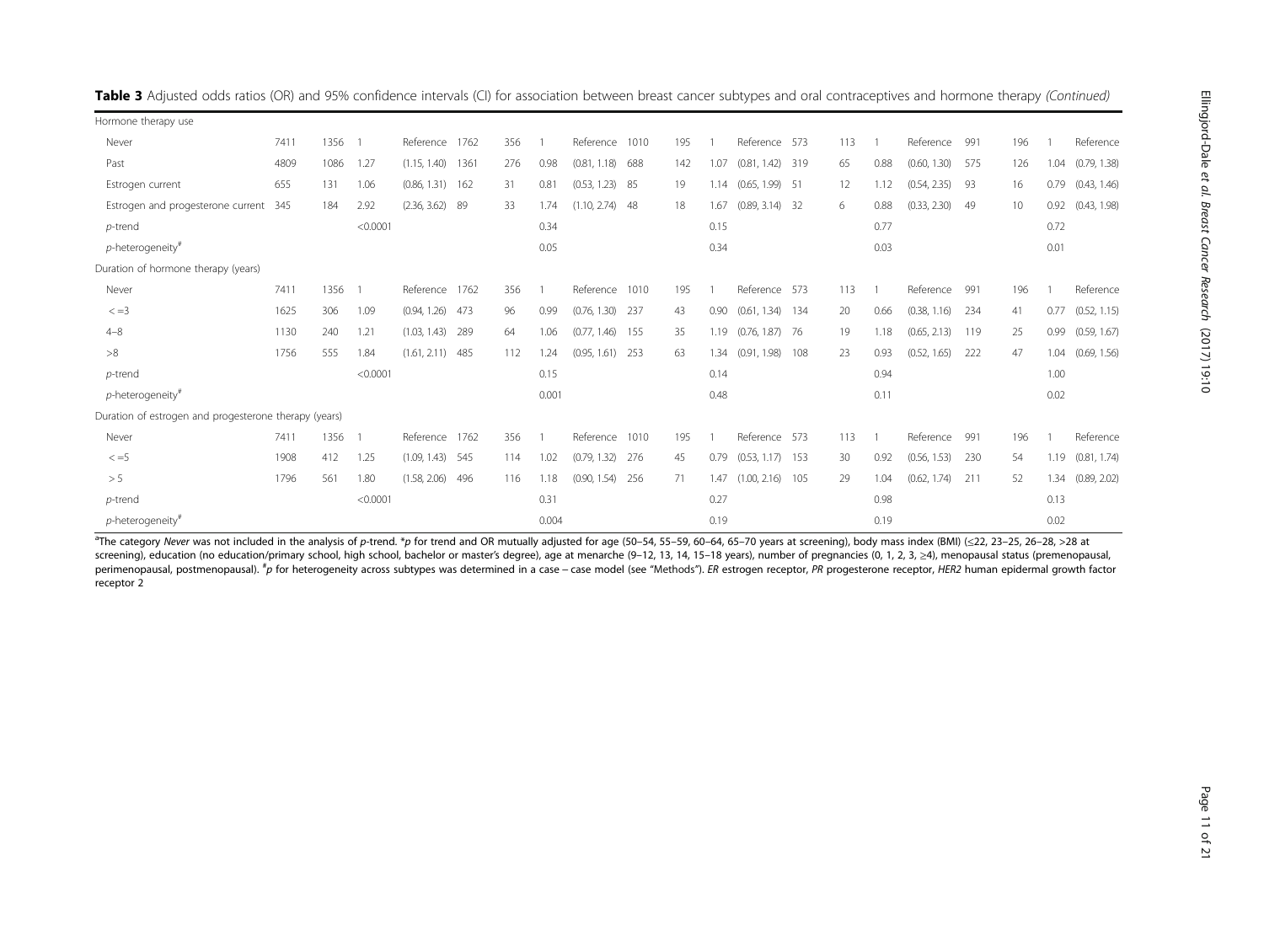<span id="page-11-0"></span>Table 4 Adjusted odds ratios (OR) and 95% confidence intervals (CI) for association between breast cancer overall and subtypes of breast cancer, and the duration of estrogen and progestin therapy (EPT) by body mass index (BMI)

|                                            | BMI < 25     |             |              |              | BMI ≥25      |             |              |              |
|--------------------------------------------|--------------|-------------|--------------|--------------|--------------|-------------|--------------|--------------|
|                                            | Controls (n) | Cases $(n)$ | OR*          | 95% CI       | Controls (n) | Cases $(n)$ | <b>OR</b>    | 95% CI       |
| Duration of EPT (years)                    |              |             |              |              |              |             |              |              |
| Never used                                 | 6154         | 1056        | $\mathbf{1}$ | Reference    | 6880         | 1402        | $\mathbf{1}$ | Reference    |
| $\lt$ =5                                   | 1740         | 316         | 1.20         | (1.00, 1.44) | 1812         | 420         | 1.13         | (0.97, 1.32) |
| >5                                         | 1623         | 495         | 1.96         | (1.64, 2.34) | 1615         | 456         | 1.31         | (1.12, 1.54) |
| $p$ -trend*                                |              |             | < 0.0001     |              |              |             | < 0.0001     |              |
| $p$ for interaction                        |              |             | 0.001        |              |              |             |              |              |
| Luminal A-like breast cancer               |              |             |              |              |              |             |              |              |
| Duration of EPT (years)                    |              |             |              |              |              |             |              |              |
| Never used                                 | 3424         | 550         | $\mathbf{1}$ | Reference    | 3892         | 789         | $\mathbf{1}$ | Reference    |
| $\leq$ =5                                  | 959          | 176         | 1.36         | (1.06, 1.74) | 987          | 243         | 1.22         | (0.99, 1.50) |
| >5                                         | 896          | 293         | 2.29         | (1.80, 2.91) | 906          | 270         | 1.38         | (1.12, 1.71) |
| p-trend                                    |              |             | < 0.0001     |              |              |             | 0.002        |              |
| $p$ for interaction                        |              |             | 0.001        |              |              |             |              |              |
| Luminal B-like HER2-negative breast cancer |              |             |              |              |              |             |              |              |
| Duration of EPT (years)                    |              |             |              |              |              |             |              |              |
| Never used                                 | 850          | 173         | $\mathbf{1}$ | Reference    | 887          | 178         | $\mathbf{1}$ | Reference    |
| $<$ $=$ $\!5$                              | 257          | 57          | 1.13         | (0.74, 1.71) | 295          | 59          | 0.83         | (0.54, 1.29) |
| $>\!5$                                     | 243          | 71          | 1.22         | (0.79, 1.88) | 256          | 47          | 0.83         | (0.51, 1.35) |
| $p$ -trend                                 |              |             | 0.34         |              |              |             | 0.37         |              |
| $p$ for interaction                        |              |             | 0.03         |              |              |             |              |              |
| Luminal B-like HER2-positive breast cancer |              |             |              |              |              |             |              |              |
| Duration of EPT (years)                    |              |             |              |              |              |             |              |              |
| Never used                                 | 450          | 81          | 1            | Reference    | 544          | 113         | $\mathbf{1}$ | Reference    |
| $\leq$ =5                                  | 137          | 16          | 0.85         | (0.40, 1.81) | 144          | 29          | 0.82         | (0.45, 1.49) |
| >5                                         | 127          | 28          | 1.56         | (0.67, 3.60) | 130          | 43          | 1.56         | (0.87, 2.78) |
| $p$ -trend                                 |              |             | 0.44         |              |              |             | 0.24         |              |
| $p$ for interaction                        |              |             | 0.52         |              |              |             |              |              |
| HER2-positive breast cancer                |              |             |              |              |              |             |              |              |
| Duration of EPT (years)                    |              |             |              |              |              |             |              |              |
| Never used                                 | 269          | 54          |              | Reference    | 296          | 56          |              | Reference    |
| $\leq$ =5                                  | 80           | 16          | 1.14         | (0.44, 2.95) | 77           | 14          | 1.38         | (0.62, 3.08) |
| $>\!5$                                     | 49           | 13          | 1.53         | (0.57, 4.05) | 57           | 17          | 1.28         | (0.56, 2.93) |
| p-trend                                    |              |             | 0.41         |              |              |             | 0.43         |              |
| $p$ for interaction                        |              |             | 0.89         |              |              |             |              |              |
| Triple-negative breast cancer              |              |             |              |              |              |             |              |              |
| Duration of EPT (years)                    |              |             |              |              |              |             |              |              |
| Never used                                 | 457          | 94          | $\mathbf{1}$ | Reference    | 522          | 101         | $\mathbf{1}$ | Reference    |
| $<$ $=$ $\!5$                              | 123          | $20\,$      | 0.96         | (0.45, 2.04) | 110          | 34          | 1.40         | (0.79, 2.47) |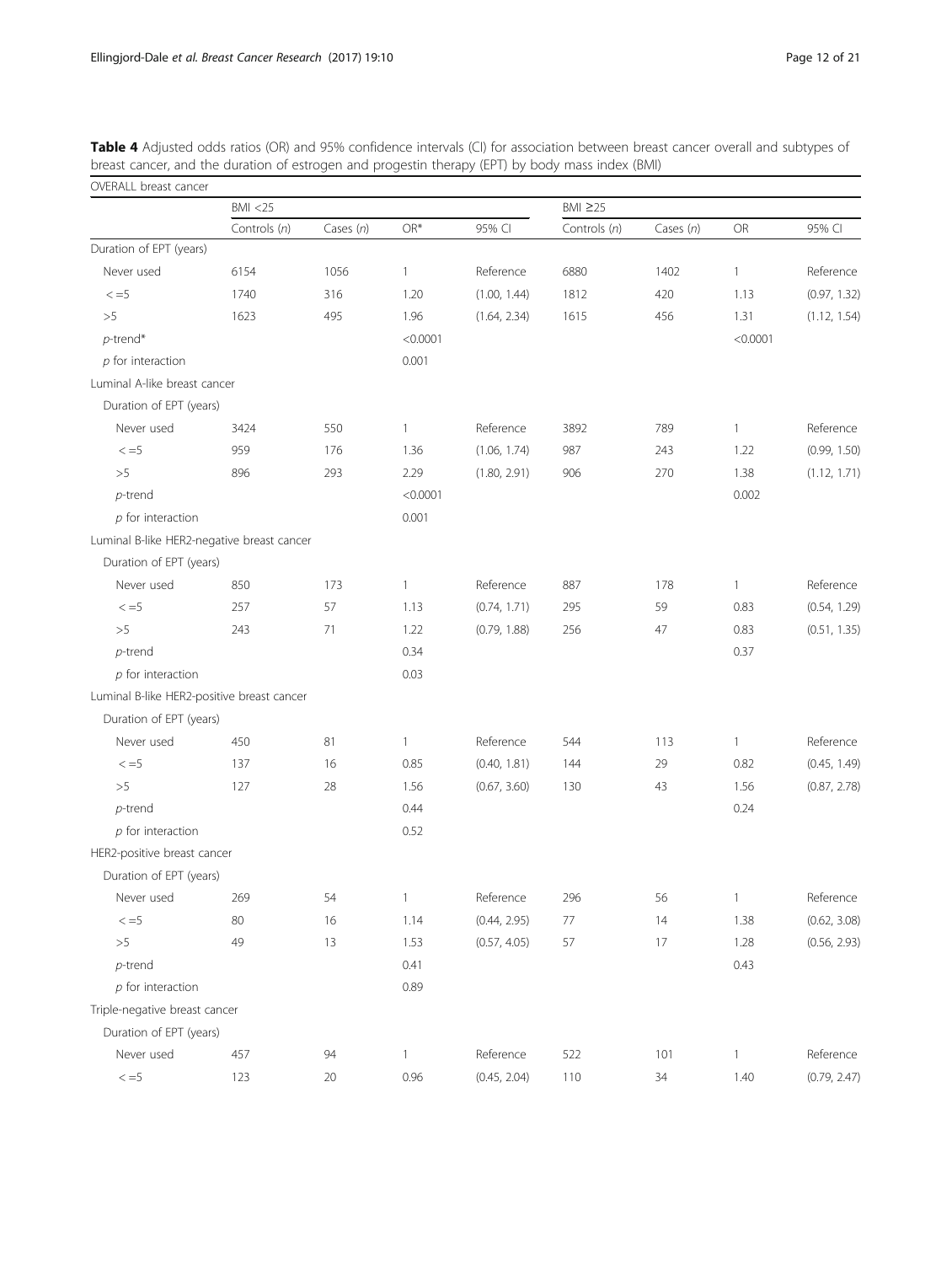Table 4 Adjusted odds ratios (OR) and 95% confidence intervals (CI) for association between breast cancer overall and subtypes of breast cancer, and the duration of estrogen and progestin therapy (EPT) by body mass index (BMI) (Continued)

|                   | $\sim$ $\sim$ | 25 | .27  | (0.56, 2.86) | 100 | <u>.</u> | 34، ا | (0.71, 2.54) |
|-------------------|---------------|----|------|--------------|-----|----------|-------|--------------|
| p-trend           |               |    | 0.63 |              |     |          | 0.25  |              |
| p for interaction |               |    | 0.09 |              |     |          |       |              |

\*p for trend and ORs mutually adjusted for age (50–54, 55–59, 60–64, 65–70 years at screening), BMI (≤22, 23–25, 26–28, >28 at screening), age at menarche  $(9-12, 13, 14, 15-18)$ , education (no education/primary school, high school, bachelor's or master's degree), number of pregnancies  $(0, 1, 2, 3, \ge 4)$ , menopausal status (premenopausal, perimenopausal, postmenopausal). HER2 human epidermal growth factor receptor 2

largest single studies of breast cancer subtypes. The number of previous pregnancies was associated with a decreased risk, and late age at first birth was associated with an increased risk of luminal-like subtypes. Although not statistically significant, number of pregnancies and age at first birth were also associated with HER2-positive and triple-negative breast cancer. There were larger differences between subtypes with the use of exogenous hormones. Duration of oral contraceptive use and IUDs were weakly associated with luminal A-like breast cancer, while current EPT was associated with an almost threefold increased risk of luminal A-like breast cancer, but was not associated with either HER2-positive or triple-negative cancer.

There have been different methods of classifying breast cancer subtypes. In our study we used the classification from the St. Gallen meeting in 2013 [[46](#page-19-0)] where we included only ER+ PR+ HER2- as luminal A, while ER+ PR- HER2- was classified as one of the luminal B definitions, while the second luminal B subtype was the one that is more commonly referred to as luminal B, i.e. ER+ and/or PR+ HER2+. In contrast, in the systematic review of 38 studies [[47\]](#page-19-0) they used a wider definition of luminal A (ER+ and/or PR+ and HER2-), and only one luminal B subtype (ER+ and/or PR+ HER2+). Some studies have also added on Ki67 to the definition of luminal B [\[40, 48](#page-19-0), [49](#page-19-0)], which may give a more precise definition of luminal B, although Ki67 is notoriously difficult to assess [\[55](#page-19-0)]. Although our luminal A results were much in line with previous studies, there were some slight differences between our study and previous studies of luminal B, as discussed below.

In the current study we also examined triple-negative breast cancer (ER- PR- HER2-). Some studies have added additional markers, to better define the subset that is basal-like, by HER1+ and/or cytokeratin 5/6+ [\[9](#page-18-0), [39, 40](#page-19-0), [49, 56\]](#page-19-0). As discussed subsequently, this may explain some discrepancies between the results of different studies.

#### Reproductive factors

Our observation of an inverse association between parity and luminal A-like breast cancer is consistent with the vast majority of studies as summarized in the recent systematic review of 38 studies [\[47\]](#page-19-0) and the more recent studies that were not included in the review [[7](#page-18-0), [8](#page-18-0), [10](#page-18-0), [48](#page-19-0)–[51\]](#page-19-0). The results for luminal B breast cancer have been less clear, with studies finding a protective or increased effect, or no effect of parity [[47](#page-19-0)–[50\]](#page-19-0). In the current study, parity was associated with a decreased risk of both luminal Blike subtypes. This is consistent with four out of six studies included in the systematic review [[47\]](#page-19-0) and three of the more recent studies [[48](#page-19-0)–[50\]](#page-19-0). Two of these recent studies had information on Ki-67 [\[48, 49\]](#page-19-0). When we added grade to the luminal A-like and luminal B-like subtypes, the parity results remained largely the same. These results suggest that there is a protective effect against luminal B, and the effect seems apparent regardless of the markers used to define the luminal B subtype.

Although not statistically significant, we found that parity was associated with a decreased risk of HER2 positive breast cancer. This is consistent with the findings in the Nurses' Health Study [\[49\]](#page-19-0), but inconsistent with a case–control study from the Breast Cancer Family Registry [\[50](#page-19-0)] and a Korean cohort study [\[48\]](#page-19-0), which reported that parity was associated with an increased risk of the HER2-positive subtype. One of these latter studies included very few women with HER2-positive breast cancer and both studies included younger women than the current study.

However, although not statistically significant, we found that parity was associated with a decreased risk of triple-negative breast cancer.

This is inconsistent with several other studies in which parity was associated with no risk [[48\]](#page-19-0), or was associated with increased risk of triple-negative breast cancer [[7,](#page-18-0) [47, 50\]](#page-19-0). One of the studies was in African American women who are less likely to breastfeed compared to Caucasian women [\[7](#page-18-0)]. Several studies have used CK5/6 and epithelial growth factor receptor (EGFR) in addition to ER, PR and HER2neu to define a basal-like subtype [[9](#page-18-0), [39](#page-19-0), [40, 49](#page-19-0), [56\]](#page-19-0), and this may be one reason for the inconsistency between our study and these other studies. We included 386 women with triple-negative breast cancer in our study, but few of these had never been pregnant ( $n = 34$ ) or had four or more children ( $n = 36$ ). More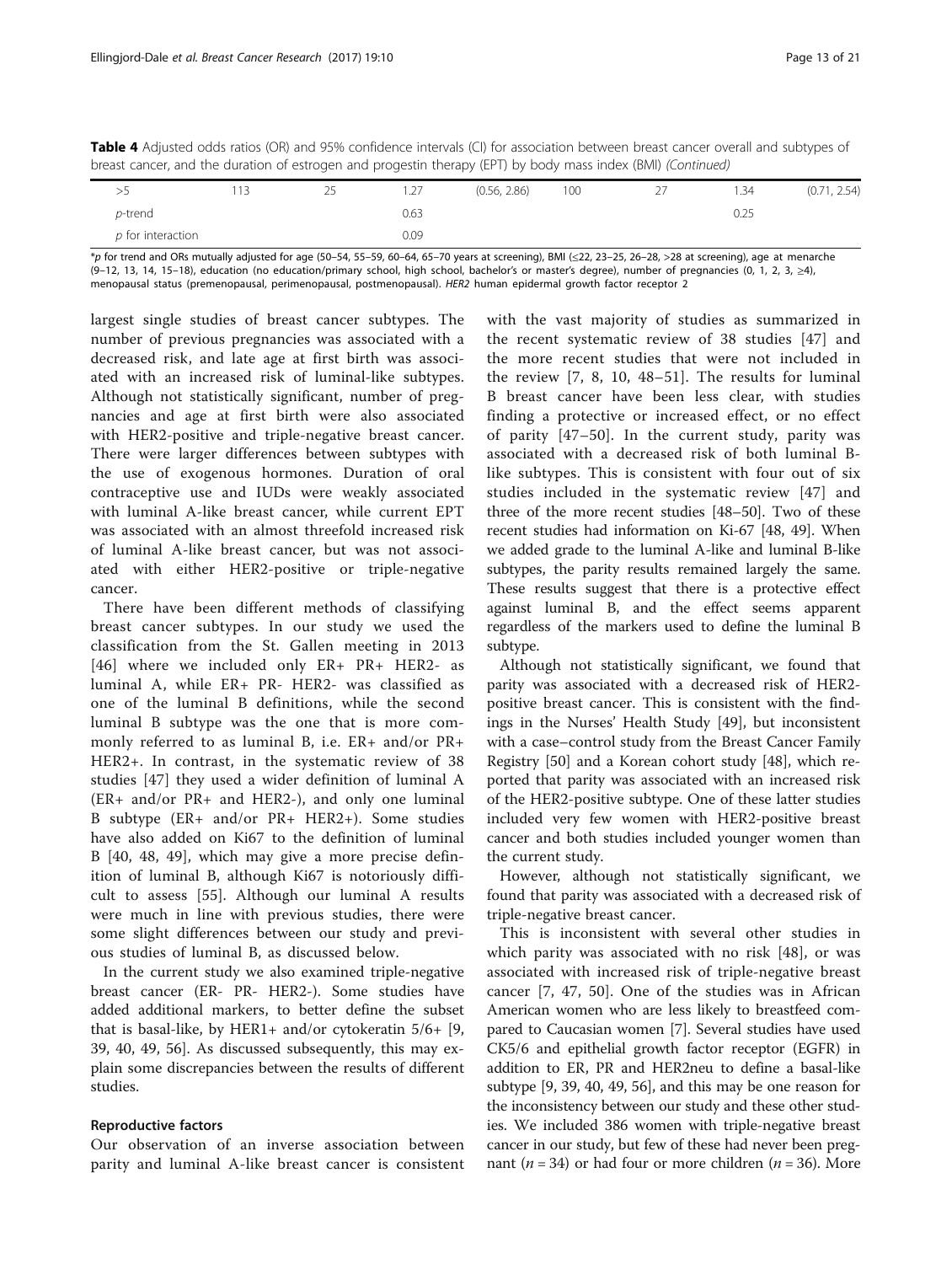notably, our study consisted of older women (aged 50–69 years). Although we did not have information on time since the last pregnancy, we can only speculate that few women in our study had had a recent pregnancy, a factor associated with increased risk of triple-negative cancer [[57](#page-19-0)]. Perhaps this explains why we did not find an increased risk of triple-negative cancer with multi-parity.

We found that age at first birth (26 years or older) was associated with an increased risk of luminal-like breast cancer. This is consistent with a systematic review and [\[47](#page-19-0)] and two recent studies [[8,](#page-18-0) [49](#page-19-0)]. However, age at first birth was only statistically significantly associated with luminal A cancer, whereas in the current study age at first birth was significantly associated with luminal A-like and luminal B-like HER2-negative subtypes. One reason for this difference might be that our definition of luminal B-like HER2-negative cancer was rather similar to the definition of the luminal A-like subtype used in the other studies. In the current study, a non-statistically significant positive association was observed between late age at first birth (31 years or older), and both HER2-positive and triple-negative breast cancer. This is consistent with the Nurses' Health Study [[49](#page-19-0)], and inconsistent with the case-control study from Korea [[8](#page-18-0)]. In the latter study, the majority of women were premenopausal, whereas the current study included mainly postmenopausal women.

We found no protective effect of breastfeeding on breast cancer occurrence overall or for any subtype. This is inconsistent with the systematic review that reported that breastfeeding is associated with decreased risk of luminal A-like, luminal B-like and triple-negative subtypes [\[47\]](#page-19-0).This may be because our study only included women above 50 years of age, and is consistent with the suggestion that the protective effect of breastfeeding is relatively timelimited, and may be seen predominantly in younger women [\[58](#page-19-0)–[60\]](#page-19-0). Several of the more recent studies found a significant protective effect against basal-like breast cancer [\[7](#page-18-0), [49](#page-19-0)–[51\]](#page-19-0). These studies included both triple-negative breast cancer as in our study and basal-like breast cancer with more markers (CK 5/6 and EGFR) [\[49](#page-19-0)].

# Oral contraceptives, intrauterine devices, and menopausal hormone therapy use

For long duration of oral contraceptive use (>10 years), we observed a slight increase in risk of all the subtypes except for the luminal B-like HER2-positive and HER2 positive subtypes. Our positive association between duration of oral contraceptive use and triple-negative breast cancer is consistent with the systematic review [\[47](#page-19-0)]. However, two of the three studies in the review reported a decreased risk between oral contraceptive use and the luminal A subtype [[9](#page-18-0), [34](#page-19-0)]. These latter studies were smaller and included younger women (20–74 and <56 years old) than the current study. There are few data on IUD use. Two studies reported that IUDs were not associated with an increased risk of breast cancer [[61](#page-19-0), [62\]](#page-19-0), whereas other studies report that IUDs were associated with an increased breast cancer risk [\[63](#page-19-0), [64\]](#page-19-0). We observed a significant positive trend for association between duration of IUD use and breast cancer overall and luminal A-like breast cancer. However, the increased risk of luminal A-like breast cancer was only statistically significant in women using IUDs for more than 10 years. This is consistent with two Finnish studies of levonorgestrel-releasing IUDs and breast cancer [\[63](#page-19-0), [64](#page-19-0)], which reported that levonorgestrel-releasing IUDs were associated with an increased risk of breast cancer. One hypothesis is that levonorgestrel-releasing IUDs have substantial progestogenic and androgenic effects [[63](#page-19-0), [64\]](#page-19-0), which could contribute to this increased risk with IUD use.

We observed a large increased risk of luminal A-like and a moderate increased risk of luminal B-like breast cancer with use of menopausal hormone therapy, albeit only significantly so for the luminal A-like subtype. This is consistent with a systematic review [[47\]](#page-19-0) and the cohort study from the Nurses' Health Study that investigated only one luminal B subtype, and used Ki-67 to differentiate between luminal A-like and luminal B-like subtypes [[49\]](#page-19-0). There was some evidence that menopausal hormone therapy was associated with a slightly decreased risk of triple-negative breast cancer when we compared current menopausal hormone therapy users to never users. This is consistent with one of the studies in the systematic review, which was a case-control study from Washington state [[35\]](#page-19-0). The latter study used the same definition of triple-negative breast cancer as the current study. Inconsistent with our result, studies from the Women's Health Initiative [\[65\]](#page-20-0) and the Nurses' Health Study [[40](#page-19-0), [49\]](#page-19-0) reported an association between menopausal hormone therapy and increased risk of triple-negative breast cancer. In these latter studies, they used more biomarkers (CK 5/6 and EGFR) to define the basal-like subtype and included younger women than the current study. When we looked at the duration of EPT, compared to never users, women who had used EPT for more than 5 years were at an increased risk of HER2-positive and triple-negative breast cancer. This is consistent with the analysis from the Nurses' Health Study [[49\]](#page-19-0).

We hypothesized that EPT would have a stronger effect on thin women than on heavier women, and our results suggested modification of the effect of the duration of EPT when we analyzed leaner women (BMI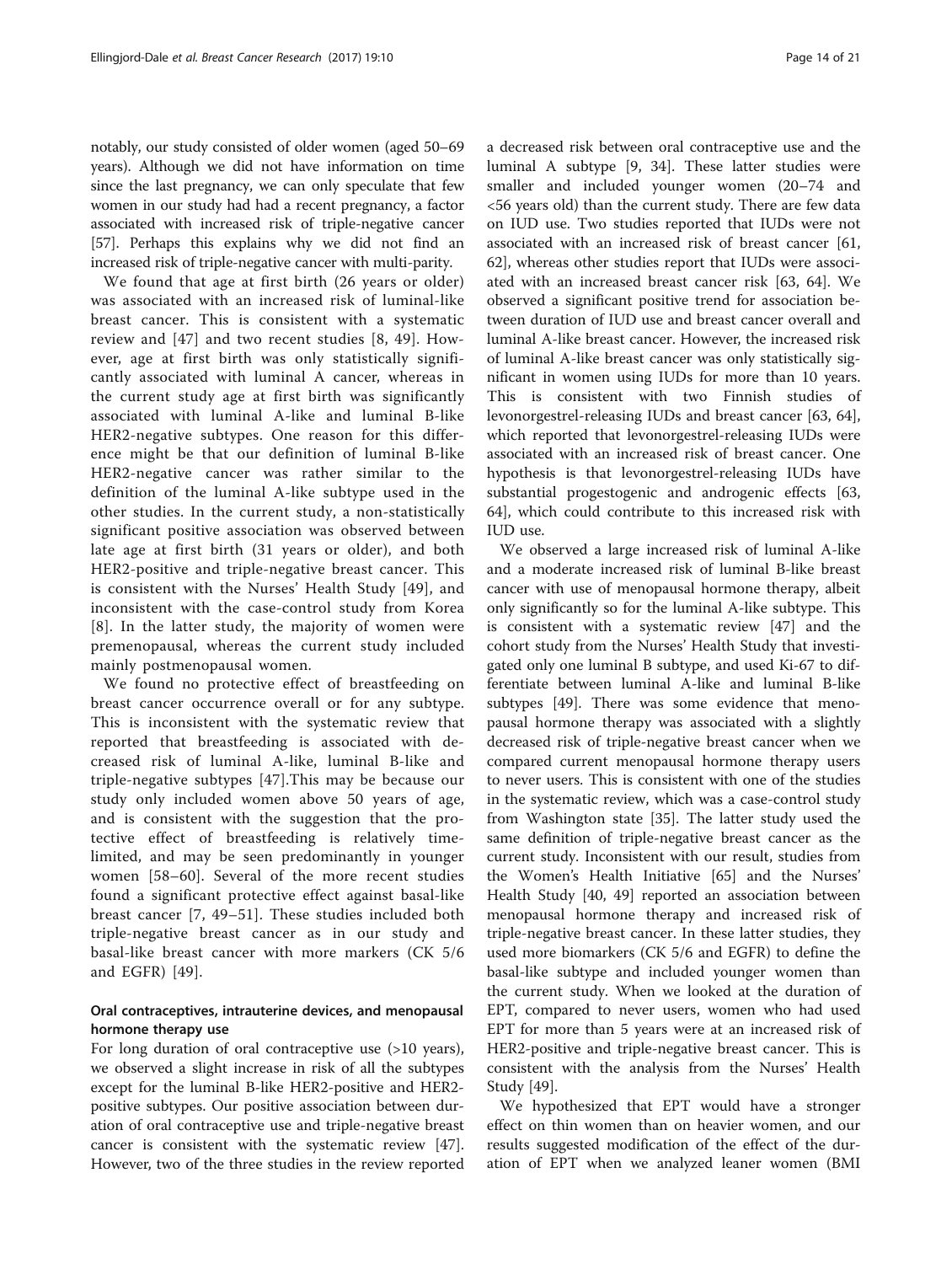$\langle 25 \rangle$  and heavier women (BMI  $>25$ ) with the luminallike subtypes of breast cancer. This is consistent with a previous population-based case–control study of women aged 55–72 years [[66](#page-20-0)].

#### Mechanisms and suggested subtype differences

Pregnancies have been reported to ultimately reduce plasma estrogen (estrone, estradiol and estriol) [[67\]](#page-20-0) and follicular-phase progesterone [[68\]](#page-20-0), and increase sex hormone-binding globulin [[67](#page-20-0)]. Our findings suggest that both parity and combined menopausal hormone therapy may be predominantly associated with luminallike breast tumors, with the association being strongest for the luminal A-like subtype. The effect of EPT was stronger when we added grade to the definition of luminal A cancer. We observed little effect of breastfeeding overall, and no clear subtype differences. It is possible that the effect of breastfeeding is nonhormonal, and includes changes in immune responses and apoptosis [\[69, 70\]](#page-20-0).

Our results, together with those from other large studies, further suggest that the associations between these hormonal-related factors (parity, age at first birth, oral contraceptive use and menopausal hormone therapy use) and risk of the luminal B-like subtypes are similar to the associations between these factors and risk of the luminal A-like subtype. However, although the association with luminal A was the strongest, it is clear that EPT also increases the risk of breast cancer with bad prognosis [\[71\]](#page-20-0).

We observed some intriguing associations with HER2 positive breast cancer. The effect of pregnancies and age at first birth were similar for the HER2-positive subtype and luminal cancer. Also, age at menopause was strongly associated with increased risk only of the HER2-positive subtype. Further, we observed a positive trend of association between age at menopause and the luminal B-like HER2-positive subtype. These results might imply that there are hormonal mechanisms involved in the expression of the HER2 protein. On the other hand, exogenous hormone use (EPT) was not associated with this subtype, suggesting that perhaps only some hormonal mechanisms play a role in HER2-positive subtypes. The contrasting results between the luminal-like subtypes and triple-negative breast cancer are also consistent with previous literature. Hormonal factors have a stronger effect on ER+ PR+ tumors, which suggests that the etiology of triple-negative cancer is different from that of the luminal subtypes. Specifically, this suggests that triple-negative tumors may not be as easily prevented hormonally.

In summary, the strongest discrepancy across subtypes was for the use of combined hormone therapy, where the effect was clearly much stronger for luminal A-like

than for other cancers. Otherwise, the associations with hormonal risk factors were stronger for luminal A and B-like subtypes than for HER2-positive and triplenegative subtypes. Our results suggest that reproductive factors may to some extent be associated with HER2 positive tumors, but that triple-negative tumors have a different etiology.

#### Strengths and limitations

Strengths of this study include its population-based design, the large size, being the largest single study of breast cancer subtypes conducted so far, and the availability of prospectively collected detailed information on many risk factors for breast cancer.

Although the study is the largest to date, there was still limited power for analysis of the rare breast cancer subtypes. Another weakness was the lack of molecular expression data. This may have obscured differences between the subtypes. Another possible weakness was that a subset of women were diagnosed within a month of completing the questionnaire  $(n =$ 1813), and could have been symptomatic when they completed their questionnaire. However, exclusion of women who were diagnosed within a month of completing the questionnaire did not affect the results (results not shown).

Women who attend screening might be more health-conscious and have a healthier lifestyle than women who do not attend. This could have contributed to obliteration of protective effects of "healthy" habits, such as an effect of breastfeeding overall. At the same time, women who attend screening are more likely to have breast cancer detected. Thus, the picture becomes complicated with these potential biases, and it is not clear how this would explain the results of this paper. The associations between wellestablished risk factors and overall risk of breast cancer were largely as expected. Furthermore, it is unlikely that any such bias would have differentially affected the results for different subtypes.

# Conclusions

Reproductive factors and menopausal hormone therapy use were more strongly associated with luminallike breast cancer, but reproductive factors were also associated with HER2-positive and triple-negative breast cancer. The differences between subtypes were greatest for menopausal hormone use. Our results add to the literature showing that there are etiologic differences between luminal breast cancer subtypes and basal-like or triple-negative breast cancer subtypes, but suggest that the differences may be limited.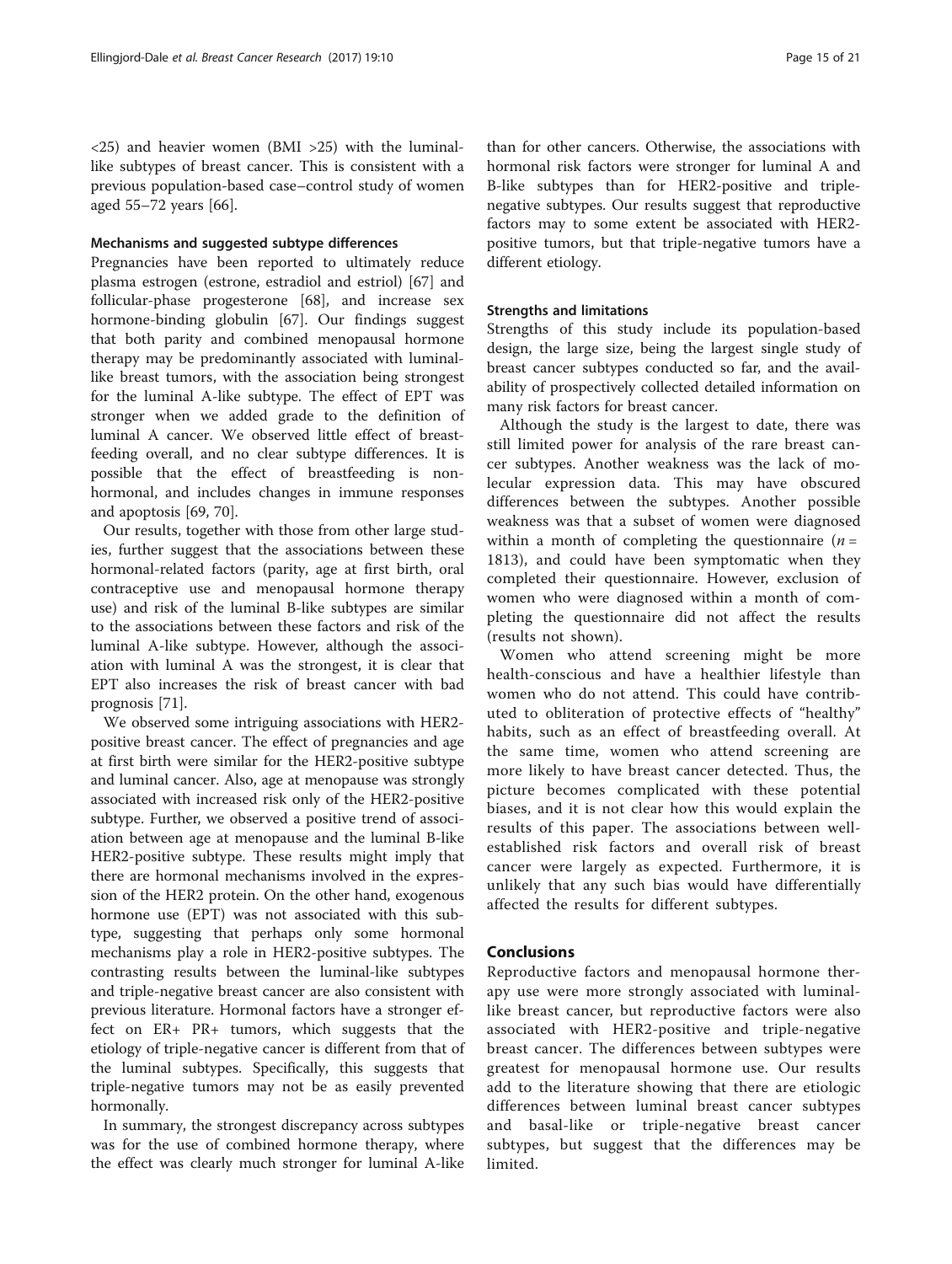| 5<br>ŕ |
|--------|
|        |
|        |
|        |
|        |
|        |
| ٠      |

| Table 5 Adjusted odds ratios (OR) and 95% confidence<br>included in the luminal-like subtypes |                                 |                     |                  |                                    |                                  |                     |                                                                                                         |                                                             |                                                |                                 |                | intervals (CI) for association between breast cancer subtypes and reproductive and hormonal factors with grade |                        |                     |          |              |                            |                          |                      |                    |
|-----------------------------------------------------------------------------------------------|---------------------------------|---------------------|------------------|------------------------------------|----------------------------------|---------------------|---------------------------------------------------------------------------------------------------------|-------------------------------------------------------------|------------------------------------------------|---------------------------------|----------------|----------------------------------------------------------------------------------------------------------------|------------------------|---------------------|----------|--------------|----------------------------|--------------------------|----------------------|--------------------|
| Characteristics                                                                               |                                 | and medium grade    |                  | Luminal A-like: ER+ PR+ HER2-, low |                                  |                     |                                                                                                         | Luminal B-like, HER2-negative: ER+<br>PR- HER2-, high grade |                                                |                                 |                | Luminal B-like, HER2 positive: ER+<br>PR+/PR- HER2+, low/medium/high grade                                     |                        | HER2-positive: ER-  | PR-HER2+ |              | Triple-negative:           |                          | $PR - 1$<br>ģ        | HER <sub>2</sub> - |
|                                                                                               | Controls<br>$\stackrel{(n)}{0}$ | $\frac{Cases}{(n)}$ | ÖŘ*              | ○<br>95%                           | Controls<br>$\widehat{\epsilon}$ | $\frac{Cases}{(n)}$ | $\mathfrak{S}% _{T}=\mathfrak{S}_{T}\!\left( a,b\right) ,\ \mathfrak{S}_{T}=C_{T}\!\left( a,b\right) ,$ | Ū<br>95%                                                    | Controls<br>$\stackrel{(n)}{\scriptstyle (n)}$ | $\widehat{\mathbb{S}}$<br>Cases | $\mathfrak{S}$ | 95%C                                                                                                           | $\frac{1}{2}$ Controls | $\frac{Cases}{(n)}$ | E        | ū<br>95%     | Controls<br>$\binom{n}{k}$ | Cases<br>(r)             | $\widetilde{\sigma}$ | Ū<br>95%           |
| Age at first birth (years)                                                                    |                                 |                     |                  |                                    |                                  |                     |                                                                                                         |                                                             |                                                |                                 |                |                                                                                                                |                        |                     |          |              |                            |                          |                      |                    |
| $13 - 20$                                                                                     | 3951                            | 609                 |                  | Reference                          | 1001                             | ₽                   |                                                                                                         | Reference                                                   | 553                                            | 능                               |                | Reference                                                                                                      | 279                    | 24                  |          | Reference    | 495                        | 95                       |                      | Reference          |
| $21 - 22$                                                                                     | 2277                            | 376                 | 1.06             | (0.91, 1.23)                       | 620                              | 32                  | $\overline{31}$                                                                                         | (0.77, 2.25)                                                | 305                                            | A)                              | 0.94           | (1.42)<br>(0.62,                                                                                               | 170                    | $\approx$           | 0.90     | (0.53, 1.53) | 326                        | 65                       | 1.13                 | (0.78, 1.62)       |
| $23 - 25$                                                                                     | 3152                            | 481                 | 0.99             | (0.86, 1.14)                       | 759                              | $\approx$           | 1.42                                                                                                    | (2.52)<br>(0.80,                                            | 437                                            | ৯                               | 121            | 1.73)<br>(0.85,                                                                                                | 222                    | $\%$                | 0.72     | (0.43, 120)  | 393                        | 86                       | 1.28                 | (0.89, 1.85)       |
| $26 - 30$                                                                                     | 2473                            | 427                 | 1.12             | (0.96, 1.30)                       | 647                              | 25                  | 0.71                                                                                                    | 1.31)<br>(0.38,                                             | 343                                            | 59                              | 1.16           | 1.74)<br>(0.78,                                                                                                | 216                    | $\overline{+}$      | 0.94     | (0.56, 1.55) | 318                        | $\mathbb{S}^3$           | 1.13                 | (0.76, 1.67)       |
| $31 - 50$                                                                                     | 937                             | 196                 | 1.27             | (1.03, 157)                        | 223                              | $\frac{5}{1}$       | 1.28                                                                                                    | (0.58, 2.81)                                                | 127                                            | $\overline{\omega}$             | 1.53           | (0.90, 2.60)                                                                                                   | $\Im$                  | 23                  | 1.65     | (0.86, 3.17) | 120                        | 29                       | 1.36                 | (0.80, 2.33)       |
| p-trend*                                                                                      |                                 |                     | 0.06             |                                    |                                  |                     | 0.82                                                                                                    |                                                             |                                                |                                 | 0.12           |                                                                                                                |                        |                     | 0.53     |              |                            |                          | 0.28                 |                    |
| p-heterogeneity <sup>#</sup>                                                                  |                                 |                     |                  |                                    |                                  |                     | 0.73                                                                                                    |                                                             |                                                |                                 | 0.24           |                                                                                                                |                        |                     | 0.71     |              |                            |                          | 0.72                 |                    |
| Number of pregnancies lasting 6+ months                                                       |                                 |                     |                  |                                    |                                  |                     |                                                                                                         |                                                             |                                                |                                 |                |                                                                                                                |                        |                     |          |              |                            |                          |                      |                    |
| $\circ$                                                                                       | 1199                            | 245                 |                  | Reference                          | 303                              | $\overline{5}$      |                                                                                                         | Reference                                                   | 164                                            | $\frac{3}{4}$                   |                | Reference                                                                                                      | $\mathfrak{A}$         | 27                  |          | Reference    | $\frac{14}{3}$             | $\frac{34}{3}$           |                      | Reference          |
|                                                                                               | 1596                            | 325                 | 0.95             | (0.78, 1.15)                       | 426                              | $\approx$           | 0.90                                                                                                    | (0.42, 1.94)                                                | 229                                            | $\overline{+}$                  | 0.58           | (0.35, 0.96)                                                                                                   | 128                    | $\geqslant$         | 0.50     | (0.26, 0.96) | 224                        | $\frac{4}{3}$            | 0.70                 | (0.42, 1.16)       |
|                                                                                               | 6266                            | 1057                | 0.80             | (0.68, 0.94)                       | 1602                             | 75                  | 1.03                                                                                                    | (0.55, 1.94)                                                | 842                                            | 178                             | 0.78           | (0.52, 1.16)                                                                                                   | 426                    | 97                  | 0.78     | (0.47, 1.29) | 813                        | 158                      | 0.77                 | (0.50, 1.18)       |
| $\sim$                                                                                        | 3883                            | 572                 | 0.67             | (0.56, 0.79)                       | 950                              | $\sqrt{4}$          | 0.93                                                                                                    | (0.47, 1.82)                                                | 528                                            | $\overline{\infty}$             | 0.56           | 0.86)<br>(0.36,                                                                                                | 319                    | $\infty$            | 0.61     | (0.36, 1.03) | 477                        | $\frac{1}{2}$            | 0.98                 | 1.53)<br>(0.63)    |
| ₹                                                                                             | 1518                            | 199                 | 0.62             | (0.50, 0.77)                       | 383                              | $\tilde{=}$         | 0.82                                                                                                    | (0.36, 1.87)                                                | 225                                            | 28                              | 0.43           | 0.73)<br>(0.25,                                                                                                | $88$                   | $\overline{0}$      | 0.60     | (0.31, 1.19) | 196                        | 36                       | 0.70                 | (0.41, 1.21)       |
| p-trend                                                                                       |                                 |                     | 100000           |                                    |                                  |                     | 0.66                                                                                                    |                                                             |                                                |                                 | 0.002          |                                                                                                                |                        |                     | 0.19     |              |                            |                          | 0.88                 |                    |
| p-heterogeneity                                                                               |                                 |                     |                  |                                    |                                  |                     | 0.85                                                                                                    |                                                             |                                                |                                 | 0.41           |                                                                                                                |                        |                     | 0.31     |              |                            |                          | 0.04                 |                    |
| Parous women only                                                                             |                                 |                     |                  |                                    |                                  |                     |                                                                                                         |                                                             |                                                |                                 |                |                                                                                                                |                        |                     |          |              |                            |                          |                      |                    |
| Duration breastfeeding (months)                                                               |                                 |                     |                  |                                    |                                  |                     |                                                                                                         |                                                             |                                                |                                 |                |                                                                                                                |                        |                     |          |              |                            |                          |                      |                    |
| No breastfeeding                                                                              | 997                             | 165                 |                  | Reference                          | 260                              | $\supseteq$         |                                                                                                         | Reference                                                   | 146                                            | ᆕ                               |                | Reference                                                                                                      | 78                     | $\supseteq$         |          | Reference    | 135                        | 24                       |                      | Reference          |
| $6 - 6$                                                                                       | 3145                            | 500                 | 0.93             | (0.76, 1.15)                       | 831                              | $\sqrt{2}$          | 0.95                                                                                                    | (0.41, 2.18)                                                | 449                                            | π                               | 0.67           | 1.10<br>(0.40,                                                                                                 | 243                    | $\mathfrak{Z}$      | 1.42     | (0.63, 3.18) | 467                        | $\otimes$                | 1.01                 | (0.60, 1.71)       |
| $7 - 12$                                                                                      | 3108                            | 527                 | 1.07             | (0.87, 1.31)                       | 763                              | 38                  | 0.94                                                                                                    | (0.41, 2.19)                                                | 427                                            | 5                               | 0.84           | (0.51, 1.37)                                                                                                   | 215                    | 52                  | 2.25     | (1.02, 4.99) | 359                        | 95                       | 1.65                 | (0.98, 2.78)       |
| $13 - 20$                                                                                     | 2583                            | 402                 | 0.99             | (0.80, 124)                        | 654                              | 32                  | 0.91                                                                                                    | (0.38, 2.18)                                                | 343                                            | 75                              | 0.94           | 1.58)<br>(0.56,                                                                                                | 156                    | $\frac{8}{3}$       | 2.51     | (1.11, 5.68) | 308                        | 69                       | 1.29                 | (0.74, 2.23)       |
| $21 - 30$                                                                                     | 1700                            | 263                 | 1.02             | (0.80, 1.30)                       | 399                              | $\frac{3}{2}$       | 0.46                                                                                                    | (0.17, 1.21)                                                | 240                                            | $\approx$                       | 0.67           | 1.24<br>(0.36,                                                                                                 | $\overline{147}$       | $28$                | 1.78     | (0.74, 4.28) | 222                        | $\frac{4}{3}$            | 1.18                 | 2.15<br>(0.65,     |
| $>30$                                                                                         | 966                             | 154                 | $\overline{1}$ . | (0.83, 1.47)                       | 250                              | $\circ$             | 0.81                                                                                                    | (0.26, 2.53)                                                | 121                                            | $\approx$                       | 0.57           | 1.29)<br>(0.25,                                                                                                | $\approx$              | $\tilde{=}$         | 1.82     | (0.67, 4.97) | 123                        | $\overline{A}$           | 1.19                 | (0.58, 2.44)       |
| p-trend                                                                                       |                                 |                     | 0.33             |                                    |                                  |                     | 0.17                                                                                                    |                                                             |                                                |                                 | 0.69           |                                                                                                                |                        |                     | 0.12     |              |                            |                          | 0.52                 |                    |
| p-heterogeneity                                                                               |                                 |                     |                  |                                    |                                  |                     | 0.72                                                                                                    |                                                             |                                                |                                 | 0.16           |                                                                                                                |                        |                     | 0.60     |              |                            |                          | 0.85                 |                    |
| Menopausal status                                                                             |                                 |                     |                  |                                    |                                  |                     |                                                                                                         |                                                             |                                                |                                 |                |                                                                                                                |                        |                     |          |              |                            |                          |                      |                    |
| Premenopausal                                                                                 | 1171                            | 291                 |                  | Reference                          | 208                              | ₽                   |                                                                                                         | Reference                                                   | 173                                            | $\approx$                       |                | Reference                                                                                                      | 100                    | $\frac{8}{10}$      |          | Reference    | 130                        | 29                       |                      | Reference          |
| Perimenopausal                                                                                | 1055                            | 175                 | 0.59             | (0.47, 0.74)                       | 225                              | Ξ                   | 0.91                                                                                                    | (034, 242)                                                  | 152                                            | 25                              | 0.82           | (0.44, 1.50)                                                                                                   | 79                     | $\gtrsim$           | 1.41     | (0.67, 2.94) | 143                        | $\overline{\mathcal{E}}$ | 1.13                 | (0.64, 1.99)       |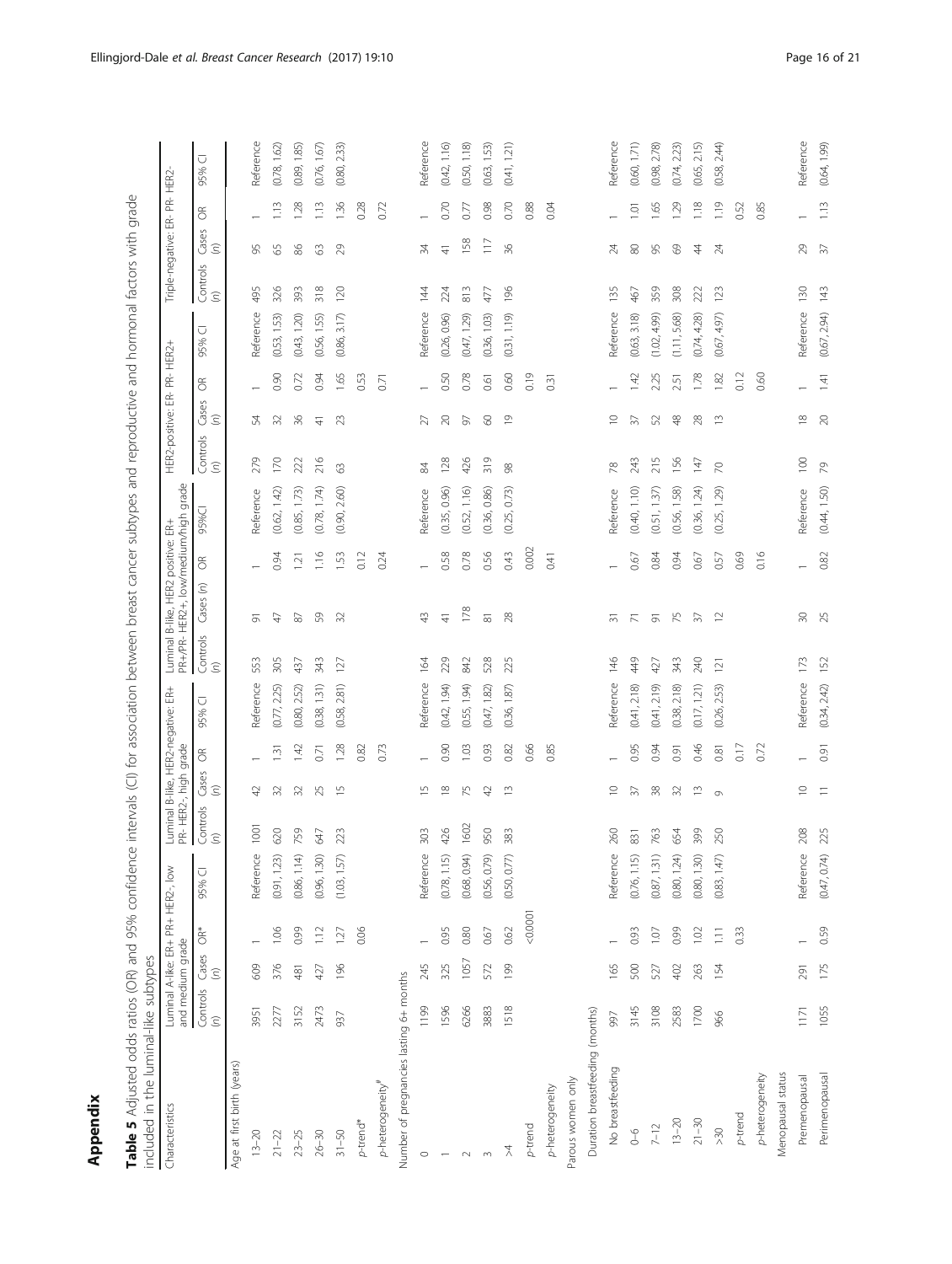| included in the luminal-like subtypes (Continued) |       |      |                 |                                |                                   |                           |                |                   |                    |                  |                            |                          |                           |      |                         |                    |                |
|---------------------------------------------------|-------|------|-----------------|--------------------------------|-----------------------------------|---------------------------|----------------|-------------------|--------------------|------------------|----------------------------|--------------------------|---------------------------|------|-------------------------|--------------------|----------------|
| Postmenopausal                                    | 12000 | 1932 | 0.50            | 3231<br>(0.42, 0.60)           | 1.06<br>142                       | 1663<br>(0.47, 2.39)      | 316            | 1.05              | (0.64, 1.72)       | 876              | 185                        | 1.21                     | 1581<br>(0.66, 2.23)      |      | 320                     | 0.82               | (0.50, 1.33)   |
| p-trend                                           |       |      | 0.0001          |                                | 0.77                              |                           |                | 0.59              |                    |                  |                            | 0.71                     |                           |      |                         | 0.21               |                |
| p-heterogeneity                                   |       |      |                 |                                | 0.02                              |                           |                | 0.01              |                    |                  |                            | 0.001                    |                           |      |                         | 0.002              |                |
| Age of menopause (years)                          |       |      |                 |                                |                                   |                           |                |                   |                    |                  |                            |                          |                           |      |                         |                    |                |
| $\leq 47$                                         | 2569  | 367  |                 | 640<br>Reference               | $\approx$                         | 334<br>Reference          | $\overline{4}$ |                   | Reference          | 204              | $\overline{2}$             |                          | 336<br>Reference          |      | 5                       |                    | Reference      |
| $47 - 49$                                         | 2404  | 373  | $\Xi$           | 639<br>(0.94, 1.31)            | 1.21<br>32                        | 326<br>(0.65, 2.27)       | 55             | 134               | (0.85, 2.10)       | $\overline{181}$ | $\mathcal{S}^{\mathbb{C}}$ | 2.06                     | 292<br>(1.14, 3.73)       |      | 72                      | 1.47               | (0.98, 2.20)   |
| $50 - 52$                                         | 4698  | 704  | $\overline{11}$ | 1190<br>(0.96, 1.29)           | 1.33<br>51                        | 663<br>(0.76, 2.31)       | 123            | 1.57              | (1.06, 2.33)       | 338              | 77                         | 2.32                     | 623<br>(1.36, 3.94)       |      | 102                     | 0.99               | (0.69, 1.44)   |
| $>52$                                             | 3255  | 491  | 1.05            | 871<br>(0.90, 1.23)            | 1.29<br>55                        | 442<br>(0.71, 2.34)       | $\infty$       | 171               | 2.61)<br>(1.12, 1) | 225              | $\frac{8}{3}$              | 2.38                     | 420<br>426)<br>(1.33,     |      | 88                      | 1.37               | (0.94, 2.01)   |
| $p$ -trend                                        |       |      | 0.60            |                                | 0.37                              |                           |                | 0.01              |                    |                  |                            | 0.004                    |                           |      |                         | 0.42               |                |
| p-heterogeneity                                   |       |      |                 |                                | 0.84                              |                           |                | 0.03              |                    |                  |                            | 0.06                     |                           |      |                         | 0.26               |                |
| Age at start of oral contraceptives (years)       |       |      |                 |                                |                                   |                           |                |                   |                    |                  |                            |                          |                           |      |                         |                    |                |
| Never used                                        | 6715  | 1070 |                 | 1758<br>Reference              | $\approx$                         | 876<br>Reference          | 166            |                   | Reference          | 501              | 115                        |                          | 860<br>Reference          |      | 165                     |                    | Reference      |
| $14 - 18$                                         | 1476  | 226  | 0.94            | 334<br>(0.79, 1.12)            | 0.72<br>$\approx$                 | 187<br>(0.34, 1.50)       | $\frac{4}{3}$  | 1.24              | (0.80, 1.92)       | 128              | $\overline{1}$             | 0.49                     | 180<br>(0.26, 0.93)       |      | 55                      | 1.86               | (1.23, 2.81)   |
| $19 - 20$                                         | 1462  | 319  | 1.33            | 367<br>(1.14, 1.55)            | 1.35<br>23                        | 230<br>(0.76, 2.39)       | $\overline{+}$ | 1.09              | (0.72, 1.63)       | 133              | 27                         | 0.74                     | 206<br>(0.45, 1.23)       |      | $\frac{4}{5}$           | 1.24               | (0.83, 1.85)   |
| $21 - 24$                                         | 1959  | 323  | 1.02            | 458<br>(0.88, 1.18)            | 1.14<br>23                        | 295<br>(0.65, 2.00)       | $\frac{1}{4}$  | 0.78              | (0.53, 1.15)       | 130              | $\overline{24}$            | 0.71                     | 253<br>(0.42, 1.18)       |      | $\overline{+}$          | 0.82               | (0.55, 1.22)   |
| $25 - 50$                                         | 1993  | 325  | $1.01$          | 536<br>(0.87, 1.16)            | 0.71<br>$\approx$                 | 296<br>(0.40, 1.25)       | 54             | $\overline{1.01}$ | (0.70, 1.44)       | 114              | 27                         | 1.09                     | 258<br>(0.66, 1.79)       |      | 58                      | 1.17               | (0.82, 1.67)   |
| p-trend                                           |       |      | 0.41            |                                | 0.63                              |                           |                | 0.56              |                    |                  |                            | 0.70                     |                           |      |                         | 0.91               |                |
| p-heterogeneity                                   |       |      |                 |                                | 0.77                              |                           |                | 0.54              |                    |                  |                            | 0.08                     |                           |      |                         | 0.02               |                |
| Duration of oral contraceptives (years)           |       |      |                 |                                |                                   |                           |                |                   |                    |                  |                            |                          |                           |      |                         |                    |                |
| Never used                                        | 6715  | 1070 |                 | 1758<br>Reference              | 78                                | 876<br>Reference          | 166            |                   | Reference          | 501              | $\frac{5}{1}$              |                          | 860<br>Reference          |      | 165                     |                    | Reference      |
| $\heartsuit$                                      | 1839  | 294  | 0.97            | 482<br>(0.84, 1.13)            | 0.75<br>$\overline{6}$            | 275<br>(0.42, 1.34)       | $33\,$         | 0.67              | (0.44, 1.03)       | 151              | $\frac{8}{10}$             | 0.47                     | 263<br>(0.27, 0.81)       |      | $43$                    | 0.85               | (0.58, 1.26)   |
| $2-5$ years                                       | 1753  | 295  | 1.05            | 435<br>(0.91, 1.23)            | 0.73<br>$\overline{5}$            | 233<br>(0.39, 1.38)       | $\frac{4}{6}$  | 0.95              | (0.64, 1.41)       | 113              | $\Box$                     | 0.61                     | 228<br>(0.34, 1.09)       |      | $56\,$                  | 1.32               | (0.92, 1.89)   |
| 5-10 years                                        | 1568  | 268  | 1.06            | 388<br>(0.90, 1.24)            | 1.02<br>$\approx$                 | 240<br>(0.56, 1.85)       | 54             | 1.27              | (0.87, 1.85)       | 121              | 35                         | 1.07                     | 203<br>1.73<br>(0.66)     |      | $\overline{4}$          | 1.20               | 1.76<br>(0.82, |
| $>10$ years                                       | 1266  | 232  | 1.09            | 271<br>(0.92, 1.29)            | 1.00<br>$\overline{4}$            | 204<br>(0.49, 2.03)       | $\pm$          | 0.95              | 1.44<br>(0.62,     | 82               | $\overline{0}$             | 1.02                     | 149<br>(0.56, 1.86)       |      | 38                      | 1.25               | (90)<br>(0.82, |
| $p$ -trend                                        |       |      | 0.22            |                                | 0.91                              |                           |                | 0.54              |                    |                  |                            | 0.91                     |                           |      |                         | 0.11               |                |
| p-heterogeneity                                   |       |      |                 |                                | 0.76                              |                           |                | 0.14              |                    |                  |                            | 0.003                    |                           |      |                         | 0.66               |                |
| Age at start of intrauterine device (years)       |       |      |                 |                                |                                   |                           |                |                   |                    |                  |                            |                          |                           |      |                         |                    |                |
| Never users                                       | 10000 | 1609 |                 | 2600<br>Reference              | 113                               | 1368<br>Reference         | 266            |                   | Reference          | 729              | 153                        | $\overline{\phantom{0}}$ | Reference                 | 1279 | 267                     |                    | Reference      |
| $14 - 28$                                         | 612   | 105  | 1.12            | 152<br>(0.89, 1.41)            | 1.14<br>S                         | 82<br>(0.40, 3.24)        | $\overline{4}$ | 0.76              | (0.40, 1.45)       | 55               | $\supseteq$                | 0.91                     | $_{88}$<br>(0.46, 1.80)   |      | $\overline{\mathrm{o}}$ | 1.07               | (0.62, 1.83)   |
| $29 - 35$                                         | 681   | 113  | 0.99            | 152<br>(0.79, 1.23)            | $\Xi$<br>$\overline{\phantom{a}}$ | 3<br>(0.45, 2.72)         | $\supseteq$    | 0.62              | (0.31, 1.24)       | $\frac{4}{5}$    | $\triangleright$           | 0.68                     | $78$<br>(0.27, 1.68)      |      | 25                      | 1.51               | (0.90, 2.55)   |
| $36 - 42$                                         | 532   | 121  | 1.57            | $\frac{14}{3}$<br>(1.25, 1.98) | 0.61<br>$\sqrt{2}$                | 89<br>(0.22, 1.72)        | $\approx$      | 0.95              | (0.54, 1.69)       | $\frac{3}{4}$    | $\mathord{\sim}$           | 0.69                     | $78$<br>(0.29, 1.61)      |      | $\approx$               | 0.75               | (0.39, 1.44)   |
| $43 - 50$                                         | 456   | $\%$ | 1.32            | 136<br>(1.02, 1.69)            | 0.97<br>$\sqrt{2}$                | $\approx$<br>(0.33, 2.86) | $\infty$       | 0.57              | (0.25, 1.28)       | 39               | $\overline{\phantom{a}}$   | 0.85                     | $\gtrsim$<br>(0.35, 2.09) |      | $\overline{4}$          | $\overline{1}$ .01 | (0.53, 1.90)   |
| p-trend                                           |       |      | $\circ$         |                                | 0.66                              |                           |                | 0.13              |                    |                  |                            | $\overline{0.31}$        |                           |      |                         | 0.89               |                |
| p-heterogeneity                                   |       |      |                 |                                | 0.79                              |                           |                | 0.07              |                    |                  |                            | 0.21                     |                           |      |                         | 0.40               |                |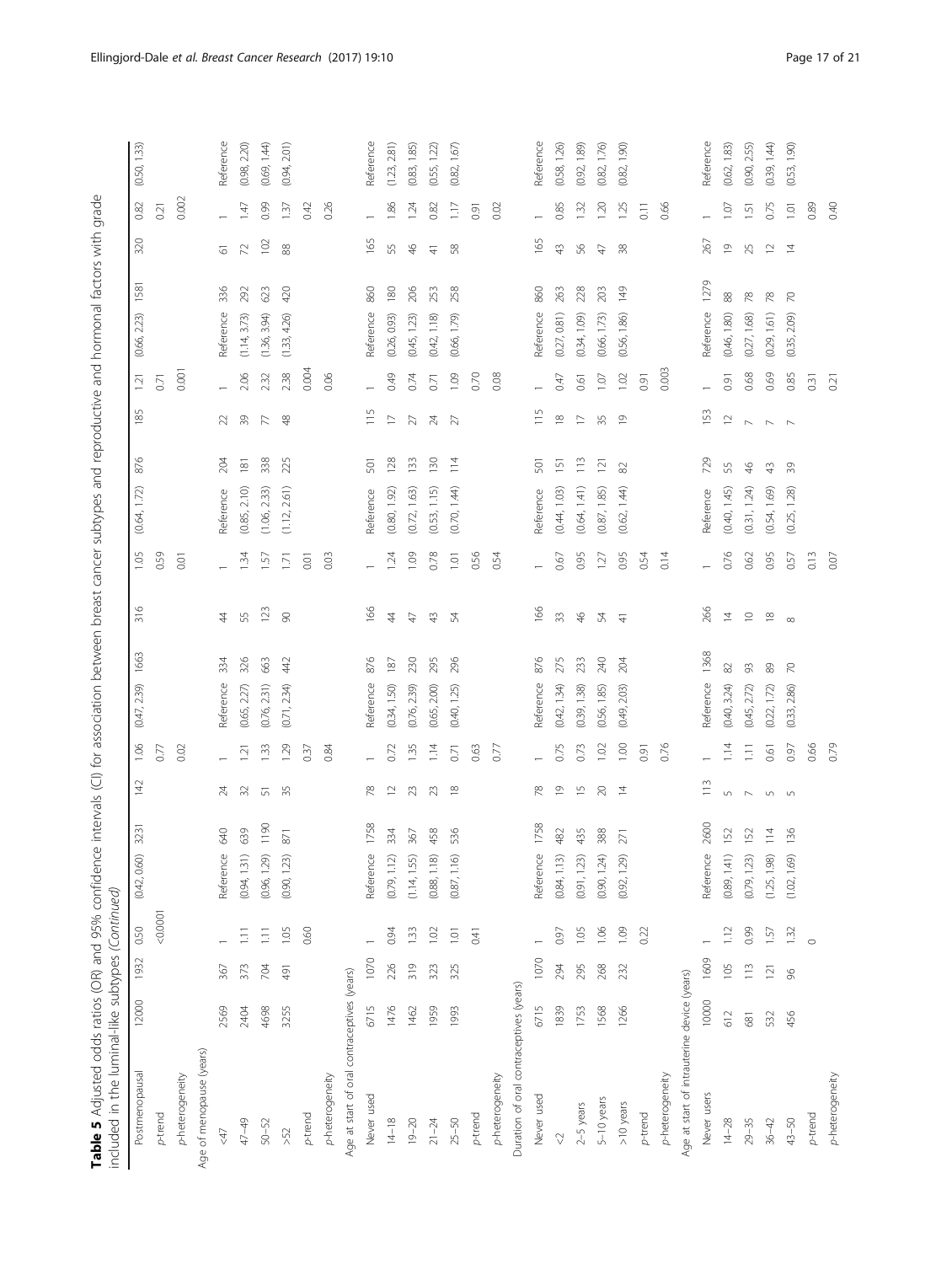| ה היה הל<br>55                                                                                                                                       |                                                                                                                                                                                                                                                        |  |
|------------------------------------------------------------------------------------------------------------------------------------------------------|--------------------------------------------------------------------------------------------------------------------------------------------------------------------------------------------------------------------------------------------------------|--|
| contidence intervals (CI) for association between breast cancer subtypes and reproductive and hormonal factors witr<br>į<br>こうしょう<br>$\tilde{\zeta}$ | j<br>3<br>ĝ<br>י<br>י<br>デーシング フランピュール                                                                                                                                                                                                                 |  |
| CO GO JO SCIEN E 4 di itali de E<br>) - ייני ייני ייני ייני ייני ייני י                                                                              | ), JOURNED USE TO SAFE TO SAFE OF THE SAFE OF TO SAFE OF THE SAFE OF THE SAFE OF THE SAFE OF THE SAFE OF THE SAFE OF THE SAFE OF THE SAFE OF THE SAFE OF THE SAFE OF THE SAFE OF THE SAFE OF THE SAFE OF THE SAFE OF THE SAFE<br>3<br>)<br>)<br>)<br>) |  |

| Duration of intrauterine device (years)                                                                                                                                                                   |       |                  |        |              |                           |               |                  |                                                                                                                                                                                                                                                                                                           |                |      |                 |                 |                  |      |              |               |                |               |                 |
|-----------------------------------------------------------------------------------------------------------------------------------------------------------------------------------------------------------|-------|------------------|--------|--------------|---------------------------|---------------|------------------|-----------------------------------------------------------------------------------------------------------------------------------------------------------------------------------------------------------------------------------------------------------------------------------------------------------|----------------|------|-----------------|-----------------|------------------|------|--------------|---------------|----------------|---------------|-----------------|
| Never used                                                                                                                                                                                                | 10000 | 1609             |        | Reference    | 2600                      | $\frac{3}{2}$ |                  | 1368<br>Reference                                                                                                                                                                                                                                                                                         | 266            |      | Reference       | 729             | 153              |      | Reference    | 1279          | 267            |               | Reference       |
| $\heartsuit$                                                                                                                                                                                              | 341   | 53               | 0.96   | (0.70, 1.32) | $\stackrel{\sim}{\infty}$ | $\sim$        | 0.81             | 95<br>(0.16, 4.02)                                                                                                                                                                                                                                                                                        | $\bar{C}$      | Ξ    | 2.39)<br>(0.58, | 33              | $\sqrt{2}$       | 0.84 | (0.31, 2.32) | 57            |                | 0.90          | 2.13<br>(0.38)  |
| $2-5$ years                                                                                                                                                                                               | 432   | 89               | 1.27   | (0.98, 1.63) | 112                       | $\circ$       | 1.79             | 62<br>(0.62, 5.18)                                                                                                                                                                                                                                                                                        | $\supseteq$    | 0.85 | (0.41, 1.76)    | 36              | $\mathord{\sim}$ | 0.81 | (0.34, 1.91) | 57            | $\overline{c}$ | 1.79          | (1.01, 3.16)    |
| 5-10 years                                                                                                                                                                                                | 615   | 110              | 1.19   | (0.94, 1.49) | 153                       | 4             | 0.49             | 89<br>(0.16, 1.43)                                                                                                                                                                                                                                                                                        | $\tilde{=}$    | 0.80 | (0.41, 1.54)    | 53              | $\infty$         | 0.62 | (0.27, 1.43) | 99            | $\approx$      | 1.23          | 2.11)<br>(0.72) |
| $>10$ years                                                                                                                                                                                               | 820   | 173              | 1.36   | (1.12, 1.64) | 176                       | $\supseteq$   | $\overline{141}$ | $\equiv$<br>(0.62, 3.18)                                                                                                                                                                                                                                                                                  | $\supseteq$    | 0.53 | 1.02)<br>(0.28, | $\degree$       | $\approx$        | 0.73 | (0.37, 1.47) | 120           | $\approx$      | 0.75          | (0.44, 1.28)    |
| p-trend                                                                                                                                                                                                   |       |                  | 0.0001 |              |                           |               | 0.90             |                                                                                                                                                                                                                                                                                                           |                | 0.06 |                 |                 |                  | 0.18 |              |               |                | 0.98          |                 |
| heterogeneity<br>$\overline{\rho}$                                                                                                                                                                        |       |                  |        |              |                           |               | 0.71             |                                                                                                                                                                                                                                                                                                           |                | 0.01 |                 |                 |                  | 0.58 |              |               |                | 0.31          |                 |
| Hormone therapy use                                                                                                                                                                                       |       |                  |        |              |                           |               |                  |                                                                                                                                                                                                                                                                                                           |                |      |                 |                 |                  |      |              |               |                |               |                 |
| Never                                                                                                                                                                                                     | 7411  | 1085             |        | Reference    | 1762                      | 80            |                  | 1010<br>Reference                                                                                                                                                                                                                                                                                         | 183            |      | Reference       | 573             | 113              |      | Reference    | 991           | 196            |               | Reference       |
| Past                                                                                                                                                                                                      | 4809  | 880              | 1.28   | (1.15, 1.43) | 1361                      | 3             | $\infty$         | 688<br>(0.71, 1.59)                                                                                                                                                                                                                                                                                       | 132            | 1.09 | (0.82, 1.45)    | 319             | 59               | 0.88 | (0.60, 1.30) | 575           | 126            | 1.04          | (0.79, 1.38)    |
| Estrogen current                                                                                                                                                                                          | 655   | 107              | 1.09   | (0.86, 1.37) | 162                       | $\sqrt{2}$    | 0.77             | 85<br>(0.27, 2.15)                                                                                                                                                                                                                                                                                        | $\supseteq$    | 1.28 | 2.26)<br>(0.73, | $\overline{5}$  | $\overline{C}$   | 112  | (0.54, 2.35) | 93            | $\frac{6}{2}$  | 0.79          | (0.43, 1.46)    |
| progesterone current<br>Estrogen and                                                                                                                                                                      | 345   | 150              | 3.03   | (2.39, 3.83) | 89                        | $\infty$      | 0.80             | $\frac{8}{3}$<br>(0.21, 3.04)                                                                                                                                                                                                                                                                             | $\frac{1}{2}$  | 1.42 | 2.78)<br>(0.72, | 32              | $\circ$          | 0.88 | (0.33, 2.30) | $\frac{1}{2}$ | $\supseteq$    | 0.92          | (0.43, 1.98)    |
| p-trend                                                                                                                                                                                                   |       |                  | 0.0001 |              |                           |               | 0.80             |                                                                                                                                                                                                                                                                                                           |                | 0.19 |                 |                 |                  | 0.77 |              |               |                | 0.72          |                 |
| p-heterogeneity                                                                                                                                                                                           |       |                  |        |              |                           |               | 0.02             |                                                                                                                                                                                                                                                                                                           |                | 0.17 |                 |                 |                  | 0.04 |              |               |                | 0.005         |                 |
| Duration of hormone therapy (years)                                                                                                                                                                       |       |                  |        |              |                           |               |                  |                                                                                                                                                                                                                                                                                                           |                |      |                 |                 |                  |      |              |               |                |               |                 |
| Never used                                                                                                                                                                                                | 7411  | 1085             |        | Reference    | 1762                      | 80            |                  | 1010<br>Reference                                                                                                                                                                                                                                                                                         | 183            |      | Reference       | 573             | 113              |      | Reference    | <b>166</b>    | 196            |               | Reference       |
| $\zeta\!=\!3$                                                                                                                                                                                             | 1625  | 246              | 1.10   | (0.93, 1.29) | 473                       | ಸ             | $\odot$          | 237<br>(0.62, 1.91)                                                                                                                                                                                                                                                                                       | 43             | 1.01 | (0.67, 1.51)    | 134             | $\gtrsim$        | 0.66 | (0.38, 1.16) | 234           | $\frac{4}{3}$  | 0.77          | (0.52, 1.15)    |
| $4 - 8$                                                                                                                                                                                                   | 1130  | 197              | 1.19   | (0.99, 1.43) | 289                       | Þ             | 27               | 155<br>(0.66, 2.45)                                                                                                                                                                                                                                                                                       | $\overline{5}$ | 1.14 | (0.71, 1.83)    | $\overline{76}$ | $\overline{0}$   | 1.18 | (0.65, 2.13) | 119           | 25             | 0.99          | (0.59, 1.67)    |
| $\stackrel{\circ}{\scriptstyle\wedge}$                                                                                                                                                                    | 1756  | 445              | 1.85   | (1.59, 2.15) | 485                       | 23            | $\overline{a}$   | 253<br>(0.56, 1.80)                                                                                                                                                                                                                                                                                       | 58             | 1.35 | (0.91, 2.02)    | 108             | 23               | 0.93 | (0.52, 1.65) | 222           | $\frac{4}{7}$  | 1.04          | (0.69, 1.56)    |
| p-trend                                                                                                                                                                                                   |       |                  | 0.0001 |              |                           |               | 0.75             |                                                                                                                                                                                                                                                                                                           |                | 0.15 |                 |                 |                  | 0.94 |              |               |                | 1,00          |                 |
| p-heterogeneity                                                                                                                                                                                           |       |                  |        |              |                           |               | $\overline{0}$ . |                                                                                                                                                                                                                                                                                                           |                | 0.50 |                 |                 |                  | 0.04 |              |               |                | 0.01          |                 |
| Duration of estrogen and progesterone therapy (years)                                                                                                                                                     |       |                  |        |              |                           |               |                  |                                                                                                                                                                                                                                                                                                           |                |      |                 |                 |                  |      |              |               |                |               |                 |
| Never                                                                                                                                                                                                     | 7411  | 1085             |        | Reference    | 1762                      | 80            |                  | 1010<br>Reference                                                                                                                                                                                                                                                                                         | 183            |      | Reference       | 573             | 113              |      | Reference    | <b>166</b>    | 196            |               | Reference       |
| $\zeta = 5$                                                                                                                                                                                               | 1908  | $\overline{321}$ | 122    | (1.04, 1.42) | 545                       | 25            | $\overline{0}$   | 276<br>(0.62, 1.87)                                                                                                                                                                                                                                                                                       | $\ddot{4}$     | 0.85 | (0.57, 1.27)    | 153             | $\approx$        | 0.92 | (0.56, 1.53) | 230           | 54             | $\frac{1}{2}$ | (0.81, 1.74)    |
| $\stackrel{\mathsf{L}}{\wedge}$                                                                                                                                                                           | 1796  | 454              | $1.82$ | (1.57, 2.10) | 496                       | $\frac{6}{2}$ | 0.77             | 256<br>(0.39, 1.50)                                                                                                                                                                                                                                                                                       | $\mathcal{R}$  | 141  | 2.10<br>(0.95,  | 105             | 29               | 1.04 | (0.62, 1.74) | 211           | 52             | 1.34          | (0.89, 2.02)    |
| p-trend                                                                                                                                                                                                   |       |                  | 0.0001 |              |                           |               | 0.65             |                                                                                                                                                                                                                                                                                                           |                | 0.30 |                 |                 |                  | 0.98 |              |               |                | 0.13          |                 |
| p-heterogeneity                                                                                                                                                                                           |       |                  |        |              |                           |               | 0.002            |                                                                                                                                                                                                                                                                                                           |                | 0.33 |                 |                 |                  | 0.18 |              |               |                | 0.02          |                 |
| bachelor's or master's degree), age at menarche (9-12, 13, 14, 15-18<br>p for trend and OR mutually adjusted for age (50-54, 55-59, 60-64<br>subtypes was determined in a case-case model (see "Methods") |       |                  |        |              |                           |               |                  | years), number of pregnancies (0, 1, 2, 3, 24), menopausal status (premenopausal, perimenopausal, postmenopausal). <sup>#</sup> p for heterogeneity across<br>65–70 years at screening), body mass index (BMI) (≤22, 23–25, 26–28, >28 at screening), education (no education/primary school, high school |                |      |                 |                 |                  |      |              |               |                |               |                 |
|                                                                                                                                                                                                           |       |                  |        |              |                           |               |                  |                                                                                                                                                                                                                                                                                                           |                |      |                 |                 |                  |      |              |               |                |               |                 |

Ellingjord-Dale et al. Breast Cancer Research (2017) 19:10 **Page 18 of 21** Page 18 of 21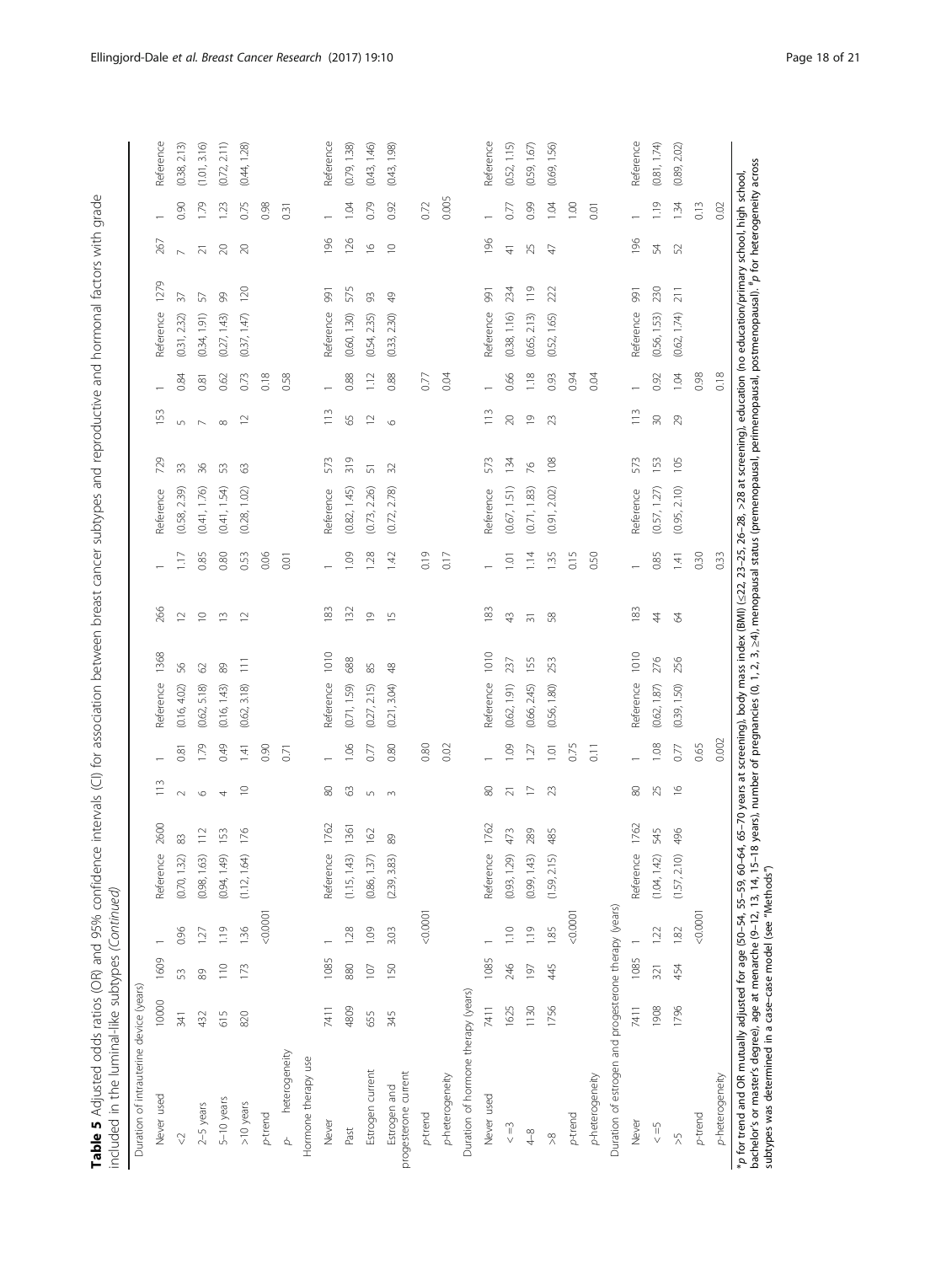#### <span id="page-18-0"></span>Abbreviations

BMI: body mass index; CI: confidence interval; CISH: chromogenic in situ hybridization; CRN: The Cancer Registry of Norway; EPT: estrogen and progesterone therapy; ER: estrogen receptor; FISH: fluorescence in situ hybridization; HER2: human epidermal growth factor receptor 2; IHC: immunohistochemical analysis; PR: progesterone receptor; SISH: silver in situ hybridization

#### Acknowledgements

Not applicable.

#### Funding

The study was funded by the Norwegian Cancer Society, which had no role in the design, collection of data, analysis or interpretation of the study.

#### Availability of data and material

The data supporting the findings of this study are available at the Cancer Registry of Norway for investigators with the appropriate Norwegian approvals, but restrictions apply. However, data can be made available from the authors upon reasonable request, and with the permission of the Norwegian Regional Committee for Medical and Health Research Ethics.

#### Authors' contributions

MED and LV cleaned the data and ran the statistical analyses and MED drafted the manuscript. LV, ST, SH, and IdSS contributed to the design of the study and interpretation of data and helped revised the manuscript. GU conceived the study and supervised the design, statistical analysis, and manuscript preparation. All authors have read and approved the final manuscript.

#### Competing interests

The authors declare that they have no competing interests.

#### Consent for publication

Not applicable.

#### Ethics approval and consent to participate

Participants were informed that submission of a completed questionnaire indicated that they gave their consent to participate in studies of breast cancer. The study was approved by the Regional Committee for Medical and Health Research Ethics in the South-East Health Region of Norway (2014/1167).

#### Author details

<sup>1</sup>Cancer Registry of Norway, Oslo, Norway. <sup>2</sup>Department of Non-Communicable Disease Epidemiology, London School of Hygiene and Tropical Medicine, London, UK. <sup>3</sup>University of Oslo, Oslo, Norway. <sup>4</sup>University of Southern California, Los Angeles, CA, USA.

#### Received: 12 August 2016 Accepted: 22 December 2016 Published online: 23 January 2017

#### References

- 1. Collaborative Group on Hormonal Factors in Breast Cancer. Breast cancer and breastfeeding: collaborative reanalysis of individual data from 47 epidemiological studies in 30 countries, including 50302 women with breast cancer and 96973 women without the disease. Lancet. 2002; 360(9328):187–95.
- 2. Kelsey JL, Gammon MD, John EM. Reproductive factors and breast cancer. Epidemiol Rev. 1993;15(1):36–47.
- 3. Kwan ML, Bernard PS, Kroenke CH, Factor RE, Habel LA, Weltzien EK, Castillo A, Gunderson EP, Maxfield KS, Stijleman IJ et al. Breastfeeding, PAM50 tumor subtype, and breast cancer prognosis and survival. J Natl Cancer Inst. 2015; 107(7):djv087.
- 4. Gierisch JM, Coeytaux RR, Urrutia RP, Havrilesky LJ, Moorman PG, Lowery WJ, Dinan M, McBroom AJ, Hasselblad V, Sanders GD, et al. Oral contraceptive use and risk of breast, cervical, colorectal, and endometrial cancers: a systematic review. Cancer Epidem Biomar. 2013;22(11):1931–43.
- Beral V, Reeves G. Childbearing, oral contraceptive use, and breast cancer. Lancet. 1993;341(8852):1102.
- 6. Evans G, Sutton EL. Oral Contraception. Med Clin N Am. 2015;99(3):479–503.
- 7. Ambrosone CB, Zirpoli G, Ruszczyk M, Shankar J, Hong CC, McIlwain D, Roberts M, Yao S, McCann SE, Ciupak G, et al. Parity and breastfeeding among African-American women: differential effects on breast cancer risk by estrogen receptor status in the Women's Circle of Health Study. Cancer Causes Control. 2014;25(2):259–65.
- 8. Park B, Choi JY, Sung HK, Ahn C, Hwang Y, Jang J, Lee J, Kim H, Shin HR, Park S, et al. Attribution to heterogeneous risk factors for breast cancer subtypes based on hormone receptor and human epidermal growth factor 2 receptor expression in Korea. Medicine. 2016;95(14), e3063.
- 9. Razzaghi H, Troester MA, Gierach GL, Olshan AF, Yankaskas BC, Millikan RC. Association between mammographic density and basal-like and luminal A breast cancer subtypes. Breast Cancer Res. 2013;15(5):R76.
- 10. Cui Y, Deming-Halverson SL, Shrubsole MJ, Beeghly-Fadiel A, Fair AM, Sanderson M, Shu XO, Kelley MC, Zheng W. Associations of hormone-related factors with breast cancer risk according to hormone receptor status among white and African American women. Clin Breast Cancer. 2014;14(6):417–25.
- 11. Hirko KA, Chen WY, Willett WC, Rosner BA, Hankinson SE, Beck AH, Tamimi RM, Eliassen AH. Alcohol consumption and risk of breast cancer by molecular subtype: prospective analysis of the nurses' health study after 26 years of follow-up. Int J Cancer. 2016;138(5):1094–101.
- 12. Fagherazzi G, Vilier A, Boutron-Ruault MC, Mesrine S, Clavel-Chapelon F. Alcohol consumption and breast cancer risk subtypes in the E3N-EPIC cohort. Eur J Cancer Prev. 2015;24(3):209–14.
- 13. Wong AW, Dunlap SM, Holcomb VB, Nunez NP. Alcohol promotes mammary tumor development via the estrogen pathway in estrogen receptor alphanegative HER2/neu mice. Alcohol Clin Exp Res. 2012;36(4):577–87.
- 14. Ke Z, Lin H, Fan Z, Cai TQ, Kaplan RA, Ma C, Bower KA, Shi X, Luo J. MMP-2 mediates ethanol-induced invasion of mammary epithelial cells overexpressing ErbB2. Int J Cancer. 2006;119(1):8–16.
- 15. Chlebowski RT, Anderson GL, Gass M, Lane DS, Aragaki AK, Kuller LH, Manson JE, Stefanick ML, Ockene J, Sarto GE, et al. Estrogen plus progestin and breast cancer incidence and mortality in postmenopausal women. JAMA. 2010;304(15):1684–92.
- 16. Dumitrescu RG, Shields PG. The etiology of alcohol-induced breast cancer. Alcohol. 2005;35(3):213–25.
- 17. Parker JS, Mullins M, Cheang MC, Leung S, Voduc D, Vickery T, Davies S, Fauron C, He X, Hu Z, et al. Supervised risk predictor of breast cancer based on intrinsic subtypes. J Clin Oncol. 2009;27(8):1160–7.
- 18. Perou CM, Sorlie T, Eisen MB, van de Rijn M, Jeffrey SS, Rees CA, Pollack JR, Ross DT, Johnsen H, Akslen LA, et al. Molecular portraits of human breast tumours. Nature. 2000;406(6797):747–52.
- 19. Sorlie T, Perou CM, Tibshirani R, Aas T, Geisler S, Johnsen H, Hastie T, Eisen MB, van de Rijn M, Jeffrey SS, et al. Gene expression patterns of breast carcinomas distinguish tumor subclasses with clinical implications. Proc Natl Acad Sci U S A. 2001;98(19):10869–74.
- 20. Sorlie T, Tibshirani R, Parker J, Hastie T, Marron JS, Nobel A, Deng S, Johnsen H, Pesich R, Geisler S, et al. Repeated observation of breast tumor subtypes in independent gene expression data sets. Proc Natl Acad Sci U S A. 2003; 100(14):8418–23.
- 21. Sorlie T, Wang Y, Xiao C, Johnsen H, Naume B, Samaha RR, Borresen-Dale AL. Distinct molecular mechanisms underlying clinically relevant subtypes of breast cancer: gene expression analyses across three different platforms. BMC Genomics. 2006;7:127.
- 22. Van 't Veer LJ, De Jong D. The microarray way to tailored cancer treatment. Nat Med. 2002;8(1):13–4.
- 23. van't Veer LJ, Dai HY, van de Vijver MJ, He YDD, Hart AAM, Mao M, Peterse HL, van der Kooy K, Marton MJ, Witteveen AT, et al. Gene expression profiling predicts clinical outcome of breast cancer. Nature. 2002;415(6871): 530–6.
- 24. Britton JA, Gammon MD, Schoenberg JB, Stanford JL, Coates RJ, Swanson CA, Potischman N, Malone KE, Brogan DJ, Daling JR, et al. Risk of breast cancer classified by joint estrogen receptor and progesterone receptor status among women 20-44 years of age. Am J Epidemiol. 2002;156(6):507–16.
- 25. Ma HY, Bernstein L, Pike MC, Ursin G. Reproductive factors and breast cancer risk according to joint estrogen and progesterone receptor status: a meta-analysis of epidemiological studies. Breast Cancer Res. 2006;8(4):R43.
- 26. Warner ET, Tamimi RM, Boggs DA, Rosner B, Rosenberg L, Colditz GA, Palmer JR. Estrogen receptor positive tumors: do reproductive factors explain differences in incidence between black and white women? Cancer Causes Control. 2013;24(4):731–9.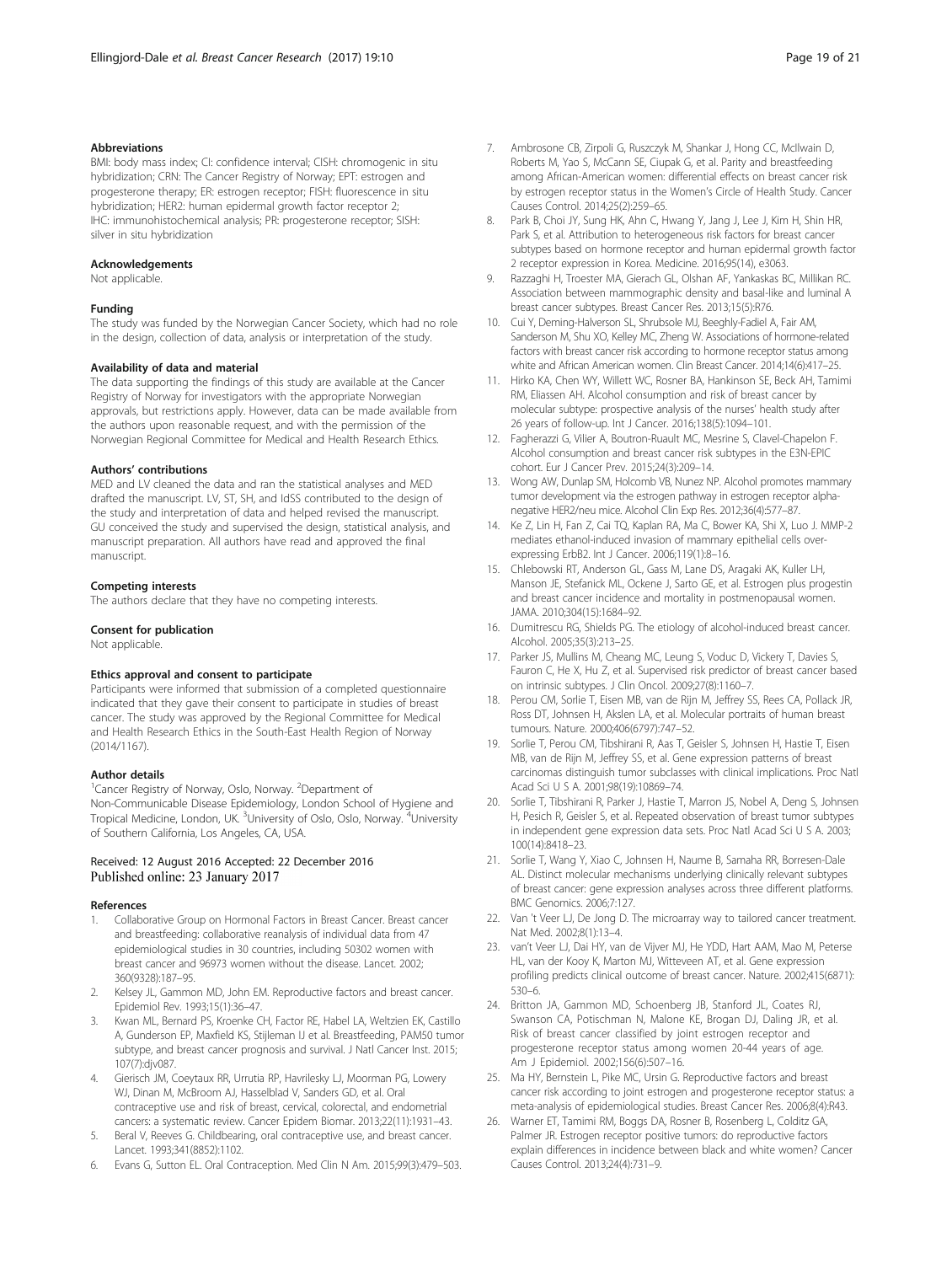- <span id="page-19-0"></span>27. Ritte R, Lukanova A, Berrino F, Dossus L, Tjonneland A, Olsen A, Overvad TF, Overvad K, Clavel-Chapelon F, Fournier A, et al. Adiposity, hormone replacement therapy use and breast cancer risk by age and hormone receptor status: a large prospective cohort study. Breast Cancer Res. 2012; 14(3):R76.
- 28. Bao PP, Shu XO, Gao YT, Zheng Y, Cai H, Deming SL, Ruan ZX, Su Y, Gu K, Lu W, et al. Association of hormone-related characteristics and breast cancer risk by estrogen receptor/progesterone receptor status in the Shanghai breast cancer study. Am J Epidemiol. 2011;174(6):661–71.
- 29. Ma H, Henderson KD, Sullivan-Halley J, Duan L, Marshall SF, Ursin G, Horn-Ross PL, Largent J, Deapen DM, Lacey Jr JV, et al. Pregnancyrelated factors and the risk of breast carcinoma in situ and invasive breast cancer among postmenopausal women in the California Teachers Study cohort. Breast Cancer Res. 2010;12(3):R35.
- 30. Setiawan VW, Monroe KR, Wilkens LR, Kolonel LN, Pike MC, Henderson BE. Breast cancer risk factors defined by estrogen and progesterone receptor status: the multiethnic cohort study. Am J Epidemiol. 2009;169(10):1251–9.
- 31. Li CI, Malone KE, Porter PL, Weiss NS, Tang MTC, Cushing-Haugen KL, Daling JR. Relationship between long durations and different regimens of hormone therapy and risk of breast cancer. JAMA. 2003;289(24):3254–63.
- 32. Rosato V, Bosetti C, Negri E, Talamini R, Dal Maso L, Malvezzi M, Falcini F, Montella M, La Vecchia C. Reproductive and hormonal factors, family history, and breast cancer according to the hormonal receptor status. Eur J Cancer Prev. 2014;23(5):412–7.
- 33. Dolle JM, Daling JR, White E, Brinton LA, Doody DR, Porter PL, Malone KE. Risk factors for triple-negative breast cancer in women under the age of 45 years. Cancer Epidemiol Biomarkers Prev. 2009;18(4):1157–66.
- 34. Gaudet MM, Press MF, Haile RW, Lynch CF, Glaser SL, Schildkraut J, Gammon MD, Douglas Thompson W, Bernstein JL. Risk factors by molecular subtypes of breast cancer across a population-based study of women 56 years or younger. Breast Cancer Res Treat. 2011;130(2):587–97.
- 35. Phipps AI, Malone KE, Porter PL, Daling JR, Li CI. Reproductive and hormonal risk factors for postmenopausal luminal, HER-2-overexpressing, and triplenegative breast cancer. Cancer. 2008;113(7):1521–6.
- 36. Xing P, Li J, Jin F. A case-control study of reproductive factors associated with subtypes of breast cancer in Northeast China. Med Oncol. 2010;27(3): 926–31.
- 37. Martinez ME, Wertheim BC, Natarajan L, Schwab R, Bondy M, Daneri-Navarro A, Meza-Montenegro MM, Gutierrez-Millan LE, Brewster A, Komenaka IK, et al. Reproductive factors, heterogeneity, and breast tumor subtypes in women of Mexican descent. Cancer Epidemiol Biomarkers Prev. 2013;22(10):1853–61.
- 38. Li CI, Beaber EF, Tang MT, Porter PL, Daling JR, Malone KE. Reproductive factors and risk of estrogen receptor positive, triple-negative, and HER2-neu overexpressing breast cancer among women 20-44 years of age. Breast Cancer Res Treat. 2013;137(2):579–87.
- 39. Millikan RC, Newman B, Tse CK, Moorman PG, Conway K, Dressler LG, Smith LV, Labbok MH, Geradts J, Bensen JT, et al. Epidemiology of basal-like breast cancer. Breast Cancer Res Treat. 2008;109(1):123–39.
- 40. Tamimi RM, Colditz GA, Hazra A, Baer HJ, Hankinson SE, Rosner B, Marotti J, Connolly JL, Schnitt SJ, Collins LC. Traditional breast cancer risk factors in relation to molecular subtypes of breast cancer. Breast Cancer Res Treat. 2012;131(1):159–67.
- 41. Horn J, Opdahl S, Engstrom MJ, Romundstad PR, Tretli S, Haugen OA, Bofin AM, Vatten LJ, Asvold BO. Reproductive history and the risk of molecular breast cancer subtypes in a prospective study of Norwegian women. Cancer Causes Control. 2014;25(7):881–9.
- 42. Ma HY, Wang YP, Sullivan-Halley J, Weiss L, Marchbanks PA, Spirtas R, Ursin G, Burkman RT, Simon MS, Malone KE, et al. Use of four biomarkers to evaluate the risk of breast cancer subtypes in the Women's Contraceptive and Reproductive Experiences Study. Cancer Res. 2010;70(2):575–87.
- 43. Yang XR, Pfeiffer RM, Garcia-Closas M, Rimm DL, Lissowska J, Brinton LA, Peplonska B, Hewitt SM, Cartun RW, Mandich D, et al. Hormonal markers in breast cancer: coexpression, relationship with pathologic characteristics, and risk factor associations in a population-based study. Cancer Res. 2007;67(21): 10608–17.
- 44. Yang XR, Chang-Claude J, Goode EL, Couch FJ, Nevanlinna H, Milne RL, Gaudet M, Schmidt MK, Broeks A, Cox A, et al. Associations of breast cancer risk factors with tumor subtypes: a pooled analysis from the Breast Cancer Association Consortium studies. J Natl Cancer Inst. 2011;103(3):250–63.
- 45. Perou CM, Jeffrey SS, van de Rijn M, Rees CA, Eisen MB, Ross DT, Pergamenschikov A, Williams CF, Zhu SX, Lee JC, et al. Distinctive gene expression patterns in human mammary epithelial cells and breast cancers. Proc Natl Acad Sci U S A. 1999;96(16):9212–7.
- 46. Goldhirsch A, Winer EP, Coates AS, Gelber RD, Piccart-Gebhart M, Thurlimann B, Senn HJ, Panel M. Personalizing the treatment of women with early breast cancer: highlights of the St Gallen International Expert Consensus on the Primary Therapy of Early Breast Cancer 2013. Ann Oncol. 2013;24(9):2206–23.
- 47. Barnard ME, Boeke CE, Tamimi RM. Established breast cancer risk factors and risk of intrinsic tumor subtypes. Biochim Biophys Acta. 2015;1856(1):73–85.
- 48. Lee SK, Kim SW, Han SA, Kil WH, Lee JE, Nam SJ. The protective effect of parity in hormone receptor-positive, Ki-67 expressing breast cancer. World J Surg. 2014;38(5):1065–9.
- 49. Sisti JS, Collins LC, Beck AH, Tamimi RM, Rosner BA, Eliassen AH. Reproductive risk factors in relation to molecular subtypes of breast cancer: results from the nurses' health studies. Int J Cancer. 2016; 138(10):2346–56.
- 50. Work ME, John EM, Andrulis IL, Knight JA, Liao Y, Mulligan AM, Southey MC, Giles GG, Dite GS, Apicella C, et al. Reproductive risk factors and oestrogen/ progesterone receptor-negative breast cancer in the Breast Cancer Family Registry. Br J Cancer. 2014;110(5):1367–77.
- 51. Islami F, Liu Y, Jemal A, Zhou J, Weiderpass E, Colditz G, Boffetta P, Weiss M. Breastfeeding and breast cancer risk by receptor status-a systematic review and meta-analysis. Ann Oncol. 2015;26(12):2398–407.
- 52. Kwan ML, Kroenke CH, Sweeney C, Bernard PS, Weltzien EK, Castillo A, Factor RE, Maxfield KS, Stijleman IJ, Kushi LH, et al. Association of high obesity with PAM50 breast cancer intrinsic subtypes and gene expression. BMC Cancer. 2015;15:278.
- 53. Hofvind S, Geller B, Vacek PM, Thoresen S, Skaane P. Using the European guidelines to evaluate the Norwegian Breast Cancer Screening Program. Eur J Epidemiol. 2007;22(7):447–55.
- 54. Larsen IK, Smastuen M, Johannesen TB, Langmark F, Parkin DM, Bray F, Moller B. Data quality at the Cancer Registry of Norway: an overview of comparability, completeness, validity and timeliness. Eur J Cancer. 2009; 45(7):1218–31.
- 55. Polley MY, Leung SC, McShane LM, Gao D, Hugh JC, Mastropasqua MG, Viale G, Zabaglo LA, Penault-Llorca F, Bartlett JM, et al. An international Ki67 reproducibility study. J Natl Cancer Inst. 2013;105(24):1897–906.
- 56. Yang XR, Sherman ME, Rimm DL, Lissowska J, Brinton LA, Peplonska B, Hewitt SM, Anderson WF, Szeszenia-Dabrowska N, Bardin-Mikolajczak A, et al. Differences in risk factors for breast cancer molecular subtypes in a population-based study. Cancer Epidemiol Biomarkers Prev. 2007;16(3): 439–43.
- 57. Amant F, von Minckwitz G, Han SN, Bontenbal M, Ring AE, Giermek J, Wildiers H, Fehm T, Linn SC, Schlehe B, et al. Prognosis of women with primary breast cancer diagnosed during pregnancy: results from an international collaborative study. J Clin Oncol. 2013;31(20):2532–9.
- 58. Byers T, Graham S, Rzepka T, Marshall J. Lactation and breast cancer. Evidence for a negative association in premenopausal women. Am J Epidemiol. 1985;121(5):664–74.
- 59. McTiernan A, Thomas DB. Evidence for a protective effect of lactation on risk of breast cancer in young women. Results from a case-control study. Am J Epidemiol. 1986;124(3):353–8.
- 60. Brignone G, Cusimano R, Dardanoni G, Gugliuzza M, Lanzarone F, Scibilia V, Dardanoni L. A case-control study on breast cancer risk factors in a southern European population. Int J Epidemiol. 1987;16(3): 356–61.
- 61. Dinger J, Bardenheuer K, Minh TD. Levonorgestrel-releasing and copper intrauterine devices and the risk of breast cancer. Contraception. 2011;83(3): 211–7.
- 62. Backman T, Rauramo I, Jaakkola K, Inki P, Vaahtera K, Launonen A, Koskenvuo M. Use of the levonorgestrel-releasing intrauterine system and breast cancer. Obstet Gynecol. 2005;106(4):813–7.
- 63. Lyytinen HK, Dyba T, Ylikorkala O, Pukkala EI. A case-control study on hormone therapy as a risk factor for breast cancer in Finland: intrauterine system carries a risk as well. Int J Cancer. 2010;126(2):483–9.
- 64. Soini T, Hurskainen R, Grenman S, Maenpaa J, Paavonen J, Joensuu H, Pukkala E. Levonorgestrel-releasing intrauterine system and the risk of breast cancer: A nationwide cohort study. Acta Oncol. 2016;55(2): 188–92.